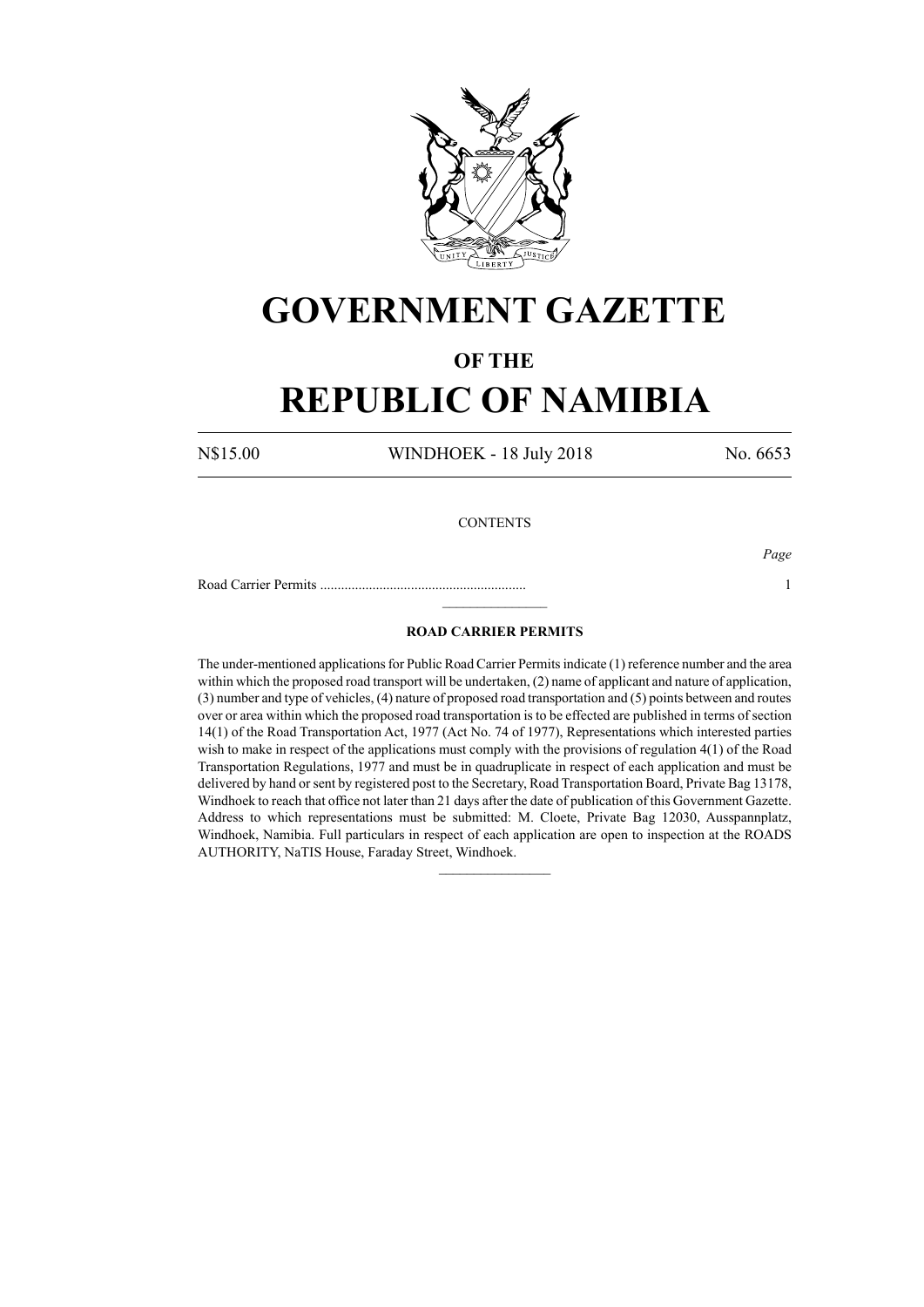App. 161328 (2) J CLAASEN 51122600062 (3) PO BOX 23271, WINDHOEK, NAMIBIA (4) New Permanent Authorisation (5A) Taxi Passengers (6A) 1 X Combi / Micro bus / Minibus (7A) 16 passengers: Taxi passengers and their personal luggage - From Otjomuise to Southern Industry and Within Windhoek Municipal Area.

App. 161334 (2) K HAMUNYELA 53070701582 (3) PO BOX 13495, EENHANA, NAMIBIA (4) New Permanent Authorisation (5A) Taxi Passengers (6A) 1 X Sedan (closed top) (7A) 5 passengers: Taxi passengers and their personal luggage - From Eenhana to Ondobe and return the same route.

App. 161336 (2) E L RUMETA 81102610372 (3) PO BOX 2925, GROOTFONTEIN, NAMIBIA, 9000 (4) New Permanent Authorisation (5A) Taxi Passengers (6A) 1 X Sedan (closed top) (7A) 5 passengers: Taxi passengers and their personal luggage: From Ok food taxi rank to location and within Grootfontein Municipal Area.

App. 161337 (2) D N HITANWA 75100110058 (3) PRIVATE BAG 2161, KEETMANSHOOP, NAMIBIA, 90000 (4) New Permanent Authorisation (5A) Taxi Passengers (6A) 1 X Sedan (closed top) (7A) 5 passengers: Taxi passengers and their personal luggage - Within Keetmanshoop Municipal Area.

App. 161339 (2) J M HAUSIKU 93081200377 (3) PO BOX 2499, RUNDU, NAMIBIA, 9000 (4) New Permanent Authorisation (5A) Taxi Passengers (6A) 1 X Sedan (closed top) (7A) 5 passengers: Taxi passengers and their personal luggage: Within Rundu Municipal Area.

App. 161341 (2) V N HITANWA 78050810817 (3) PRIVATE BAG 2613, OTJIWARONGO, NAMIBIA (4) New Permanent Authorisation (5A) Taxi Passengers (6A) 1 X Sedan (closed top) (7A) 5 passengers: Taxi passengers and their personal luggage - Within Otjiwarongo Municipal Area.

App. 161343 (2) S M SHILONGO 90040700216 (3) PO BOX 1416, WINDHOEK, NAMIBIA, 0000 (4) New Permanent Authorisation (5A) Taxi Passengers (6A) 1 X Sedan (closed top) (7A) 5 passengers: Taxi passengers and their personal luggage - From Ongwediva to Oshakati and Ompundja and return the same route.

App. 161345 (2) I M MBUEZA 81060300036 (3) PO BOX 1979, OTJIWARONGO, NAMIBIA (4) New Permanent Authorisation (5A) Taxi Passengers (6A) 1 X Sedan (closed top) (7A) 5 passengers: Taxi passengers and their personal luggage - From Etambi taxi rank to town and Within Otjiwarongo Municipal Area.

App. 161351 (2) J N SHINANA 85043010134 (3) PO BOX 1242, GOBABIS, NAMIBIA (4) New Permanent Authorisation (5A) Taxi Passengers (6A) 2 X Sedan (closed top) (7A) 5 passengers: Taxi passengers and their personal luggage - Within Gobabis Municipal Area.

App. 161356 (2) S WATUKAULA 76083000408 (3) PO BOX 59, STAMPRIET, NAMIBIA, 9000 (4) New Permanent Authorisation (5A) Taxi Passengers (6A) 1 X Combi / Micro bus / Minibus (7A) 12 passengers: Taxi passengers and their personal luggage - From Stampriet pass via Mariental to Aranos and return back the same route.

App. 161358 (2) M S NZAMENE 71012700526 (3) PO BOX 1078, KEETMANSHOOP, NAMIBIA, 9000 (4) New Permanent Authorisation (5A) Taxi Passengers (6A) 1 X Sedan (closed top) (7A) 5 passengers: Taxi passengers and their personal luggage - Within Keetmanshoop Municipal Area.

App. 161363 (2) V SHALIMELA 69091400021 (3) PO BOX 2952, ONDANGWA, NAMIBIA (4) New Permanent Authorisation (5A) Taxi Passengers (6A) 1 X Station wagon (7A) 5 passengers: Passengers and their personal luggage: From Okongo to Eenhana and return back the same route.

App. 161365 (2) P SHIPALE 67072300384 (3) PO BOX 13349, EENHANA, NAMIBIA (4) New Permanent Authorisation (5A) Taxi Passengers (6A) 2 X Sedan (closed top) (7A) 5 passengers: Taxi passengers and their personal luggage - From Eenhana to Oshikango and return the same route.

App. 161368 (2) P KAPUTA 78030700458 (3) PO BOX 875, OUTAPI, NAMIBIA, 9000 (4) New Permanent Authorisation (5A) Taxi Passengers (6A) 1 X Sedan (closed top) (7A) 5 passengers: Taxi passengers and their personal luggage - Within Gobabis Municipal Area.

App. 161370 (2) K MOKHATU 90030500532 (3) PO BOX 1251, ONDANGWA, NAMIBIA (4) New Permanent Authorisation (5A) Taxi Passengers (6A) 1 X Sedan (closed top) (7A) 5 passengers: Taxi passengers and their personal luggage - From Epako T143 to town and Within Gobabis Municipal Area.

App. 161373 (2) J C JEREMIAS 86092300079 (3) PO BOX 1251, ONDANGWA, NAMIBIA, 31001 (4) New Permanent Authorisation (5A) Taxi Passengers (6A) 1 X Sedan (closed top) (7A) 5 passengers: Taxi passengers and their personal luggage - From Oshakati to Eenhana Via Ondangwa and return the same route.

App. 161377 (2) W K SILVANUS 88071000078 (3) PO BOX 96171, WINDHOEK, NAMIBIA, 0000 (4) New Permanent Authorisation (5A) Taxi Passengers (6A) 1 X Sedan (closed top) (7A) 5 passengers: Taxi passengers and their personal luggage - From Otjomuise T364 to UNAM Main campus T600 and return the same route.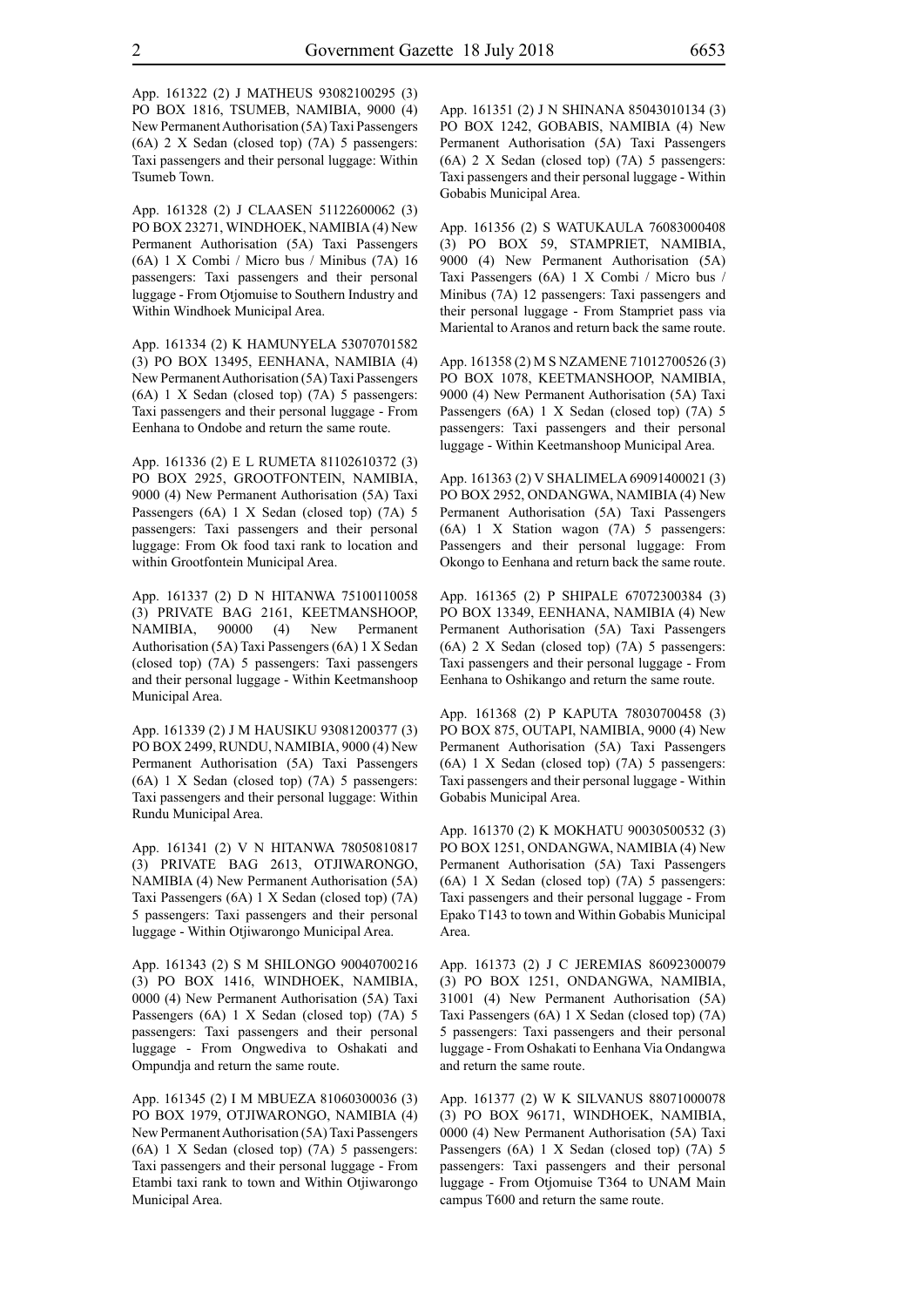App. 161378 (2) LIFE TIME ADVENTURE TOURS CC CC201803217 (3) PO BOX 1945, WALVIS BAY, NAMIBIA, 9000 (4) New Permanent Authorisation (5A) Tourists (6A) 1 X Station wagon (7A) 7 passengers: Tourists and their personal luggage - From Walvis Bay Airport to Swakomund via Sandwhich Harbour, Dune and return back the same route.

App. 161385 (2) BRIDGE CROSS INVESTMENT CC. 201510740 (3) PO BOX 2797, NGWEZE, KATIMA MULILO (4) New Permanent Authorisation (5A) Passengers (6A) 1 X Bus (single deck) (7A) 61 passengers: Taxi passengers and their personal luggage - From Katima Mulilo to Windhoek and return the same route.

App. 161404 (2) P N SHIHEPO 91081100807 (3) PO BOX 201, GROOTFONTEIN, NAMIBIA (4) New Permanent Authorisation (5A) Taxi Passengers (6A) 1 X Station wagon (7A) 7 passengers: Taxi passengers and their personal luggage - From town to Berg Aukas and Within Grootfontein Municipal Area.

App. 161405 (2) WILD CHERRY ADVENTURES CC CC201711271 (3) PO BOX 97313, MAERUA MALL, WINDHOEK, 9000 (4) New Permanent Authorisation (5A) Tourists (6A) 1 X Pick-up (7A) 5 passengers: Tourists and their personal luggage - From Windhoek to tourists destination places within Namibia - Sossusvlei lodge, Okaukweyo, Etosha National Park, Sesriem and back to Windhoek.

App. 161407 (2) N N NDONGO 79080800252 (3) PO BOX 13442, EENHANA, NAMIBIA, 00000 (4) New Permanent Authorisation (5A) Taxi Passengers (6A) 1 X Sedan (closed top) (7A) 5 passengers: Taxi passengers and their personal luggage - From Eehana to Ondagwa at Woermann Shopping center Via Onuno and return the same route.

App. 161409 (2) LIFE TIME ADVENTURE TOURS CC CC201803217 (3) PO BOX 1945, WALVIS BAY, NAMIBIA, 9000 (4) New Permanent Authorisation (5A) Tourists (6A) 1 X Station wagon (7A) 5 passengers: Tourists and their personal luggage - From Walvis Bay Airport to Swakomund via Sandwhich Harbour, Dune and return back the same route.

App. 161410 (2) L A SHILULU 71123000417 (3) PO BOX 20467, WINDHOEK, NAMIBIA (4) New Permanent Authorisation (5A) Taxi Passengers (6A) 1 X Combi / Micro bus / Minibus (7A) 16 passengers: Taxi passengers and their personal luggage - From Windhoek to Ondagwa and return the same route.

App. 161419 (2) J A KAPUKA 53102000509 (3) PO BOX 1385, OKAHANDJA, NAMIBIA, 9000 (4) New Permanent Authorisation (5A) Taxi Passengers (6A) 1 X Combi / Micro bus / Minibus (7A) 10 passengers: Tourists and their personal luggage - From Monte Cristo Windhoek to Ruacana via Omakange, Outjo Kamanyaba road and return back the same route.

App. 161422 (2) N N NGHISHIKUNGU 9408- 0900775 (3) PO BOX 36, OHANGWENA, NAMIBIA, 9000 (4) New Permanent Authorisation (5A) Taxi Passengers (6A) 1 X Sedan (closed top) (7A) 5 passengers: Passengers and their personal luggage - From Eenhana to Oshikango and return back the same route.

App. 161423 (2) P KAFINE 75012000196 (3) PO BOX 419, GROOTFONTEIN, NAMIBIA (4) New Permanent Authorisation (5A) Taxi Passengers (6A) 1 X Station wagon (7A) 7 passengers: Passengers and their personal luggage - Within Grootfontein Municipal Area.

App. 161425 (2) P KAFINE 75012000196 (3) PO BOX 419, GROOTFONTEIN, NAMIBIA (4) New Permanent Authorisation (5A) Taxi Passengers (6A) 1 X Sedan (closed top) (7A) 5 passengers: Passengers and their personal luggage: Within Grootfontein Municipal Area.

App. 161427 (2) P KAFINE 75012000196 (3) PO BOX 419, GROOTFONTEIN, NAMIBIA (4) New Permanent Authorisation (5A) Taxi Passengers (6A) 1 X Station wagon (7A) 7 passengers: Passengers and their personal luggage - From Grootfontein to Tsumeb 60 Km and return back the same route.

App. 161429 (2) K MWANYANGAPO 740802- 00269 (3) PRIVATE BAG 2117, RUNDU, NAMIBIA, 9000 (4) New Permanent Authorisation (5A) Taxi Passengers (6A) 1 X Combi / Micro bus / Minibus (7A) 10 passengers: Passengers and their personal luggage - From Divundu to Outapi via Oshakati and return back the same route.

App. 161432 (2) M HAMUTENYA 78100700109 (3) PO BOX 1918, OSHAKATI, NAMIBIA, 9000 (4) New Permanent Authorisation (5A) Taxi Passengers (6A) 1 X Station wagon (7A) 7 passengers: Passengers and their personal luggage - From Onhuno to Eenhana and return back the same route.

App. 161435 (2) G HIPURAKO 68091600070 (3) PO BOX 1243, KATUTURA, NAMIBIA, 9000 (4) New Permanent Authorisation (5A) Taxi Passengers (6A) 1 X Combi / Micro bus / Minibus (7A) 11 passengers: Passengers and their personal luggage - From Windhoek to Omatjete and return back the same route.

App. 161438 (2) S HANGULA 83050910763 (3) PO BOX 15308, OKONGO, NAMIBIA, 9000 (4) New Permanent Authorisation (5A) Taxi Passengers (6A) 1 X Sedan (closed top) (7A) 5 passengers: Passengers and their personal luggage - Within Eenhana Municipal Area.

App. 161440 (2) M TJIVITI 90021300739 (3) PO BOX 8008, OTJIWARONGO, NAMIBIA, 9000 (4) New Permanent Authorisation (5A) Taxi Passengers (6A) 1 X Sedan (closed top) (7A) 5 passengers: Passengers and their personal luggage - Within the Town of Otjiwarongo.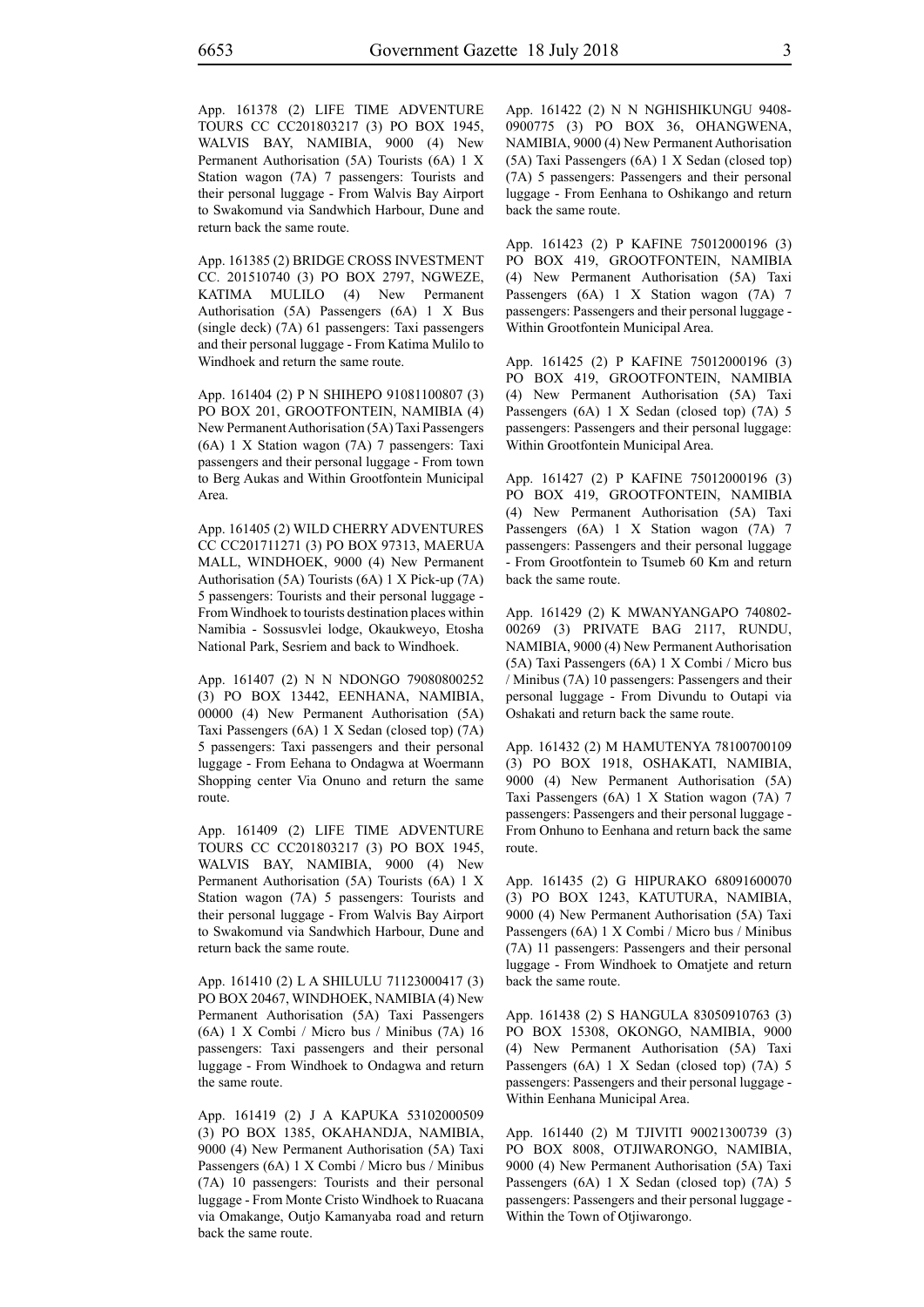App. 161446 (2) WILD CHERRY ADVENTURES CC CC201711271 (3) PO BOX 97313, MAERUA MALL, WINDHOEK, 9000 (4) New Permanent Authorisation (5A) Tourists (6A) 1 X Bus (single deck) (7A) 23 passengers: Tourists and their personal luggage - From Windhoek to Sossusvlei lodge, From Sossusvlei lodge to Windhoek and From Windhoek to Okaukuejo- Etosha-park and return back.

App. 161447 (2) L NUUNDOMBE 86121800534 (3) PO BOX 646, ONDANGWA, ONANKALI SOUTH, 9000 (4) New Permanent Authorisation (5A) Taxi Passengers (6A) 1 X Sedan (closed top) (7A) 5 passengers: Passengers and their personal luggage - From Ondangwa to Omuthiya and return back the same route.

App. 161450 (2) WILD CHERRY ADVENTURES CC CC201711271 (3) PO BOX 97313, MAERUA MALL, WINDHOEK, 9000 (4) New Permanent Authorisation (5A) Tourists (6A) 1 X Combi / Micro bus / Minibus (7A) 11 passengers: Tourists and their personal luggage - From Windhoek to Okaekuejo-Etosha National Park and from Windhoek to Sesneim-Sossusvlei and back.

App. 161451 (2) P S ILUDWA 87110500837 (3) PO BOX 779, OKAHANDJA, NAMIBIA, 9000 (4) New Permanent Authorisation (5A) Taxi Passengers (6A) 1 X Sedan (closed top) (7A) 5 passengers: Passengers and their personal luggage - Within Ondangwa Municipal Area.

App. 161454 (2) J D TILEINGE 89111400706 (3) PO BOX 11320, OSHAKATI, NAMIBIA (4) New Permanent Authorisation (5A) Taxi Passengers (6A) 1 X Station wagon (7A) 7 passengers: Taxi passengers and their personal luggage - Within Oshakati Municipal Area.

App. 161455 (2) S MATEUS 57022600147 (3) PO BOX 504, OSHIKUKU, NAMIBIA, 9000 (4) New Permanent Authorisation (5A) Taxi Passengers (6A) 1 X Combi / Micro bus / Minibus (7A) 16 passengers: Passengers and their personal luggage - From Oshakati to Opuwo and return back the same route.

App. 161457 (2) S AMUKWATA 58092700524 (3) PO BOX 11572, KLEIN WINDHOEK, NAMIBIA (4) New Permanent Authorisation (5A) Taxi Passengers (6A) 3 X Sedan (closed top) (7A) 5 passengers: Taxi passengers and their personal luggage - From Grove Mall taxi rank and Prosperita T512 to town and return the same route.

App. 161465 (2) DAHLONEGA INVESTMENT CC 20122600 (3) PO BOX 243, WALVIS BAY, NAMIBIA (4) New Permanent Authorisation (5A) Passengers (6A) 1 X Station wagon (7A) 7 passengers: Passengers and their personal luggage: From Walvis Bay Airport to Windhoek and return the route.

App. 161466 (2) H L SHILULU 750810 1012 7 (3)

PO BOX 1724, ONDANGWA, NAMIBIA (4) New Permanent Authorisation (5A) Taxi Passengers (6A) 1 X Sedan (closed top) (7A) 5 passengers: Taxi passengers and their personal luggage: From Ondangwa to Oshikango and return the same route.

App. 161469 (2) K A KAMBANGU 84081710309 (3) PO BOX 316, KEETMANSHOOP, NAMIBIA (4) New Permanent Authorisation (5A) Taxi Passengers (6A) 1 X Sedan (closed top) (7A) 5 passengers: Taxi passengers and their personal luggage - Within Keetmanshoop Municipal Area.

App. 161470 (2) R KAUNDA 69052000182 (3) BOX 316, KEETMANSHOOP, 0000 (4) New Permanent Authorisation (5A) Taxi Passengers (6A) 1 X Sedan (closed top) (7A) 5 passengers: Taxi passengers and their personal luggage - Within Keetmanshoop Municipal Area.

App. 161471 (2) G KAMATI 88080801843 (3) PRIVATEW BAG 773, KEETMANSHOOP, NAMIBIA (4) New Permanent Authorisation (5A) Taxi Passengers (6A) 1 X Sedan (closed top) (7A) 5 passengers: Taxi passengers and their personal luggage - Within Keetmanshoop Municipal Area.

App. 161472 (2) LUMONA TOURS & TRAVEL CC CC201615135 (3) PO BOX 97356, MAERUA MALL, WINDHOEK, 9000 (4) New Permanent Authorisation (5A) Tourists (6A) 1 X Hatch back (7A) 5 passengers: Tourists and their personal luggage - From Windhoek to places situated in Okahandja, Otjiwarongo, Outjo, Etosha National Park, Opuwo, Swakopmund, Walvis Bay and.

App. 161476 (2) MILE SHUTTLE AND TRANS-PORTATION CC CC201708461 (3) PO BOX 3632, ONGWEDIVA, NAMIBIA, 9000 (4) New Permanent Authorisation (5A) Taxi Passengers (6A) 14 X Sedan (closed top) (7A) 5 passengers: Taxi passengers and their personal luggage - Within Oshakati Municipal Area.

App. 161479 (2) N MUPAKELENI 86092700077 (3) PO BOX 1918, OSHAKATI, NAMIBIA (4) New Permanent Authorisation (5A) Taxi Passengers (6A) 1 X Station wagon (7A) 7 passengers: Taxi passengers and their personal luggage - From Onhuno to Eenhana and return the same route.

App. 161483 (2) MOSES TOURS AND TRANS-FERS CC 201801051 (3) PO BOX 27020, WINDHOEK, NAMIBIA (4) New Permanent Authorisation (5A) Taxi Passengers (6A) 1 X Station wagon (7A) 7 passengers: Taxi passengers and their personal luggage - From Windhoek Hosea International Airport to town and Within Windhoek Municipal Area.

App. 161488 (2) R FESTUS 86053000515 (3) PO BOX 65609, KATUTURA, NAMIBIA (4) New Permanent Authorisation (5A) Taxi Passengers (6A) 1 X Sedan (closed top) (7A) 5 passengers: Taxi passengers and their personal luggage - From Otjomuise T357 to T720 in town and Within WindhoekMunicipal Area and return the same route.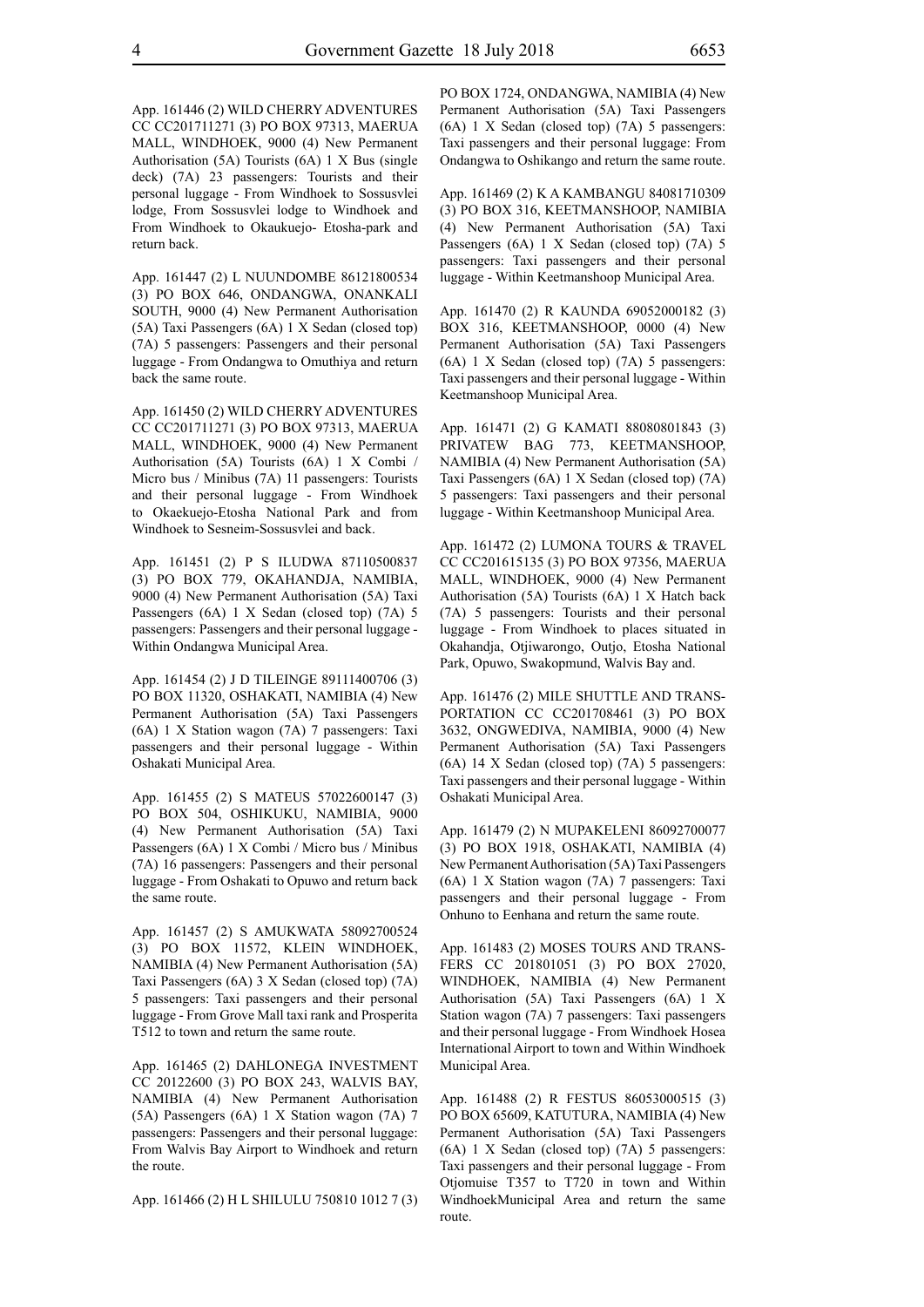App. 161490 (2) A K KALANGUNGU 7001- 1710012 (3) PO BOX 1650, RUNDU, NAMIBIA, 9000 (4) New Permanent Authorisation (5A) Taxi Passengers (6A) 1 X Station wagon (7A) 8 passengers: Taxi passengers and their personal luggage - From Rundu to Katima Mulilo and return back the same route.

App. 161492 (2) L W MUHONGO 82042510416 (3) PO BOX 61011, KATUTURA, WINDHOEK (4) New Permanent Authorisation (5A) Taxi Passengers (6A) 1 X Sedan (closed top) (7A) 5 passengers: Taxi passengers and their personal luggage - Within Windhoek Municipal Area.

App. 161495 (2) B STEPHANUS 56032610012 (3) PO BOX1538, KEETMANSHOOP, NAMIBIA, 9000 (4) New Permanent Authorisation (5A) Taxi Passengers (6A) 1 X Sedan (closed top) (7A) 5 passengers: Taxi passengers and their personal luggage - Within Keetmanshoop Municipal Area.

App. 161497 (2) L N SHIMBABA 81092910395 (3) PO BOX 1524, GOBABIS, NAMIBIA, 9000 (4) New Permanent Authorisation (5A) Taxi Passengers (6A) 1 X Sedan (closed top) (7A) 5 passengers: Taxi passengers and their personal luggage - From Epako taxi rank T32 to Town taxi rank T16 and within Gobabis Municipal Area.

App. 161503 (2) J S NAKAPIPI 83101010470 (3) PO BOX 5226, SWAKOPMUND, NAMIBIA, 9000 (4) New Permanent Authorisation (5A) Taxi Passengers (6A) 1 X Sedan (closed top) (7A) 5 passengers: Taxi passengers and their personal luggage - From Swakopmund to Walvis Bay and return back the same route.

App. 161505 (2) KENGO DRIVING SCHOOL & AIRPORT TRANSFER CC CC201412094 (3) PO BOX 65455, KATUTURA, WINDHOEK (4) New Permanent Authorisation (5A) Taxi Passengers (6A) 1 X Sedan (closed top) (7A) 5 passengers: Taxi passengers and their personal luggage - From Windhoek at Hosea International Airport to town and Within Windhoek Municipal Area.

App. 161506 (2) OMANDA DESERT & WILDLIFE TOURS CC CC20001141 (3) PO BOX 6546, WINDHOEK, NAMIBIA (4) New Permanent Authorisation (5A) Tourists (6A) 1 X Combi / Micro bus / Minibus (7A) 15 passengers: Tourists and their personal luggage - From Windhoek to Etosha National Park- Epupa fall- Swakopmund-Walvis Bay-Damaraland-Sesriem and return the same route.

App. 161509 (2) E THUDINYANE 78021300132 (3) PO BOX 4260, GOBABIS, NAMIBIA (4) New Permanent Authorisation (5A) Taxi Passengers (6A) 1 X Sedan (closed top) (7A) 5 passengers: Taxi passengers and their personal luggage - From Damara Location T73 to town at T16 and Within Gobabis Municipal Area.

App. 161511 (2) M R BWENDO 82050710291 (3)

PO BOX 2475, NGWEZE, KATIMA MULILO (4) New Permanent Authorisation (5A) Taxi Passengers (6A) 1 X Sedan (closed top) (7A) 5 passengers: Taxi passengers and their personal luggage - From Choto compound to Build Together and town and Within Katima Mulilo Municipal Area.

App. 161512 (2) R GAWISEB 80061500135 (3) PO BOX 350, OTJIWARONGO, NAMIBIA (4) New Permanent Authorisation (5A) Taxi Passengers (6A) 1 X Sedan (closed top) (7A) 5 passengers: Taxi passengers and their personal luggage - Within Otjiwarongo Municipal Area.

App. 161516 (2) F SHAHONYA 76060500668 (3) PO BOX 5301, SWAKOPMUND, NAMIBIA (4) New Permanent Authorisation (5A) Taxi Passengers (6A) 1 X Sedan (closed top) (7A) 5 passengers: Taxi passengers and their personal luggage - From Swakopmund to Walvis Bay and return the same route.

App. 161518 (2) F SHAHONYA 76060500668 (3) PO BOX 5301, SWAKOPMUND, NAMIBIA (4) New Permanent Authorisation (5A) Taxi Passengers (6A) 1 X Sedan (closed top) (7A) 5 passengers: Taxi passengers and their personal luggage - From Swakopmund to Walvis Bay and return the same route.

App. 161522 (2) M HAMUTENYA 78100700109 (3) PO BOX 1918, OSHAKATI, NAMIBIA, 9000 (4) New Permanent Authorisation (5A) Taxi Passengers (6A) 1 X Station wagon (7A) 7 passengers: Taxi passengers and their personal luggage - From Oshigambo to Eenhana and return the same route.

App. 161526 (2) NAMIBIA TRACKS AND TRAILS 2005568 (3) PO BOX 339, SWA-KOPMUND, NAMIBIA (4) New Permanent Authorisation (5A) Taxi Passengers (6A) 1 X Station wagon (7A) 9 passengers: Tourists and their personal luggage - From Windhoek to Swakopmund-Palmwaeg-Doro Nawas- and return the same route.

App. 161528 (2) G KANYANGA 77080300347 (3) PO BOX 611, NKURE-NKURU, NAMIBIA, 9000 (4) New Permanent Authorisation (5A) Taxi Passengers (6A) 1 X Sedan (closed top) (7A) 5 passengers: Taxi passengers and their personal luggage - Within Nkure-nkure Municipal Area.

App. 161534 (2) B I SHOOYA 86092000814 (3) PO BOX 7260, SWAKOPMUND, NAMIBIA, 9000 (4) New Permanent Authorisation (5A) Taxi Passengers (6A) 1 X Sedan (closed top) (7A) 5 passengers: Taxi passengers and their personal luggage - From Swakopmund to Walvis Bay and return.

App. 161542 (2) S IHEMBA 60072500778 (3) BOX 316, KEETMANSHOOP, 0000 (4) New Permanent Authorisation (5A) Taxi Passengers (6A) 1 X Sedan (closed top) (7A) 5 passengers: Taxi passengers and their personal luggage - Within Keetmanshoop Municipal Area.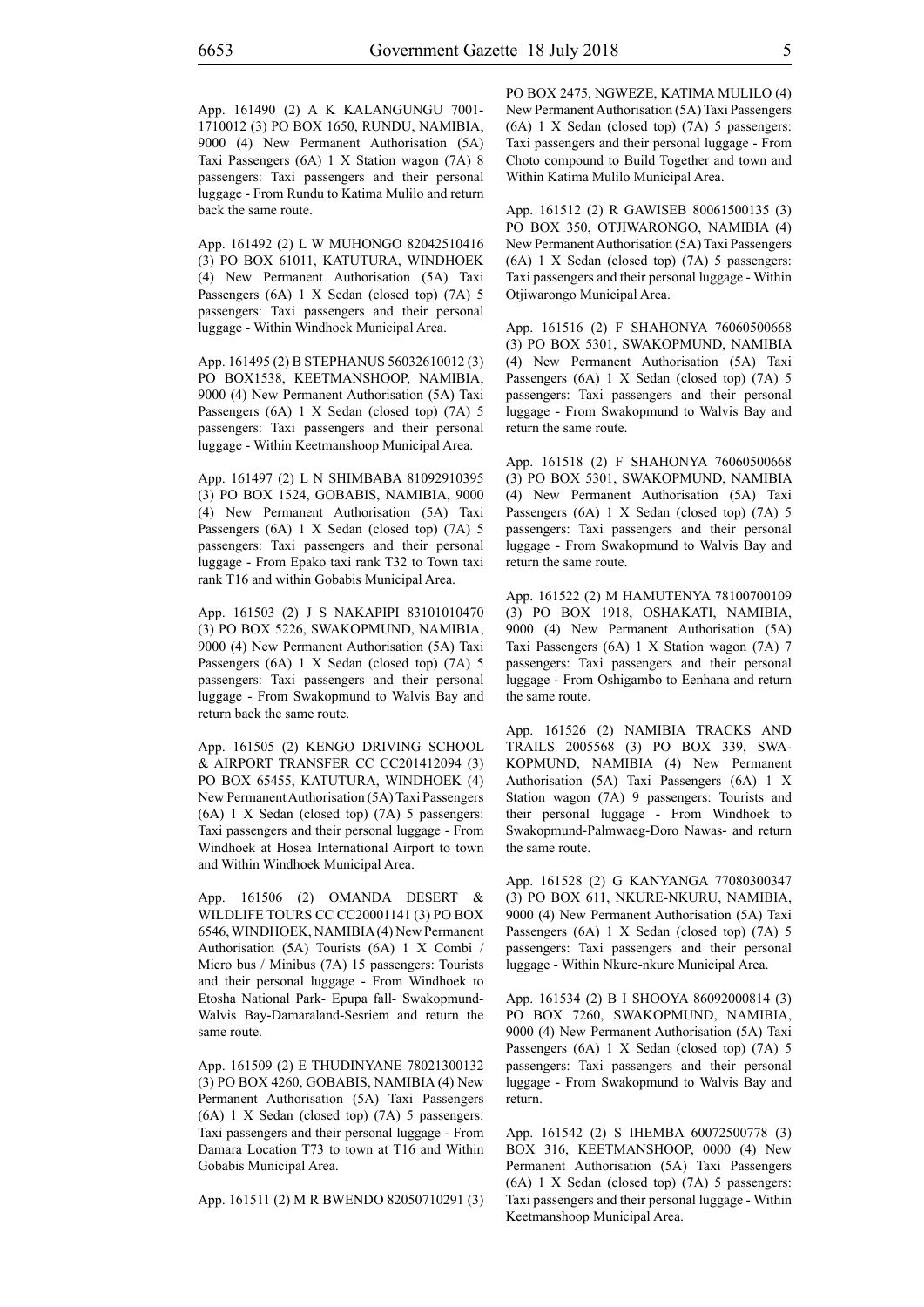App. 161545 (2) H N SHIMWETHELENI 95021- 900587 (3) PRVATE BAG 773, KEETMANSHOOP, 0000 (4) New Permanent Authorisation (5A) Taxi Passengers (6A) 1 X Sedan (closed top) (7A) 5 passengers: Taxi passenger and their personal luggage - Within Keetmanshoop Municipal Area

App. 161549 (2) V EISES 640202 0060 1 (3) PO BOX 7001, KUISEBMUND, WALVIS BAY, NAMIBIA (4) New Permanent Authorisation (5A) Taxi Passengers (6A) 1 X Station wagon (7A) 7 passengers: Taxi passengers and their personal luggage: From Swakopmund to Usakos via Walvis Bay, Arandis, Hentis Bay and return the same route.

App. 161550 (2) M FILLIPUS 63022300506 (3) BOX 754, OHANGWENA (4) New Permanent Authorisation (5A) Taxi Passengers (6A) 1 X Station wagon (7A) 7 passengers: Taxi passengers and their personal luggage - From Eenhna to Oshikango via Ondangwa and and back the same route.

App. 161553 (2) N EIASER 91031000658 (3) PO BOX 2613, OTJIWARONGO, NAMIBIA (4) New Permanent Authorisation (5A) Taxi Passengers (6A) 1 X Sedan (closed top) (7A) 5 passengers: Taxi passengers and their personal luggage: From DRC location to Orwetoveni via town within Otjiwarongo Municipal Area.

App. 161555 (2) I H HANGULA 91061800679 (3) PO BOX 544, OHANGWENA, NAMIBIA, 9000 (4) New Permanent Authorisation (5A) Taxi Passengers (6A) 1 X Sedan (closed top) (7A) 5 passengers: Taxi passengers and their personal luggage - From Oshakati to Oshikango via Ondangwa and return back the same route.

App. 161557 (2) S PALEMA 82020710347 (3) PO BOX 63042, WANAHEDA, WINDHOEK, NAMIBIA (4) New Permanent Authorisation (5A) Taxi Passengers (6A) 1 X Station wagon (7A) 7 passengers: Taxi passengers and their personal luggage: From taxi rank T566 Grove Mall to Groot-Aub within Windhoek Municipal Area.

App. 161558 (2) I H HANGULA 91061800679 (3) PO BOX 544, OHANGWENA, NAMIBIA, 9000 (4) New Permanent Authorisation (5A) Taxi Passengers (6A) 1 X Sedan (closed top) (7A) 5 passengers: Taxi passengers and their personal luggage - From Oshakati to Oshikango via Ondangwa and return bac the same route.

App. 161559 (2) M M HAINDONGO 930129 0042 7 (3) PO BOX 62647, KATUTURA, WINDHOEK, NAMIBIA, 9000 (4) New Permanent Authorisation (5A) Taxi Passengers (6A) 1 X Sedan (closed top) (7A) 5 passengers: Taxi passengers and their personal luggage: From Oshikango to Eenhana and return.

App. 161560 (2) H N N ITOPE 66061100280 (3) PO BOX 2436, ONDANGWA, NAMIBIA (4) New Permanent Authorisation (5A) Taxi Passengers (6A) 1 X Sedan (closed top) (7A) 5 passengers: Taxi passengers and their personal luggage: From Oshakati to Ondangwa Airport and return the same route.

App. 161568 (2) H A KOOPER 76101400298 (3) PO BOX 26128, WINDHOEK, NAMIBIA, 9000 (4) New Permanent Authorisation (5A) Taxi Passengers (6A) 1 X Combi / Micro bus / Minibus (7A) 15 passengers: Passenger and their personal luggage - From Windheok to Euroute Mariental Gibeon and within the sourrounding area such as Gochas, Stampriet, Amberbo, Aranos and return back the same.

App. 161572 (2) O K HANGULA 72120800561 (3) PO BOX 62343, KATUTURA, WINDHOEK (4) New Permanent Authorisation (5A) Taxi Passengers (6A) 1 X Sedan (closed top) (7A) 5 passengers: Taxi passengers and their personal luggage - From Otjomuise to Khomasdal and return the same route.

App. 161573 (2) J T N H NGHITETE 89062700438 (3) PO BOX 25947, WINDHOEK, NAMIBIA, 9000 (4) New Permanent Authorisation (5A) Taxi Passengers (6A) 1 X Sedan (closed top) (7A) 5 passengers: Passenger and their personal luggage - From Town Wernhil Park taxi rank to Cimbebasia taxi rank and Within Windhoek Municipal Area.

App. 161576 (2) J NGHITWIKWA 55063000320 (3) PO BOX 458, OHANGWENA, NAMIBIA, 9000 (4) New Permanent Authorisation (5A) Taxi Passengers (6A) 1 X Sedan (closed top) (7A) 5 passengers: Passenger and their personal luggage - From Oshikango to Eenhana and return back the same route.

App. 161581 (2) BTE TOUR AND SAFARIS 20181190 (3) BOX 463, TSUMEB, NAMIBIA (4) New Permanent Authorisation (5A) Tourists (6A) 1 X Station wagon (7A) 5 passengers: Tourists and their personal luggage - From Windhoek to Tsumeb, Otavi, Grootfontein, Khorixas, Opuwo, Swakopmund, Twyfelfontein, Palmwa, Damaraland, Kaokland, Etosha and return back to Windhoek via the same route.

App. 161584 (2) T VATILIFA 78081000038 (3) PO BOX 19212, OMUTHIYA, NAMIBIA, 9000 (4) New Permanent Authorisation (5A) Taxi Passengers (6A) 1 X Sedan (closed top) (7A) 5 passengers: Taxi passengers and their personal luggage - Within Ondangwa Municipal Area.

App. 161587 (2) E H HEITA 86111400247 (3) PO BOX 75061, SOWETO, WINDHOEK, 9000 (4) New Permanent Authorisation (5A) Taxi Passengers (6A) 1 X Sedan (closed top) (7A) 5 passengers: Taxi passengers and their personal luggage - From taxi rank T73 Okuryangava to Windhoek West and within Windhoek Municipal Area.

App. 161589 (2) W T HAMANA 95031300167 (3) PO BOX 8458, BACHBRECHT, WINDHOEK,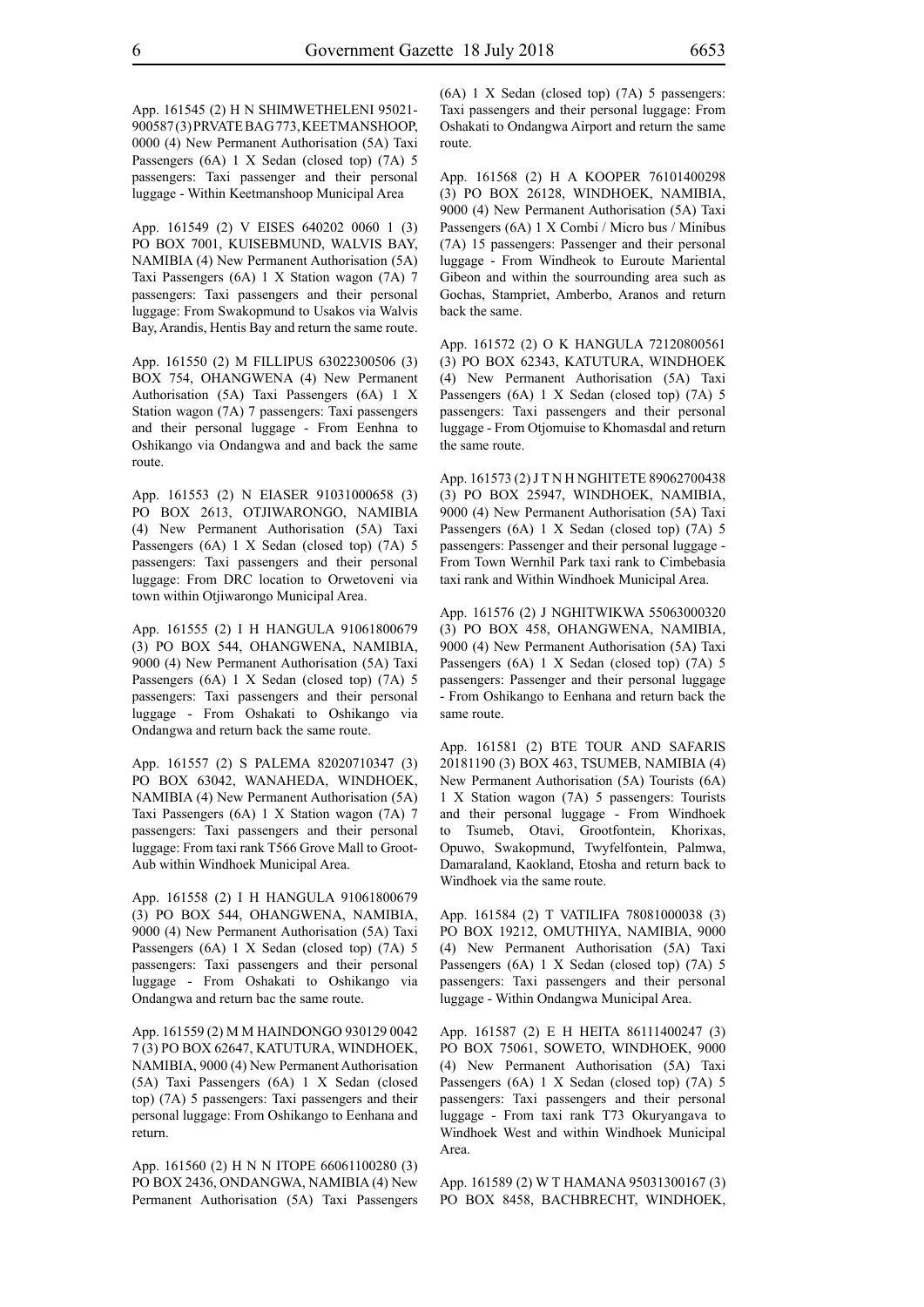9000 (4) New Permanent Authorisation (5A) Taxi Passengers (6A) 1 X Sedan (closed top) (7A) 5 passengers: Taxi passengers and their personal luggage - From Havanna taxi rank to UNAM taxi rank and within Windhoek Municipal Area.

App. 161590 (2) G KAMATI 88080801843 (3) PRIVATE BAG 773, KEETMANSHOOP, NAMIBIA (4) New Permanent Authorisation (5A) Taxi Passengers (6A) 1 X Sedan (closed top) (7A) 5 passengers: Taxi passengers and their personal luggage : Within Keetmanshoop Municipal Area.

App. 161594 (2) G K HAINGURA 73050510560 (3) PO BOX 160, GOBABIS, NAMIBIA, 9000 (4) New Permanent Authorisation (5A) Taxi Passengers (6A) 1 X Sedan (closed top) (7A) 5 passengers: Taxi passengers and their personal luggage - Within Gobabis Municipal Area.

App. 161598 (2) E I ORISAMOLADE 761027- 00082 (3) PO BOX 619, WINDHOEK, NAMIBIA, 9000 (4) New Permanent Authorisation (5A) Taxi Passengers (6A) 1 X Sedan (closed top) (7A) 5 passengers: Taxi passengers and their personal luggage - From Katutura to Khomasdal and within Windhoek Municipal Area.

App. 161601 (2) E TJOZONGORO 73012210210 (3) PO BOX 40452, AUSSPANNPLATZ, WINDHOEK, NAMIBIA (4) New Permanent Authorisation (5A) Taxi Passengers (6A) 1 X Sedan (closed top) (7A) 5 passengers: Taxi passengers and their personal luggage - From Katutura & Khomasdal and town and return the same route.

App. 161605 (2) T N KALENGA 86040500034 (3) PO BOX 11707, OSHAKATI, NAMIBIA, 33001 (4) New Permanent Authorisation (5A) Taxi Passengers (6A) 1 X Sedan (closed top) (7A) 5 passengers: Taxi passengers and their personal luggage - From Oshakati to Ondangwa and return the same route.

App. 161611 (2) S TOBIAS 76083000149 (3) PO BOX 1750, KEETMASHOOP, NAMIBIA (4) New Permanent Authorisation (5A) Taxi Passengers (6A) 1 X Sedan (closed top) (7A) 5 passengers: Taxi passengers and their personal luggage - Within Keetmanshoop Municipal Area.

App. 161614 (2) B ISHINDA 72082200760 (3) PO BOX 8204, SWAKOPMUND, NAMIBIA (4) New Permanent Authorisation (5A) Taxi Passengers (6A) 1 X Sedan (closed top) (7A) 5 passengers: Taxi passengers and their personal luggage - Within Swakopmund Municipal Area.

App. 161615 (2) S TOBIAS 76083000149 (3) PO BOX 1750, KEETMASHOOP, NAMIBIA (4) New Permanent Authorisation (5A) Taxi Passengers (6A) 1 X Sedan (closed top) (7A) 5 passengers: Taxi passengers and their personal luggages : From Koppies location to town via other locations within Keetmanshoop Municipal Area.

App. 161616 (2) F H NAINDONGO 86040400967 (3) PO BOX 5810, WALVIS BAY, NAMIBIA, 9000 (4) New Permanent Authorisation (5A) Taxi Passengers (6A) 1 X Sedan (closed top) (7A) 5 passengers: Taxi passengers and their personal luggage - Within Walvis Bay Municipal Area.

App. 161618 (2) P N MUHATA 87080300371 (3) PO BOX 5116, WALVIS BAY, NAMIBIA, 9000 (4) New Permanent Authorisation (5A) Taxi Passengers (6A) 1 X Sedan (closed top) (7A) 5 passengers: Taxi passengers and their personal luggage - From Walvis Bay to Swakopmund and return back the same route.

App. 161619 (2) L ELAGO 69123000619 (3) PRIVATE BAG 2184, KEETMANSHOOP, NAMIBIA (4) New Permanent Authorisation (5A) Taxi Passengers (6A) 1 X Sedan (closed top) (7A) 5 passengers: Taxi passengers and their personal luggage - Within Keetmanshoop Municipal Area.

App. 161620 (2) S S LINKS 89060300211 (3) PO BOX 151, KARASBERG, NAMIBIA (4) New Permanent Authorisation (5A) Taxi Passengers (6A) 1 X Station wagon (7A) 7 passengers: Taxi passengers and their personal luggage - From Westerkim location to town via the state hospital, Gabis Reserve, Hype Reserve and Grunau Settlement within Karasberg Municipal Area.

App. 161621 (2) FOLOMANA INVESTMENTS CC. 201509074 (3) BOX 51483, BACHBRECHT, WINDHOEK, 0000 (4) New Permanent Authorisation (5A) Passengers (6A) 1 X Combi / Micro bus / Minibus (7A) 15 passengers: Taxi passengers and their luggage - From taxi rank 1 situated in the town centre to KFC, Fruit and Vegetables shop and Wernhil Park to town within Windhoek Municipal Area.

App. 161622 (2) F W MBANGU 87061001313 (3) PO BOX 306, KEETMANSHOOP, NAMIBIA (4) New Permanent Authorisation (5A) Taxi Passengers (6A) 1 X Sedan (closed top) (7A) 5 passengers: Taxi passengers and their personal luggage - Within Keetmanshoop Municipal Area.

App. 161623 (2) T J ISAKS 58091800363 (3) PO BOX 24402, WINDHOEK, NAMIBIA, 9000 (4) New Permanent Authorisation (5A) Taxi Passengers (6A) 1 X Sedan (closed top) (7A) 5 passengers: Taxi passengers and their personal luggage:Within Rehoboth Municipal Area.

App. 161624 (2) A XOAGUS 84072610658 (3) PO BOX 1251, OKAHANDJA, NAMIBIA, 9000 (4) New Permanent Authorisation (5A) Taxi Passengers (6A) 1 X Sedan (closed top) (7A) 5 passengers: Taxi passengers and their personal luggage: From NAI-AIB taxi rank T24 to Town taxi rank rank T81 and within Okahandja Municipal Area.

App. 161626 (2) A A THUDINYANE 81101210095 (3) PO BOX 1742, GOBABIS, NAMIBIA, 9000 (4) New Permanent Authorisation (5A) Taxi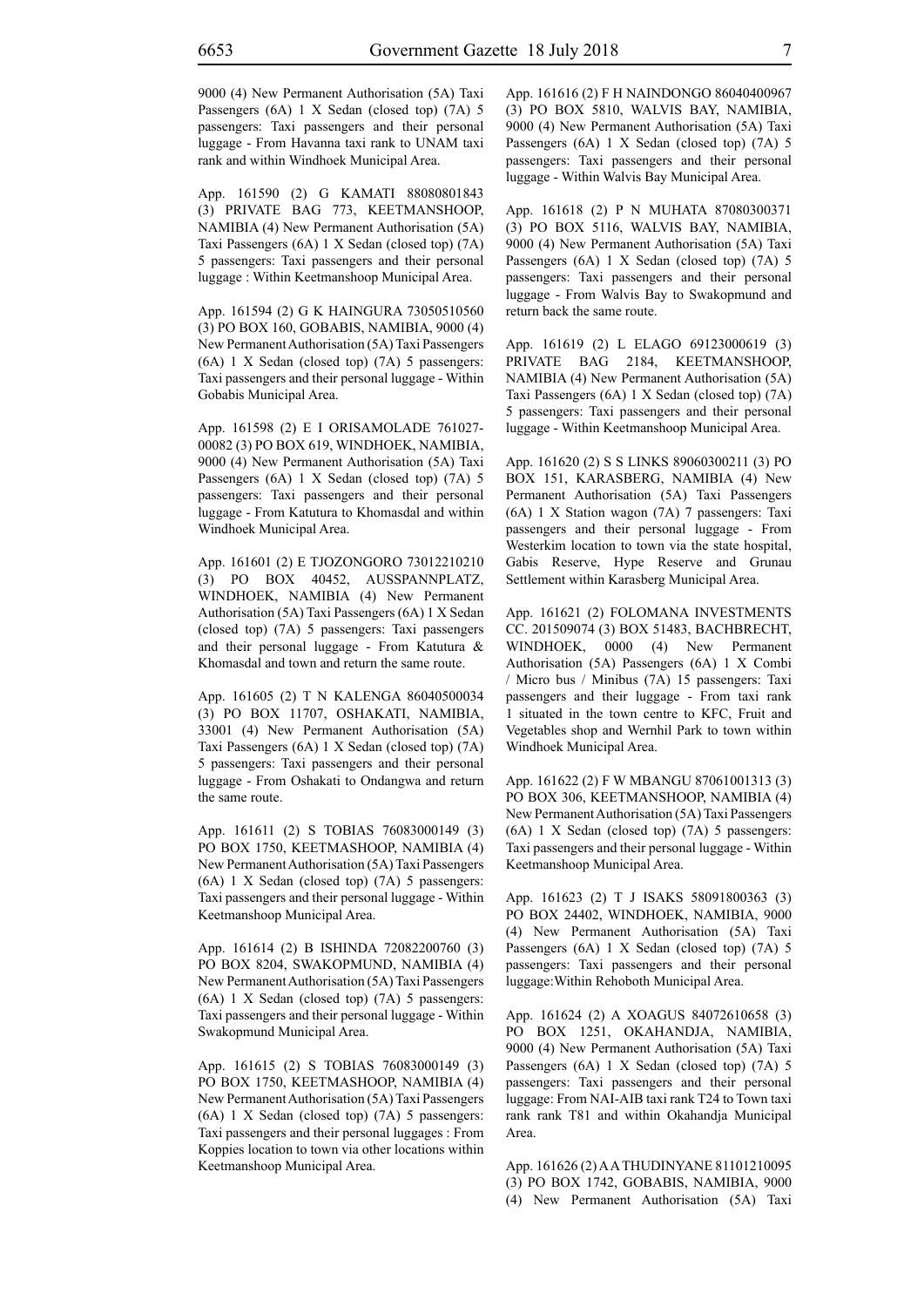Passengers (6A) 1 X Sedan (closed top) (7A) 5 passengers: Taxi passengers and their personal luggage: From Herero location taxi rank T51 to town and within Gobabis Municipal Area.

App. 161628 (2) I N N SHITALENI 89102900661 (3) PO BOX 1918, OSHAKATI, NAMIBIA (4) New Permanent Authorisation (5A) Taxi Passengers (6A) 1 X Station wagon (7A) 7 passengers: Taxi passengers and their personal luggage - From Eenhana to Onhuno and return the same route.

App. 161630 (2) J SIREMO 85010511053 (3) PO BOX 2079, KEETMANSHOOP, NAMIBIA, 9000 (4) New Permanent Authorisation (5A) Taxi Passengers (6A) 1 X Sedan (closed top) (7A) 5 passengers: Taxi passengers and their personal luggage: WIthin Keetmansshoop Municipal Area.

App. 161632 Permit 56297/1 (2) SW JOAO 88080200068 (3) PO BOX 2079, KEETMANS-HOOP, NAMIBIA, 9000 (4) Change Route, Particulars etc. (5A) Taxi Passengers (6A) 1 X Sedan (closed top) (7A) 5 passengers: Taxi passengers and their personal luggage - From Okahandja Park to Town and return.

App. 161638 (2) I MACHAI 72020900211 (3) PO BOX 1127, KEETMANSHOOP, NAMIBIA (4) New Permanent Authorisation (5A) Taxi Passengers (6A) 1 X Sedan (closed top) (7A) 5 passengers: Taxi passengers and their personal luggage - Within Keetmanshoop Municipal Area.

App. 161642 (2) S KAMATI 77031000300 (3) PO BOX 10865, WINDHOEK, NAMIBIA, 9000 (4) New Permanent Authorisation (5A) Taxi Passengers (6A) 1 X Sedan (closed top) (7A) 5 passengers: Taxi passengers and their personal luggage: From Khomasdal to Town, UNAM, Hockland and within Windhoek Municipal Area.

App. 161649 (2) NAMALWA TRAVEL & TOURS CC CC201711247 (3) PO BOX 96600, WINDHOEK, NAMIBIA (4) New Permanent Authorisation (5A) Tourists (6A) 1 X Combi / Micro bus / Minibus (7A) 14 passengers: Taxi passengers and their personal luggage - From Windhoek to Swakopmund-Henties Bay-Cape Cross-Okahandja-Walvis Bay and return the same route.

App. 161651 (2) NAMALWA TRAVEL & TOURS CC CC201711247 (3) PO BOX 96600, WINDHOEK, NAMIBIA (4) New Permanent Authorisation (5A) Tourists (6A) 1 X Station wagon (7A) 7 passengers: Taxi passengers and their personal luggage - From Windhoek to Hosea Kutako Airport - Gross Barmen- Von Bach Dam M53-Midgard country Estate- Omeya Golf Estate-Lake Oanab Resort and return the same route.

App. 161655 (2) J M MBANGU 83122610671 (3) PO BOX 1127, KEETMANSHOOP, NAMIBIA (4) New Permanent Authorisation (5A) Taxi Passengers (6A) 1 X Sedan (closed top) (7A) 5 passengers: Taxi passengers and their personal luggage - Within Keetmanshoop Municipal Area.

App. 161659 (2) M K NDARA 93082200532 (3) PO BOX 306, KEETMANSHOOP, NAMIBIA (4) New Permanent Authorisation (5A) Taxi Passengers (6A) 1 X Sedan (closed top) (7A) 5 passengers: Taxi passengers and their personal luggage - Within Keetmanshoop Municipal Area.

App. 161660 (2) F W MBANGU 87061001313 (3) PO BOX 306, KEETMANSHOOP, NAMIBIA (4) New Permanent Authorisation (5A) Taxi Passengers (6A) 1 X Sedan (closed top) (7A) 5 passengers: Taxi passengers and their personal luggage - Within Keetmanshoop Municipal Area.

App. 161662 (2) F W MBANGU 87061001313 (3) PO BOX 306, KEETMANSHOOP, NAMIBIA (4) New Permanent Authorisation (5A) Taxi Passengers (6A) 1 X Sedan (closed top) (7A) 5 passengers: Taxi passengers and their personal luggage - Within Keetmanshoop Municipal Area.

App. 161668 (2) W OARUM 73120710156 (3) BOX 35, MARIENTAL, 0000 (4) New Permanent Authorisation (5A) Taxi Passengers (6A) 1 X Sedan (closed top) (7A) 5 passengers: Taxi passengers and their personal luggage - From 8ste laan rank 365 town Within Windhoek Municipal Area.

App. 161669 (2) L I KAHUIKA 80091910102 (3) BOX 8496, SWAKOPMUND, 0000 (4) New Permanent Authorisation (5A) Taxi Passengers (6A) 1 X Combi / Micro bus / Minibus (7A) 14 passengers: Taxi passengers and their personal luggage - Within Swakopmund Municipal Area.

App. 161670 (2) S H ENDJALA 72121510141 (3) PO BOX 767, TSUMEB, 0000 (4) New Permanent Authorisation (5A) Taxi Passengers (6A) 1 X Hatch back (7A) 5 passengers: Taxi passenger and their personal luggage - Within Tsumeb Municipal Area.

App. 161677 (2) A E T M SHIKONGO 7809091- 0262 (3) PO BOX 280, OKAHAO, NAMIBIA, 9000 (4) New Permanent Authorisation (5A) Taxi Passengers (6A) 1 X Sedan (closed top) (7A) 5 passengers: Taxi passengers and their personal luggage - From Okahao to Oshakati and return back the same route.

App. 161679 (2) WILD SIDE AFRICA TOURS & SAFARIS CC CC201803219 (3) PO BOX 7234, SWAKOPMUND, NAMIBIA (4) New Permanent Authorisation (5A) Tourists (6A) 1 X Combi / Micro bus / Minibus (7A) 14 passengers: Tourists and their personal luggage - From Walvis Bay International Airport Via Swakopmund and Usakos to Windhoek Hosea Kutako International Airport and return the same route.

App. 161681 (2) E H KAUSHININGWA 76011- 400337 (3) PO BOX 63045, WANAHEDA, WINDHOEK (4) New Permanent Authorisation (5A) Taxi Passengers (6A) 1 X Motorcycle (no sidecar) (7A) 15 passengers: Taxi passengers and their personal luggage - From Windhoek to Eenhana via Tsintsabis and return the same route.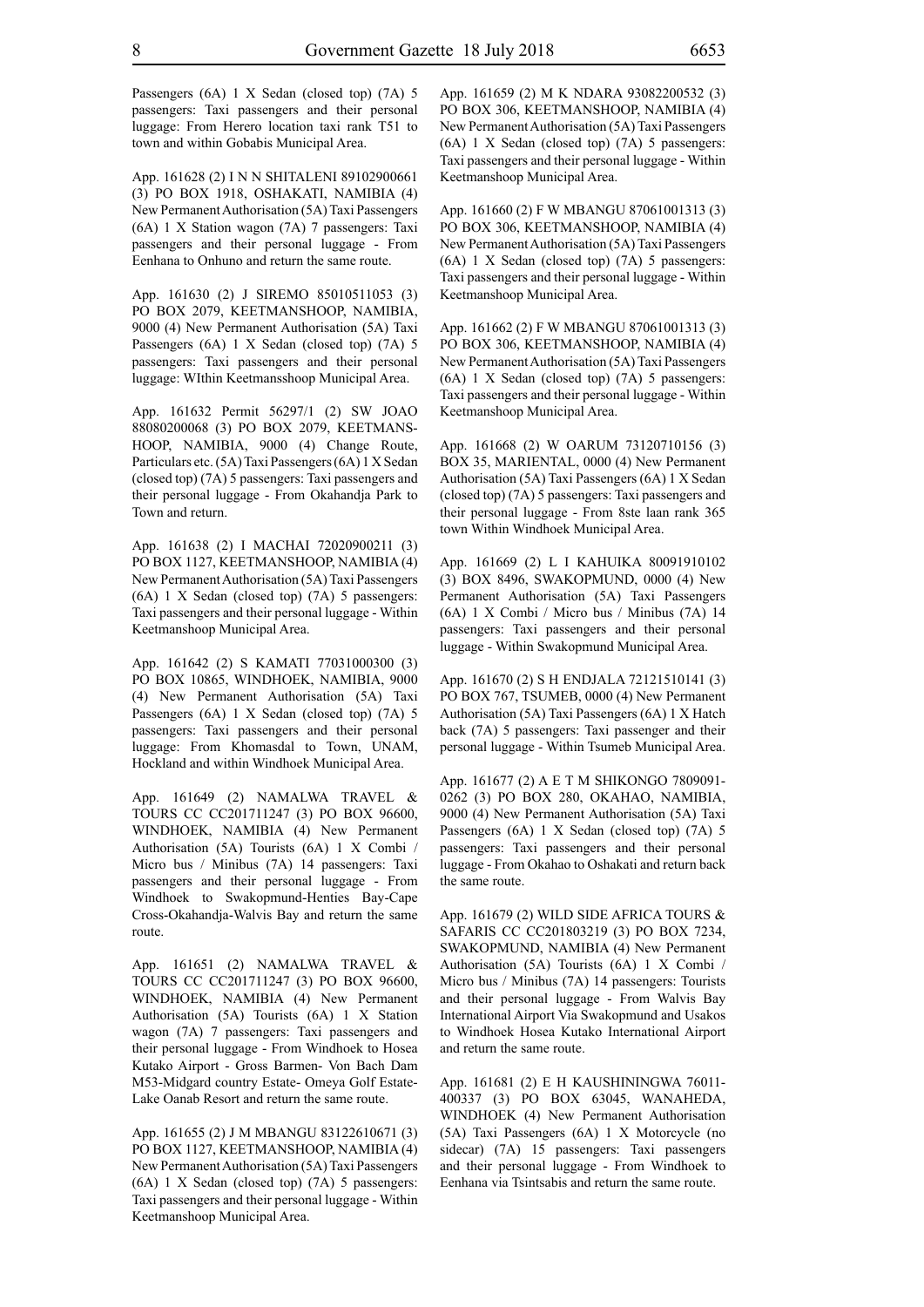App. 161686 (2) T S NDJENDJA 89070400577 (3) PO BOX 70712, KHOMASDAL, WINDHOEK (4) New Permanent Authorisation (5A) Taxi Passengers (6A) 1 X Sedan (closed top) (7A) 5 passengers: Taxi passengers and their personal luggage - From Oshikati to Oshikuku and return the same route.

App. 161689 (2) KENGO DRIVING SCHOOL & AIRPORT TRANSFER CC CC201412094 (3) PO BOX 65455, KATUTURA, WINDHOEK (4) New Permanent Authorisation (5A) Taxi Passengers (6A) 1 X Sedan (closed top) (7A) 5 passengers: Taxi passengers and their personal luggage - From Windhoek Municipal Area to Hosea Kutako International Airport and return back the same route.

App. 161690 (2) T S NDJENDJA 89070400577 (3) PO BOX 70712, KHOMASDAL, WINDHOEK (4) New Permanent Authorisation (5A) Taxi Passengers (6A) 1 X Sedan (closed top) (7A) 5 passengers: Taxi passengers and their personal luggage - From Okahandja Park to Olympia and return the same route.

App. 161695 (2) SANGA TOURS & SAFARIS CC CC201710883 (3) PO BOX 11912, KLEIN WINDHOEK, NAMIBIA (4) New Permanent Authorisation (5A) Tourists (6A) 1 X Combi / Micro bus / Minibus (7A) 14 passengers: Tourists and their personal luggage - From Hotels and Guesthouses in Windhoek to Safari Court Hotel-Kalahari Anib Lodge, Canyon Village, Lüderitz nest hotel, Hammerstein Guesthouse, Desert Homestead lodge, Orange house-Vingerklip lodge-Etosha lodge, Okapuka Ranch, Windhoek Airport and return the same route.

App. 161696 (2) L M MUKAVE 77040510022 (3) PO BOX 61358, KATUTURA, WINDHOEK, NAMIBIA (4) New Permanent Authorisation (5A) Taxi Passengers (6A) 1 X Sedan (closed top) (7A) 5 passengers: Taxi passengers and their personal luggage: From taxi rank T31 Shandumbala to UNAM within Windhoek Municipal Area.

App. 161698 (2) J FEREIRA 8602020295 (3) PO BOX 3942, RUNDU, NAMIBIA (4) New Permanent Authorisation (5A) Taxi Passengers (6A) 1 X Sedan (closed top) (7A) 5 passengers: Taxi passengers and their personal luggage: From Kehemu to Masivi settlment and return the same route.

App. 161702 (2) E ANDREAS 90090200462 (3) PO BOX 61758, WINDHOEK, NAMIBIA (4) New Permanent Authorisation (5A) Taxi Passengers (6A) 1 X Sedan (closed top) (7A) 5 passengers: Taxi passengers and their personal luggage: From taxi rank T100 Kahumba Kandola to Aries and return the same route.

App. 161703 (2) S NAMGONGO 77042700112 (3) PO BOX 206, WINDHOEK, NAMIBIA (4) New Permanent Authorisation (5A) Taxi Passengers (6A) 1 X Sedan (closed top) (7A) 5 passengers: Taxi passengers and their personal luggage: From taxi rank T518 Cimbebasia to Groot-Aub and return the same route.

App. 161707 (2) J S JAGGER 60021401160 (3) PO BOX 1631, GOBABIS, NAMIBIA (4) New Permanent Authorisation (5A) Taxi Passengers (6A) 1 X Combi / Micro bus / Minibus (7A) 11 passengers: Taxi passengers and their personal luggage - From Gobabis to Aranos and return the same route.

App. 161709 (2) J KAHILI 64011500380 (3) PO BOX 52, KEETMANSHOOP, NAMIBIA (4) New Permanent Authorisation (5A) Taxi Passengers (6A) 1 X Sedan (closed top) (7A) 5 passengers: Taxi passengers and their personal luggage - Within Keetmanshoop Municipal Area.

App. 161710 (2) V S JACOB 90081300328 (3) PO BOX 2170, OTJIWARONGO, NAMIBIA (4) New Permanent Authorisation (5A) Taxi Passengers (6A) 1 X Sedan (closed top) (7A) 5 passengers: Taxi passengers and their personal luggage - From Otjiwarongo town to DRC to Extension 5 and 6 Within Otjiwarongo Municipal Area.

App. 161715 (2) G R KUPINGA 63011500746 (3) PO BOX 3518, RUNDU, NAMIBIA (4) New Permanent Authorisation (5A) Taxi Passengers (6A) 1 X Sedan (closed top) (7A) 5 passengers: Taxi passengers and their personal luggage - Within Rundu Municipal Area.

App. 161718 (2) E ANGULA 59010700208 (3) PO BOX 859, RUNDU, NAMIBIA, 0000 (4) New Permanent Authorisation (5A) Taxi Passengers (6A) 1 X Sedan (closed top) (7A) 5 passengers: Taxi passengers and their personal luggage - Within Rundu Municipal Area.

App. 161719 (2) M N EDMUD 89090400370 (3) PO BOX 333, RUACANA, NAMIBIA (4) New Permanent Authorisation (5A) Taxi Passengers (6A) 1 X Sedan (closed top) (7A) 5 passengers: Taxi passengers and their personal luggage: From Oshifo to Kampaku and return the same route.

App. 161720 (2) S N IIPINGE 75070610015 (3) PO BOX 60899, KATUTURA, WINDHOEK (4) New Permanent Authorisation (5A) Taxi Passengers (6A) 1 X Sedan (closed top) (7A) 5 passengers: Taxi passengers and their personal luggage - Within Windhoek Municipal Area.

App. 161721 (2) J M MUKOSO 66030900064 (3) PO BOX 1778, RUNDU, NAMIBIA (4) New Permanent Authorisation (5A) Taxi Passengers (6A) 1 X Sedan (closed top) (7A) 5 passengers: Taxi passengers and their personal luggage: From Ndama to Vungu-vungu Farm and return the same route.

App. 161722 (2) H N UUSHONA 82100710508 (3) PO BOX 22793, WINDHOEK, NAMIBIA (4) New Permanent Authorisation (5A) Taxi Passengers (6A) 1 X Sedan (closed top) (7A) 5 passengers: Taxi passengers and their personal luggage: From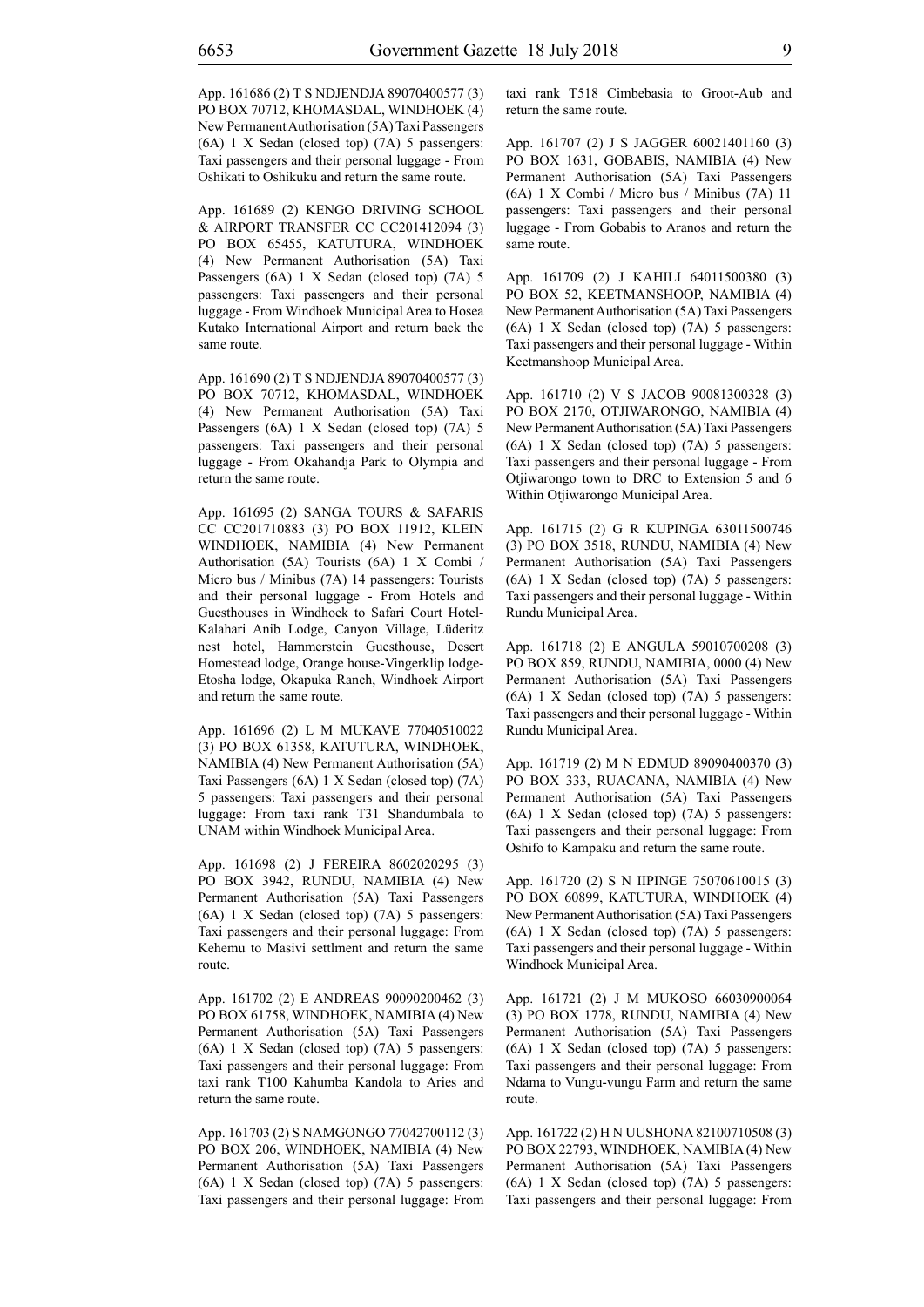taxi rank T405 Rocky Crest to Safari Hotel and Southern Industry within Windhoek Municipal Area.

App. 161723 (2) T-T TJOZONGORO 741201 1009 5 (3) PO BOX 40452, AUSSPANNPLATZ, WINDHOEK, 90000 (4) New Permanent Authorisation (5A) Taxi Passengers (6A) 1 X Combi / Micro bus / Minibus (7A) 16 passengers: Taxi passengers and their personal luggage - From Windhoek to Katima and return the same route.

App. 161724 (2) T-T TJOZONGORO 741201 1009 5 (3) PO BOX 40452, AUSSPANNPLATZ, WINDHOEK, 90000 (4) New Permanent Authorisation (5A) Taxi Passengers (6A) 1 X Combi / Micro bus / Minibus (7A) 16 passengers: Taxi passengers and their personal luggage - From Windhoek to Hoesa International Airport and return the same route.

App. 161725 (2) A TJOZONGORO 97081500528 (3) PO BOX 40452, AUSSPANNPLATZ, WINDHOEK (4) New Permanent Authorisation (5A) Taxi Passengers (6A) 1 X Sedan (closed top) (7A) 5 passengers: Taxi passengers and their personal luggage - From Khomasdal to Katutura and town and Within Windhoek Municipal Area.

App. 161726 (2) I N N SHITALENI 89102900661 (3) PO BOX 1918, OSHAKATI, NAMIBIA (4) New Permanent Authorisation (5A) Taxi Passengers (6A) 1 X Station wagon (7A) 7 passengers: Taxi passengers and their personal luggage: From Odibo to Eenhana and return the same route.

App. 161729 (2) M HAUSIKU 78080400407 (3) PO BOX 1127, KEETMANSHOOP, NAMIBIA (4) New Permanent Authorisation (5A) Taxi Passengers (6A) 1 X Sedan (closed top) (7A) 5 passengers: Taxi passengers and their personal luggage - Within Keetmanshoop Municipal Area.

App. 161732 (2) M P BENJAMEN 84042710937 (3) PO BOX 1127, KEETMANSHOOP, NAMIBIA (4) New Permanent Authorisation (5A) Taxi Passengers (6A) 1 X Sedan (closed top) (7A) 5 passengers: Taxi passengers and their personal luggage - Within Keetmanshoop Municipal Area.

App. 161734 (2) J KASERA 70091500729 (3) PO BOX 1127, KEETMANSHOOP, NAMIBIA (4) New Permanent Authorisation (5A) Taxi Passengers (6A) 1 X Sedan (closed top) (7A) 5 passengers: Taxi passengers and their personal luggage - Within Keetmanshoop Municipal Area.

App. 161736 (2) S K LIKEKE 73061600647 (3) PO BOX 1127, KEETMANSHOOP, NAMIBIA (4) New Permanent Authorisation (5A) Taxi Passengers (6A) 1 X Sedan (closed top) (7A) 5 passengers: Taxi passengers and their personal luggage - Within Keetmanshoop Municipal Area.

App. 161740 (2) I K NDUMBA 84042011071 (3) PO BOX 1127, KEETMANSHOOP, NAMIBIA (4) New Permanent Authorisation (5A) Taxi Passengers (6A) 1 X Sedan (closed top) (7A) 5 passengers: Taxi passengers and their personal luggage - Within Keetmanshoop Municipal Area.

App. 161741 (2) S T NDONDI 85121211732 (3) PO BOX 1127, KEETMANSHOOP, NAMIBIA (4) New Permanent Authorisation (5A) Taxi Passengers (6A) 1 X Sedan (closed top) (7A) 5 passengers: Taxi passengers and their personal luggage - Within Keetmanshoop Municipal Area.

App. 161744 (2) M NDONDI 70061810126 (3) PO BOX 1127, KEETMANSHOOP, NAMIBIA, 0000 (4) New Permanent Authorisation (5A) Taxi Passengers (6A) 1 X Sedan (closed top) (7A) 5 passengers: Taxi passengers and their personal luggage - Within Keetmanshoop Municipal Area.

App. 161746 (2) A K TWAPWA 83050511745 (3) PO BOX 1127, KEETMANSHOOP, NAMIBIA (4) New Permanent Authorisation (5A) Taxi Passengers (6A) 1 X Sedan (closed top) (7A) 5 passengers: Taxi passengers and their personal luggage - Within Keetmanshoop Municipal Area.

App. 161748 (2) K N KAWOMA 85062910404 (3) PO BOX 1127, KEETMANSHOOP, NAMIBIA (4) New Permanent Authorisation (5A) Taxi Passengers (6A) 1 X Sedan (closed top) (7A) 5 passengers: Taxi passengers and their personal luggage - Within Keetmanshoop Municipal Area.

App. 161750 (2) P MULEKA 79010300153 (3) PO BOX 13031, EENHANA, NAMIBIA, 9000 (4) New Permanent Authorisation (5A) Taxi Passengers (6A) 1 X Sedan (closed top) (7A) 5 passengers: Taxi passengers and their personal luggage - From to Eenhana to Oshikango and return back via the same route.

App. 161755 (2) S H N SHANGANDI 9103- 3000590 (3) PO BOX 12175, ONYAANYA, NAMIBIA (4) New Permanent Authorisation (5A) Taxi Passengers (6A) 1 X Sedan (closed top) (7A) 5 passengers: Taxi passengers and their personal luggage - Within Windhoek Municipal Area.

App. 161761 (2) S N MUTOTA 90040700100 (3) PO BOX 3329, WINDHOEK, NAMIBIA, 0000 (4) New Permanent Authorisation (5A) Taxi Passengers (6A) 1 X Sedan (closed top) (7A) 5 passengers: Taxi passengers and their personal luggage - From Katutura to Grove Mall and Kleine Kuppe and return the same route.

App. 161769 (2) T ALTENI 85060610179 (3) PO BOX 997139, AUSSPANNPLATZ, WIND-HOEK (4) New Permanent Authorisation (5A) Taxi Passengers (6A) 1 X Sedan (closed top) (7A) 5 passengers: Taxi passengers and their personal luggage - From Ongwediva to Ondangwa and Omuthiya and return the same route.

App. 161792 (2) J M MWINDA 84041010748 (3) PO BOX 2752, RUNDU, NAMIBIA (4) New Permanent Authorisation (5A) Taxi Passengers (6A) 1 X Sedan (closed top) (7A) 5 passengers: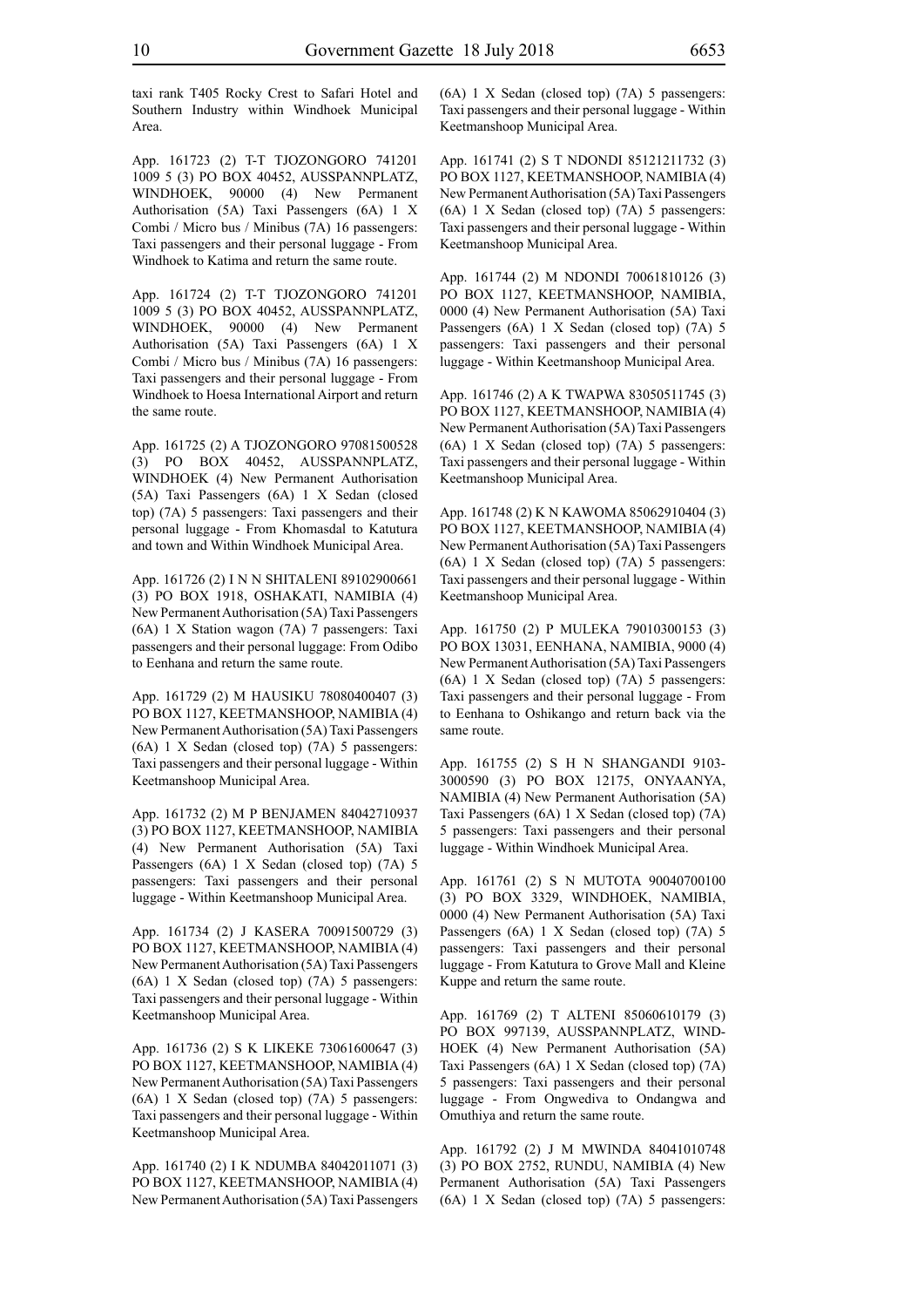Taxi passengers and their personal luggage - From Kaisosi to town at Shoprite and Open market taxi rank and return the same route.

App. 161793 (2) J H HAUSIKU 83122610604 (3) PO BOX 6256, WINDHOEK, NAMIBIA, 9000 (4) New Permanent Authorisation (5A) Taxi Passengers (6A) 1 X Sedan (closed top) (7A) 5 passengers: Taxi passengers and their personal luggage - From Rundu to Nkure-nkuru and within Nkure-nkuru Municipal Area.

App. 161794 (2) D M TJAMEYA 75032400262 (3) PO BOX 2752, RUNDU, NAMIBIA (4) New Permanent Authorisation (5A) Taxi Passengers (6A) 1 X Sedan (closed top) (7A) 5 passengers: Taxi passengers and their personal luggage - From Kaisosi to Rundu at Shoprite and Open market and return the same route.

App. 161795 (2) F N JOHANNES 89031300551 (3) PO BOX 41119, AUSSPANNPLATZ, WIND-HOEK, 9000 (4) New Permanent Authorisation (5A) Taxi Passengers (6A) 1 X Sedan (closed top) (7A) 5 passengers: Taxi passengers and their personal luggage - From taxi rank T104 Havanna in Katutura to Wernhil Park taxi rank and within Windhoek Municipal Area.

App. 161798 (2) T N KALENGA 86040500034 (3) PO BOX 11707, OSHAKATI, NAMIBIA, 33001 (4) New Permanent Authorisation (5A) Taxi Passengers (6A) 1 X Sedan (closed top) (7A) 5 passengers: Taxi passengers and their personal luggage - From Oshakati to Ongwediva and return back the same route.

App. 161801 (2) S N SHEKUFELE 89040500525 (3) PO BOX 9111, OMUNGWELUME, NAMIBIA, 9000 (4) New Permanent Authorisation (5A) Taxi Passengers (6A) 1 X Sedan (closed top) (7A) 5 passengers: Taxi passengers and their personal luggage - From Oshakati to Ongwediva and return back.

App. 161802 (2) A N NGHININGWA 90103000348 (3) PO BOX 61190, KATUTURA, WINDHOEK, 13001 (4) New Permanent Authorisation (5A) Taxi Passengers (6A) 1 X Sedan (closed top) (7A) 5 passengers: Taxi passengers and their personal luggage - From Golgotha to Klein Windhoek and return the same route.

App. 161804 (2) S T SHOONYEKA 79092210331 (3) PO BOX 2504, OSHAKATI, NAMIBIA, 9000 (4) New Permanent Authorisation (5A) Taxi Passengers (6A) 1 X Sedan (closed top) (7A) 5 passengers: Taxi passengers and their personal luggage - From Oshakati to Ondangwa via Ongwediva and return back the same route.

App. 161814 (2) G K MUTOTA 87092000173 (3) PO BOX 3329, WINDHOEK, NAMIBIA (4) New Permanent Authorisation (5A) Taxi Passengers (6A) 1 X Sedan (closed top) (7A) 5 passengers: Taxi passengers and their personal luggage - From Cimbebasia to UNAM main campus and Pioneerspark and return the same route.

App. 161818 (2) D N ITENGULA 95031300515 (3) PO BOX 61307, KATUTURA, WINDHOEK (4) New Permanent Authorisation (5A) Taxi Passengers (6A) 1 X Sedan (closed top) (7A) 5 passengers: Taxi passengers and their personal luggage - From Khomasdal to Kleine Kuppe - Grove Mall and return the same route.

App. 161820 (2) T MAKWA 73060310181 (3) PO BOX 373, OHANGWENA, NAMIBIA (4) New Permanent Authorisation (5A) Taxi Passengers (6A) 1 X Sedan (closed top) (7A) 5 passengers: Taxi passengers and their personal luggage - From Ruacana to Outapi and return the same route.

App. 161823 (2) A NANGOMBE 64092100213 (3) PO BOX 1748, ONDANGWA, NAMIBIA, 9000 (4) New Permanent Authorisation (5A) Taxi Passengers (6A) 1 X Sedan (closed top) (7A) 5 passengers: Taxi passengers and their personal luggage- Within Ondangwa Municipal Area.

App. 161826 (2) O M MATENGU 89032300148 (3) PO BOX 4163, WALVIS BAY, NAMIBIA (4) New Permanent Authorisation (5A) Taxi Passengers (6A) 2 X Sedan (closed top) (7A) 5 passengers: Taxi passengers and their personal luggage - From Kuisebmund to town and return the same route.

App. 161827 (2) B MUMBARA 85092210141 (3) PO BOX 27, KARIBIB, NAMIBIA (4) New Permanent Authorisation (5A) Taxi Passengers (6A) 1 X Sedan (closed top) (7A) 5 passengers: Taxi passengers and their personal luggage - Within Karibib Municipal Area.

App. 161830 (2) D E ANDENGE 83093010117 (3) PO BOX 2846, SWAKOPMUND, NAMIBIA, 9000 (4) New Permanent Authorisation (5A) Taxi Passengers (6A) 1 X Sedan (closed top) (7A) 5 passengers: Taxi passengers and their personal luggage - Within Swakopmund Municipal Area.

App. 161832 (2) SUN TOURS AND SAFARIS CC. C0402720000017 (3) PO BOX 22511, WIND-HOEK, NAMIBIA, 11001 (4) New Permanent Authorisation (5A) Employees (6A) 1 X Bus (double deck) (7A) 66 passengers: Employees and their personal luggage - Transport 66 workers of Brukarros Meat Processers (Pty) Ltd. as well their personal effects. From their residers situated within Keetmanshoop to their business situated at Brukarros Meat Processors (Keetmanshoop) and return.

App. 161833 (2) D T JONAS 86010600898 (3) PO BOX180, ONDANGWA, NAMIBIA, 9000 (4) New Permanent Authorisation (5A) Taxi Passengers (6A) 1 X Sedan (closed top) (5B) Taxi Passengers (6B) 1 X Sedan (closed top) (7B) 5 passengers: Taxi passengers and their personal luggage - From Goreangab taxi rank to Town and within Windhoek Municipal Area.

App. 161834 (2) T N KASHALA 90122600077 (3) PO BOX 26689, WINDHOEK, NAMIBIA (4) New Permanent Authorisation (5A) Taxi Passengers (6A) 1 X Sedan (closed top) (7A) 5 passengers: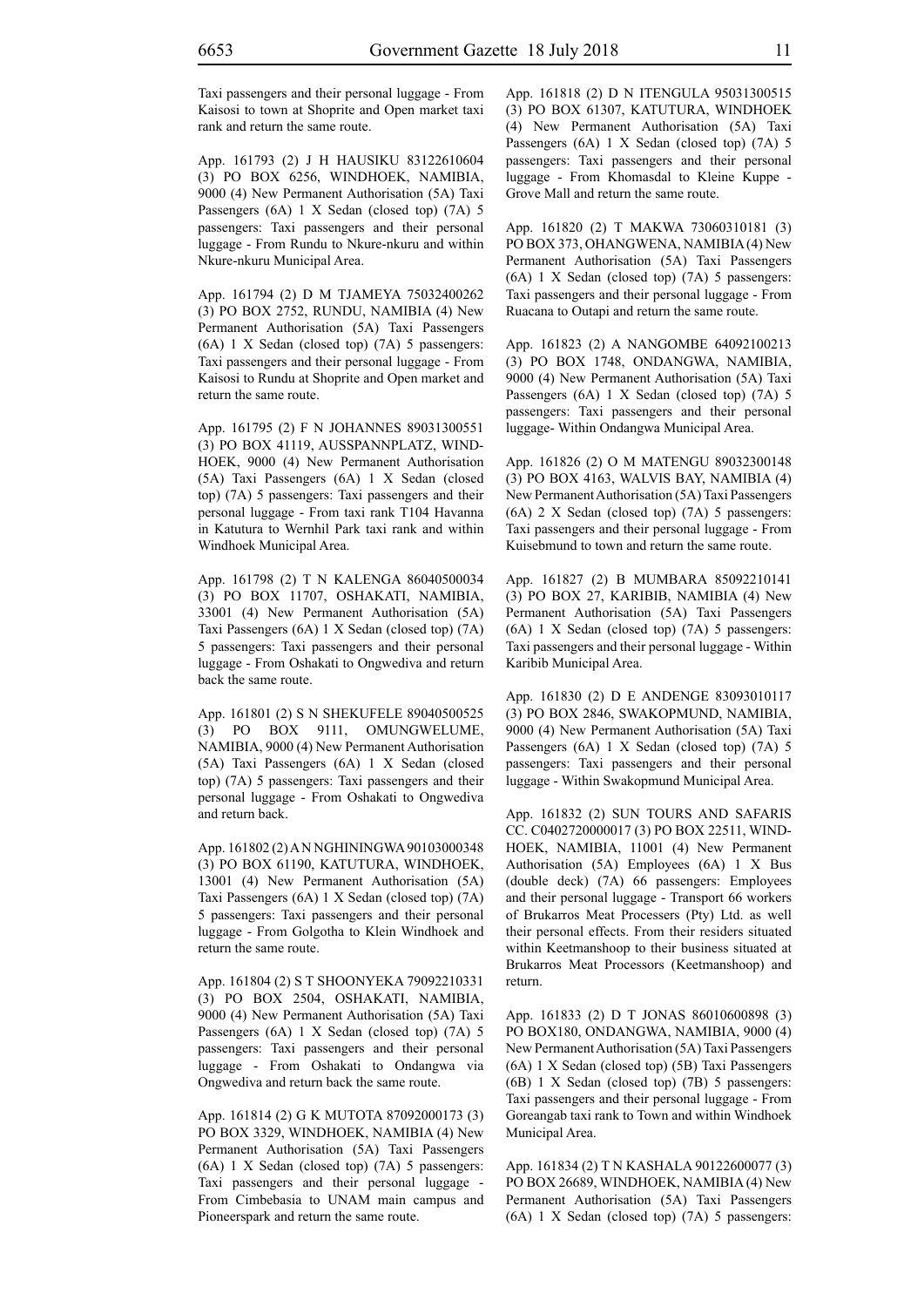Taxi passengers and their personal luggage - From Okuryangava T79 to all surroundings in Windhoek.

App. 161836 (2) SUN TOURS AND SAFARIS CC. C0402720000017 (3) PO BOX 22511, WIND-HOEK, NAMIBIA, 11001 (4) New Permanent Authorisation (5A) Employees (6A) 1 X Bus (single deck) (7A) 48 passengers: Employees and their personal luggage - Transport 48 workers of Brukarros Meat Processers (Pty) Ltd. as well their personal effects. From their residers situated within Keetmanshoop to their business situated at Brukarros Meat Processors (Keetmanshoop) and return.

App. 161844 (2) S N HASHIKUNI 86083100305 (3) PO BOX 1918, OSHAKATI, NAMIBIA (4) New Permanent Authorisation (5A) Taxi Passengers (6A) 1 X Station wagon (7A) 7 passengers: Taxi passengers and their personal luggage: From Odibo to Eenhana and return the same route.

App. 161845 (2) S N HASHIKUNI 86083100305 (3) PO BOX 1918, OSHAKATI, NAMIBIA (4) New Permanent Authorisation (5A) Taxi Passengers (6A) 1 X Station wagon (7A) 7 passengers: Taxi passengers and their personal luggage: From Onhuno to Eenhana and return the same route.

App. 161849 (2) A K MBIMBI 90110800567 (3) PO BOX 638, KEETMANSHOP, NAMIBIA, 9000 (4) New Permanent Authorisation (5A) Taxi Passengers (6A) 1 X Sedan (closed top) (7A) 5 passengers: Taxi passengers and their personal luggage - Within Keetmanshoop Municipal Area.

App. 161850 (2) H M M PHARAO 66030700367 (3) PO BOX 97391, MAERUA MALL, WINDHOEK (4) New Permanent Authorisation (5A) Taxi Passengers (6A) 2 X Sedan (closed top) (7A) 5 passengers: Taxi passengers and their personal luggage - Within Rehoboth Municipal Area.

App. 161852 (2) S I HAIMBODI 95020500348 (3) PO BOX 15427, OLUNO, ONDANGWA (4) New Permanent Authorisation (5A) Taxi Passengers (6A) 1 X Sedan (closed top) (7A) 5 passengers: Taxi passengers and their personal luggage - From Ondangwa to Oshakati via Ongwediva and return the same route.

App. 161853 (2) S I HAIMBODI 95020500348 (3) PO BOX 15427, OLUNO, ONDANGWA (4) New Permanent Authorisation (5A) Taxi Passengers (6A) 1 X Sedan (closed top) (7A) 5 passengers: Taxi passengers and their personal luggage - From Ondangwa to Oshikango and Eenhana and return the same route.

App. 161855 (2) ABENTEUER AFRIKA SAFARI CC. CC961040 (3) PO BOX 1490, VINETA, SWAKOPMUND, 22001 (4) New Permanent Authorisation (5A) Tourists (6A) 1 X Combi / Micro bus / Minibus (7A) 11 passengers: Tourists and their personal luggage - From Swakopmund Airport to Walvis Bay-Hosea International AirportEros Airport- Walvis Bay Harbour, Lodges, Hotels and various attractives places within Namibia.

App. 161866 (2) N O KADHILA 69080801453 (3) PO BOX 506, KEETMANSHOOP, NAMIBIA (4) New Permanent Authorisation (5A) Taxi Passengers (6A) 1 X Sedan (closed top) (7A) 5 passengers: Taxi passengers and their personal luggage - Within Keetmanshoop Municipal Area.

App. 161868 (2) I P MUDJANIMA 800415 1078 7 (3) PO BOX 50175, BACHBRECHT, WIND-HOEK, 9000 (4) New Permanent Authorisation (5A) Taxi Passengers (6A) 1 X Sedan (closed top) (7A) 5 passengers: Taxi passengers and their personal luggage - From taxi rank T56 and the nearest taxi rank to town and within Windhoek Municipal Area.

App. 161872 (2) H M AMUKWAYA 8506141491 (3) PO BOX 786, OKAHANDJA, NAMIBIA, 9000 (4) New Permanent Authorisation (5A) Taxi Passengers (6A) 1 X Sedan (closed top) (7A) 5 passengers: Taxi passengers and their personal luggage - Within Okahandja Municipal Area.

App. 161876 (2) T B ARAEB 96092500140 (3) PO BOX 2041, WINDHOEK, NAMIBIA (4) New Permanent Authorisation (5A) Taxi Passengers (6A) 1 X Sedan (closed top) (7A) 5 passengers: Taxi passengers and their personal luggage - Within Windhoek Municipal Area.

App. 161877 (2) T B ARAEB 96092500140 (3) PO BOX 2041, WINDHOEK, NAMIBIA (4) New Permanent Authorisation (5A) Taxi Passengers (6A) 1 X Sedan (closed top) (7A) 5 passengers: Taxi passengers and their personal luggage - Within Windhoek Municipal Area.

App. 161884 (2) H M KARUPU 70071400915 (3) PO BOX 81782, OLYMPIA, WINDHOEK (4) New Permanent Authorisation (5A) Taxi Passengers (6A) 1 X Station wagon (7A) 7 passengers: Taxi passengers and their personal luggage - From Goreangab to town and Within Windhoek Municipal Area.

App. 161887 (2) H M KARUPU 70071400915 (3) PO BOX 81782, OLYMPIA, WINDHOEK (4) New Permanent Authorisation (5A) Taxi Passengers (6A) 1 X Sedan (closed top) (7A) 5 passengers: Taxi passengers and their personal luggage - Within Windhoek Municipal Area.

App. 161889 (2) E K KAHUURE 84022110511 (3) PO BOX 997195, MAERUA MALL, WINDHOEK (4) New Permanent Authorisation (5A) Taxi Passengers (6A) 1 X Sedan (closed top) (7A) 5 passengers: Taxi passengers and their personal luggage - From Shangahai street to Maerua Mall-Grove Mall and Within Windhoek Municipal Area.

App. 161890 (2) E SUMPU 80050110020 (3) BOX 23, RUNDU (4) New Permanent Authorisation (5A) Taxi Passengers (6A) 1 X Sedan (closed top) (7A) 5 passengers: Taxi passengers and their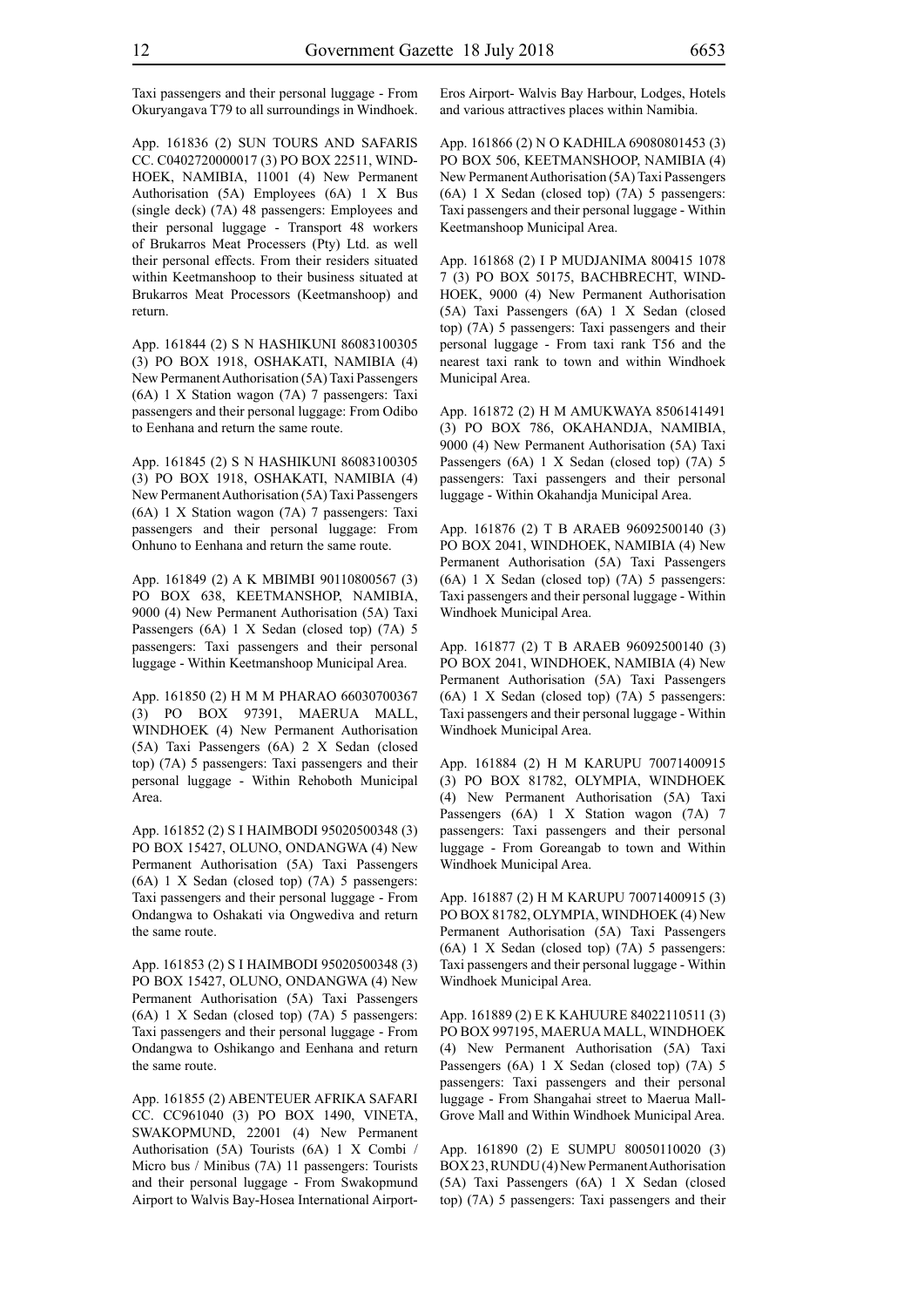personal luggage - From Kaisosi Clinic to Rundu State Hospital.

App. 161891 (2) E K KAHUURE 84022110511 (3) PO BOX 997195, MAERUA MALL, WINDHOEK (4) New Permanent Authorisation (5A) Taxi Passengers (6A) 1 X Sedan (closed top) (7A) 5 passengers: Taxi passengers and their personal luggage - Within Windhoek Municipal Area.

App. 161892 (2) E SUMPU 80050110020 (3) BOX 23, RUNDU (4) New Permanent Authorisation (5A) Taxi Passengers (6A) 1 X Station wagon (7A) 7 passengers: Taxi passengers and their personal luggage - From Kaisosi Clinic to Rundu State Hospita municipal.

App. 161905 (2) ABENTEUER AFRIKA SAFARI CC. CC961040 (3) PO BOX 1490, VINETA, SWAKOPMUND, 22001 (4) New Permanent Authorisation (5A) Tourists (6A) 1 X Combi / Micro bus / Minibus (7A) 14 passengers: Tourists and their personal luggage - From Swakopmund to Walvis Bay Airport-Walvis Bay Habour- Eros Airport-Hosea International Airport, Hotels, Guest Houses, Restaurant, Lodges and various places in Swakopmund Municipal Area and Magisterial districtand attractive places within the Republic of Namibia.

App. 161907 (2) ABENTEUER AFRIKA SAFARI CC. CC961040 (3) PO BOX 1490, VINETA, SWAKOPMUND, 22001 (4) New Permanent Authorisation (5A) Tourists (6A) 1 X Station wagon (7A) 8 passengers: Tourists and their personal luggage - From Swakopmund to Walvis Bay Airport, Walvis Bay Habour- Eros Airport-Hosea International Airport, Hotels, Guest Houses, Restaurant, Lodges and various places in Swakopmund Municipal Area and Magisterial districtand attractive places within the Republic of Namibia.

App. 161909 (2) ABENTEUER AFRIKA SAFARI CC. CC961040 (3) PO BOX 1490, VINETA, SWAKOPMUND, 22001 (4) New Permanent Authorisation (5A) Tourists (6A) 1 X Bus (single deck) (7A) 41 passengers: Tourists and their personal luggage - From Swakopmund to Walvis Bay Airport, Walvis Bay Habour, Eros Airport-Hosea International Airport, Hotels, Guest Houses, Restaurant, Lodges and various places in Swakopmund Municipal Area and Magisterial districtand attractive places within the Republic of Namibia.

App. 161912 (2) K ERASTUS 69030510226 (3) PO BOX 1946, OTJIWARONGO, NAMIBIA, 27001 (4) New Permanent Authorisation (5A) Taxi Passengers (6A) 1 X Sedan (closed top) (7A) 5 passengers: Taxi passengers and their personal luggage - Within Otjiwarongo Municipal Area.

App. 161915 (2) T NANYENI 74102800328 (3) PO BOX 80758, OLYIMPIA, WIMDHOEK, NAMIBIA, 9000 (4) New Permanent Authorisation (5A) Taxi Passengers (6A) 1 X Sedan (closed top) (7A) 5 passengers: Taxi passengers and their personal luggage - From Goreagab dam taxi T209 to town taxi rank T718 and Within Windhoek Municipal Area.

App. 161926 (2) K N NANDJENDJA 88040900441 (3) PO BOX 96118, WINDHOEK, NAMIBIA (4) New Permanent Authorisation (5A) Taxi Passengers (6A) 1 X Sedan (closed top) (7A) 5 passengers: Taxi passengers and their personal luggage - Within Windhoek Municipal Area.

App. 161929 (2) T MALEKA 93111900460 (3) PO BOX 639, REHOBOTH, NAMIBIA (4) New Permanent Authorisation (5A) Taxi Passengers (6A) 1 X Sedan (closed top) (7A) 5 passengers: Taxi passengers and their personal luggage - Within Rehoboth Municipal Area.

App. 161931 (2) J W WAKALENDA 86042000268 (3) PO BOX 333, WALVIS BAY, NAMIBIA (4) New Permanent Authorisation (5A) Taxi Passengers (6A) 1 X Station wagon (7A) 7 passengers: Taxi passengers and their personal luggage - From Opuwo to Ruacana and return the same route.

App. 161932 (2) S J M SHIYEPO 71010103393 (3) PO BOX 1417, RUNDU, NAMIBIA, 0000 (4) New Permanent Authorisation (5A) Taxi Passengers (6A) 1 X Sedan (closed top) (7A) 5 passengers: Taxi passengers and their personal luggage - From Kehemu to Vhungu-Vhungu - Millitary Base and Masivi and Within Rundu Municipal Area.

App. 161938 (2) R M BUSHEBE 83080610563 (3) PO BOX 2616, RUNDU, NAMIBIA (4) New Permanent Authorisation (5A) Taxi Passengers (6A) 1 X Sedan (closed top) (7A) 5 passengers: From Namibia, Caprivi, Andara

App. 161939 (2) C N NYUMBA 89072300521 (3) PO BOX 4092, RUNDU, NAMIBIA (4) New Permanent Authorisation (5A) Taxi Passengers (6A) 1 X Sedan (closed top) (7A) 5 passengers: Taxi passengers and their personal luggage - From Mavanze to Sikandauko-Millitary Base and Masivi and return the same route.

App. 161943 (2) UANEE'S ADVENTURE TOURS AND SAFARIS CC 201413479 (3) PO BOX 1165, OKAHANDJA, NAMIBIA (4) New Permanent Authorisation (5A) Tourists (6A) 1 X Combi / Micro bus / Minibus (7A) 11 passengers: Tourists and their personal luggage - From Taleni Lodge, Epacha Game Reserve, Etosha Park, Safari Lodge, Mokuti Lodge, Onguma Lodge, Mushara Lodge, Hobatere Lodge, Otjitotongwe Lodge to Etosha and return back.

App. 161946 (2) J ISAAK 68091000375 (3) PO BOX 1194, KEETMANSHOOP, NAMIBIA, 9000 (4) New Permanent Authorisation (5A) Taxi Passengers (6A) 2 X Bus (single deck) (7A) 23 passengers: Taxi passengers and their personal luggage - From Keetmanshoop to Tsumeb and return back the same route.

App. 161956 (2) F LASARUS 83030710548 (3) PO BOX 8521, WINDHOEK, NAMIBIA, 9000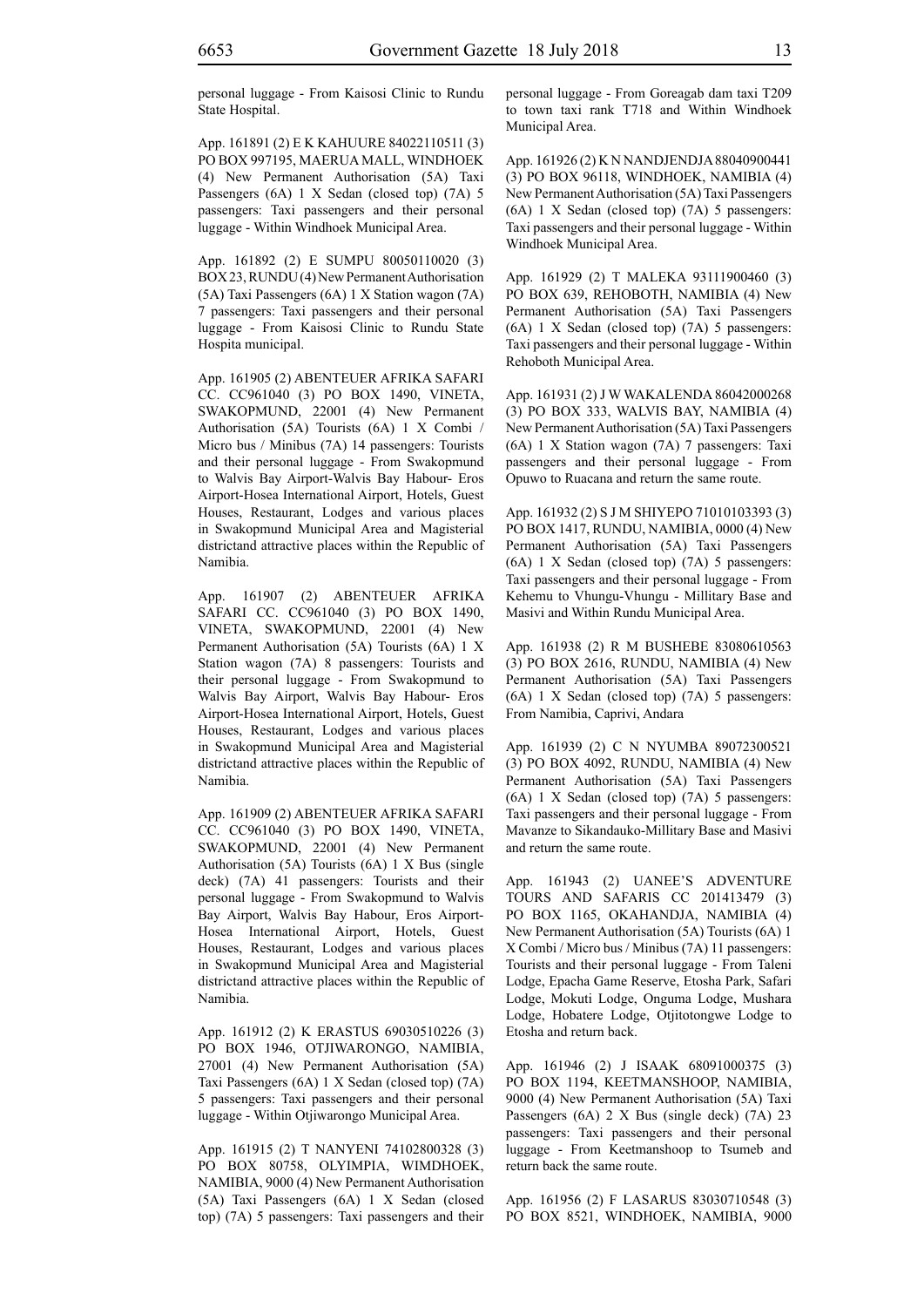(4) New Permanent Authorisation (5A) Taxi Passengers (6A) 1 X Combi / Micro bus / Minibus (7A) 16 passengers: Taxi passengers and their personal luggage - From Windhoek to Ruacana via Oshakati and return.

App. 161960 (2) I SIMANA 73032200431 (3) PO BOX 446, GOBABIS, NAMIBIA, 9000 (4) New Permanent Authorisation (5A) Taxi Passengers (6A) 1 X Sedan (closed top) (7A) 5 passengers: Taxi passengers and their personal luggage - From Epako taxi rank 12 to town taxi rank 16 and within Gobabis Municipal Area.

App. 161963 (2) E S THUDINYANE 88033100753 (3) PO BOX 1762, GOBABIS, NAMIBIA, 14001 (4) New Permanent Authorisation (5A) Taxi Passengers (6A) 1 X Sedan (closed top) (7A) 5 passengers: Taxi passengers and their personal luggage - From Epako/ Nossobville taxi rank to town taxi rank T14 and back to taxi rank T21.

App. 161967 (2) S FELIS 87052800117 (3) PO BOX 2354, ONDANGWA, NAMIBIA, 9000 (4) New Permanent Authorisation (5A) Taxi Passengers (6A) 1 X Sedan (closed top) (7A) 5 passengers: Taxi passengers and their personal luggage- Within Oshakati town.

App. 161969 (2) N EKAKU 77020710174 (3) PO BOX 2488, ONDANGWA, NAMIBIA (4) New Permanent Authorisation (5A) Taxi Passengers (6A) 1 X Sedan (closed top) (7A) 5 passengers: Taxi passengers and their personal luggage - From Ondangwa to Oshakati and return back.

App. 161970 (2) T B NAUDILI 77110300234 (3) PO BOX 2562, OSHAKATI, NAMIBIA, 9000 (4) New Permanent Authorisation (5A) Taxi Passengers (6A) 1 X Sedan (closed top) (7A) 5 passengers: Taxi passengers and their personal luggage - From Oshakati to Outapi and return.

App. 161973 (2) J N NDIPULALYE 71050500350 (3) PO BOX 199, TSANDI, UUKWALUUDHI, 33011 (4) New Permanent Authorisation (5A) Taxi Passengers (6A) 1 X Station wagon (7A) 7 passengers: Taxi passengers and their personal luggage - From Outapi to Okahao via Tsandi and return.

App. 161974 (2) S K MATHEUS 87090901211 (3) PO BOX 61935, KATUTURA, WINDHOEK, NAMIBIA (4) New Permanent Authorisation (5A) Taxi Passengers (6A) 1 X Sedan (closed top) (7A) 5 passengers: Taxi passengers and their personal luggage - From taxi rank T40 Staanvas location to Elisenheim and return the same route.

App. 161975 (2) J N NDIPULALYE 71050500350 (3) PO BOX 199, TSANDI, UUKWALUUDHI, 33011 (4) New Permanent Authorisation (5A) Taxi Passengers (6A) 1 X Sedan (closed top) (7A) 5 passengers: Taxi passengers and their personal luggage - From Outapi to Okahao via Tsandi and return and return back the same.

App. 161976 (2) L HIYUNDILA 80031310494 (3) PO BOX 13295, WINDHOEK, NAMIBIA (4) New Permanent Authorisation (5A) Taxi Passengers (6A) 1 X Sedan (closed top) (7A) 5 passengers: Taxi passengers and their personal luggage - From taxi rank T10 Wanaheda to Academia within Windhoek Municipal Area.

App. 161978 (2) E M NEKAYI 89021500027 (3) PO BOX 40915, AUSSPANNPLATZ, WIND-HOEK (4) New Permanent Authorisation (5A) Taxi Passengers (6A) 1 X Station wagon (7A) 7 passengers: Taxi passengers and their personal luggage - From Town to Havana, Ombili, Okuryangava and Within Windhoek Municipal Area.

App. 161980 (2) M SALOMO 60052300447 (3) PO BOX 342, OKAHAO, NAMIBIA, 9000 (4) New Permanent Authorisation (5A) Taxi Passengers (6A) 1 X Station wagon (7A) 7 passengers: Taxi passengers and their personal luggage - From Omungwelume to Oshakati via Oshikuku and return back the same route.

App. 161982 (2) E PETRUS 90060400374 (3) PO BOX 3888, ONGWEDIVA, NAMIBIA, 9000 (4) New Permanent Authorisation (5A) Taxi Passengers (6A) 1 X Sedan (closed top) (7A) 5 passengers: Taxi passengers and their personal luggage - From Ongwediva to Oshakati and return back the same route.

App. 161986 (2) S T KAMBONDE 87080700175 (3) PO BOX 25507, WINDHOEK, NAMIBIA (4) New Permanent Authorisation (5A) Taxi Passengers (6A) 1 X Sedan (closed top) (7A) 5 passengers: Taxi passengers and their personal luggage - From Havana, Ombili, Hakahana, Okuryangava to town and return the same route.

App. 161998 (2) J J NDJIZE 73031300416 (3) PO BOX 332, RUNDU, NAMIBIA (4) New Permanent Authorisation (5A) Taxi Passengers (6A) 1 X Sedan (closed top) (7A) 5 passengers: Taxi passengers and their personal luggage - Within Rundu Municipal Area.

App. 162002 (2) I P P UUGWANGA 68101500715 (3) PO BOX 43, TSUMEB, NAMIBIA (4) New Permanent Authorisation (5A) Taxi Passengers (6A) 1 X Sedan (closed top) (7A) 5 passengers: Taxi passengers and their personal luggage - From Kuvukiland location to TLC Mini and return the same route.

App. 162003 (2) E SHIPA 74101900523 (3) PO BOX 2108, TSUMEB, NAMIBIA (4) New Permanent Authorisation (5A) Taxi Passengers (6A) 2 X Sedan (closed top) (7A) 5 passengers: Taxi passengers and their personal luggage - Within Tsumeb Municipal Area.

App. 162004 (2) F S N N ELUNGU 76110900044 (3) PO BOX 546, OUTAPI, NAMIBIA (4) New Permanent Authorisation (5A) Taxi Passengers (6A) 1 X Sedan (closed top) (7A) 5 passengers: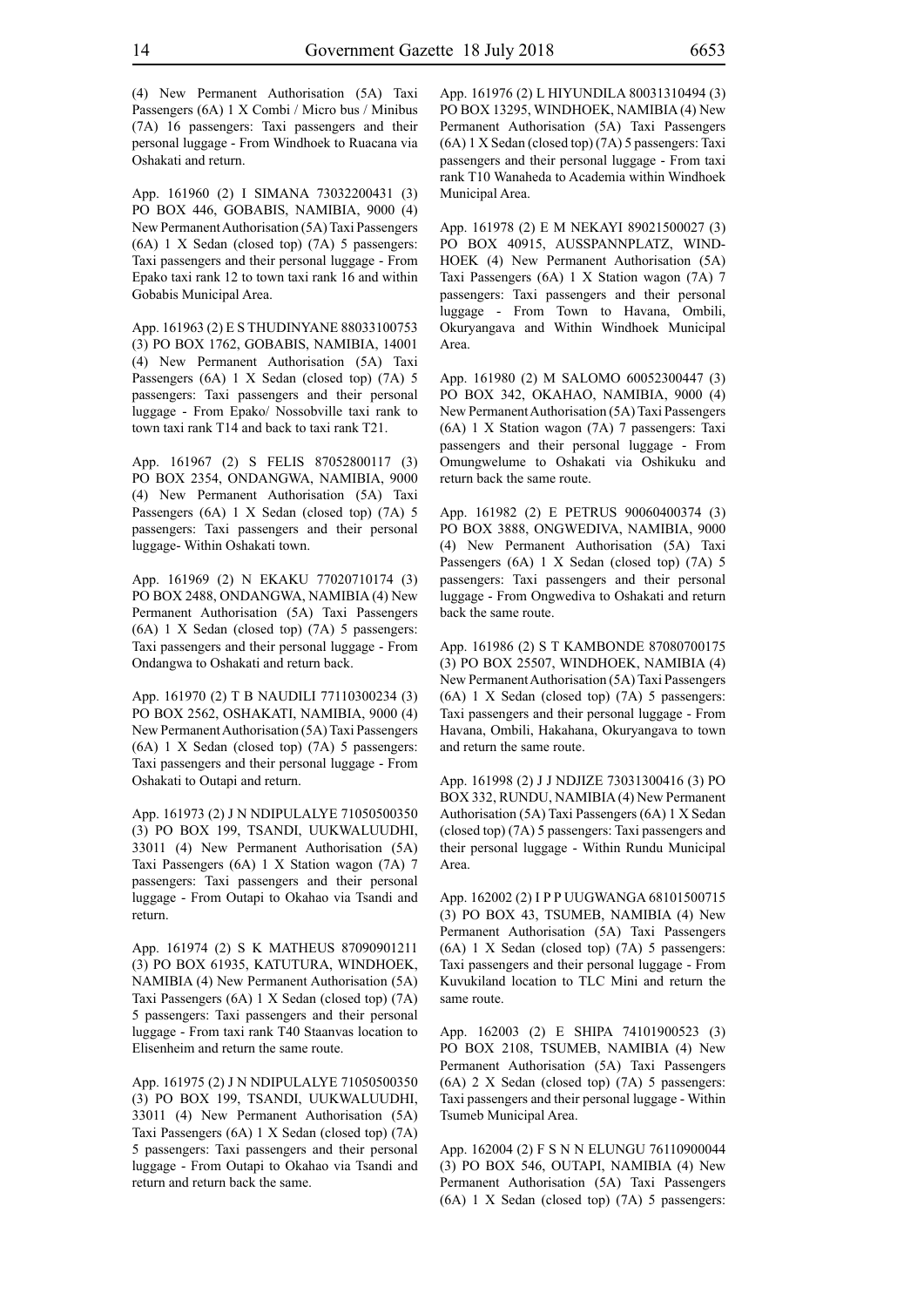Taxi passengers and their personal luggage - From Outapi to Olundjinda via Okahao and return the same route.

App. 162005 (2) K E TOMAS 75112300302 (3) PO BOX 433, ROSH PINAH, NAMIBIA, 9000 (4) New Permanent Authorisation (5A) Taxi Passengers (6A) 1 X Combi / Micro bus / Minibus (7A) 16 passengers: Taxi passengers and their personal luggage - From Ondangwa, Oshakati, Outapi to the village and return back then same route.

App. 162006 (2) K E TOMAS 75112300302 (3) PO BOX 433, ROSH PINAH, NAMIBIA, 9000 (4) New Permanent Authorisation (5A) Taxi Passengers (6A) 1 X Sedan (closed top) (7A) 5 passengers: Taxi passengers and their personal luggage - From Ondangwa, Oshakati, to the village and return back then same route.

App. 162008 (2) S T MBANDI 86090800902 (3) PO BOX 3031, ONDANGWA, NAMIBIA, 9000 (4) New Permanent Authorisation (5A) Taxi Passengers (6A) 1 X Sedan (closed top) (7A) 5 passengers: Taxi passengers and their personal luggage - From Ondangwa Area.

App. 162011 (2) V STEFANUS 91091701407 (3) PO BOX 62390, WANAHENDA, NAMIBIA, 9000 (4) New Permanent Authorisation (5A) Taxi Passengers (6A) 1 X Sedan (closed top) (7A) 5 passengers: Taxi passengers and their personal luggage - From Windhoek taxi rank T28 to taxi rank T6 and within Windhoek Municipal Area.

App. 162023 (2) M I NANGOMBE 82021410517 (3) PO BOX 96209, WINDHOEK, NAMIBIA, 9000 (4) New Permanent Authorisation (5A) Taxi Passengers (6A) 1 X Combi / Micro bus / Minibus (7A) 16 passengers: Taxi passengers and their personal luggage - From Windhoek to Oshakati and return back then same route.

App. 162028 (2) E ATSHIKOTO 84100810024 (3) PO BOX 97515, MAERUA MALL, WINDHOEK, NAMIBIA (4) New Permanent Authorisation (5A) Taxi Passengers (6A) 1 X Sedan (closed top) (7A) 5 passengers: Taxi passengers and their personal luggage - From T356 7 de Laan Otjomuise to Maerua Mall T577 and Within Windhoek Municipal Area.

App. 162030 (2) DAMARANA SAFARIS CC. 981426 (3) PO BOX 4063, VINETA, SWA-KOPMUND, NAMIBIA (4) New Permanent Authorisation (5A) Tourists (6A) 1 X Pick-up (7A) 9 passengers: Tourists as well as their personal luggage - From Hosea Kutako International Airport to places situated within Namibia: Sossuvlei, Sesriem, Swakopmund, Damara land, Twyfontein, Etosha National Park,Otjiwarongo and back to Hosea Kutako International Airport.

App. 162053 (2) C HARAGAEB 78031000077 (3) PO BOX 2241, WALVIS BAY, NAMIBIA (4) New Permanent Authorisation (5A) Taxi Passengers (6A) 1 X Sedan (closed top) (7A) 5 passengers: Taxi passengers and their personal luggage - Within Walvis Bay Municipal Area.

App. 162054 (2) T FILLIPUS 65081801127 (3) PO BOX 369, GROOTFONTEIN, NAMIBIA (4) New Permanent Authorisation (5A) Taxi Passengers (6A) 1 X Sedan (closed top) (7A) 5 passengers: Taxi passengers and their personal luggage - From Water Affairs Location to town Within Grootfontein Municipal Area.

App. 162055 (2) P T HAKOYA 87101400469 (3) PO BOX 612, GROOTFONTEIN, NAMIBIA (4) New Permanent Authorisation (5A) Taxi Passengers (6A) 1 X Sedan (closed top) (7A) 5 passengers: Taxi passengers and their personal luggage - From Omulunga Location to town within Grootfontein Municipal Area.

App. 162056 (2) M S MATENGU 81082710277 (3) PO BOX 971, GOBABIS, NAMIBIA, 14001 (4) New Permanent Authorisation (5A) Taxi Passengers (6A) 2 X Sedan (closed top) (7A) 5 passengers: Taxi passengers and their personal luggage - Within Gobabis Municipal Area.

App. 162057 (2) T S O NEKONGO 95040300147 (3) PO BOX 8820, BACHBRECHT, WINDHOEK (4) New Permanent Authorisation (5A) Passengers (6A) 1 X Combi / Micro bus / Minibus (7A) 15 passengers: Taxi passenger and their personal luggage - From Windhoek to Walvis Bay and back the same route

App. 162058 (2) V M KABENDE 80110810058 (3) PO BOX 2140, SWAKOPMUND, NAMIBIA (4) New Permanent Authorisation (5A) Taxi Passengers (6A) 1 X Sedan (closed top) (7A) 5 passengers: Taxi passengers and their personal luggage - Within Swakopmund Municipal Area.

App. 162059 (2) S KAMATI 77031000300 (3) PO BOX 10865, WINDHOEK, NAMIBIA, 9000 (4) New Permanent Authorisation (5A) Taxi Passengers (6A) 1 X Sedan (closed top) (7A) 5 passengers: Taxi passengers and their personal luggage - between Ondangwa and Omuthiya and return the same route.

App. 162060 (2) T S O NEKONGO 95040300147 (3) PO BOX 8820, BACHBRECHT, WINDHOEK (4) New Permanent Authorisation (5A) Passengers (6A) 1 X Combi / Micro bus / Minibus (7A) 15 passengers: Taxi passenger and their personal luggage - From Windhoek to Okahao, Okahandja, Otjiwarongo, Etunda, Otavi, Tsumeb, Oshivelo, Omuthiya, Ondangwa and back the same route

App. 162061 (2) T S O NEKONGO 95040300147 (3) PO BOX 8820, BACHBRECHT, WINDHOEK (4) New Permanent Authorisation (5A) Passengers (6A) 1 X Combi / Micro bus / Minibus (7A) 15 passengers: Taxi passenger and their personal luggage - From Windhoek to Lüderitz back the same route

App. 162062 (2) T S O NEKONGO 95040300147 (3) PO BOX 8820, BACHBRECHT, WINDHOEK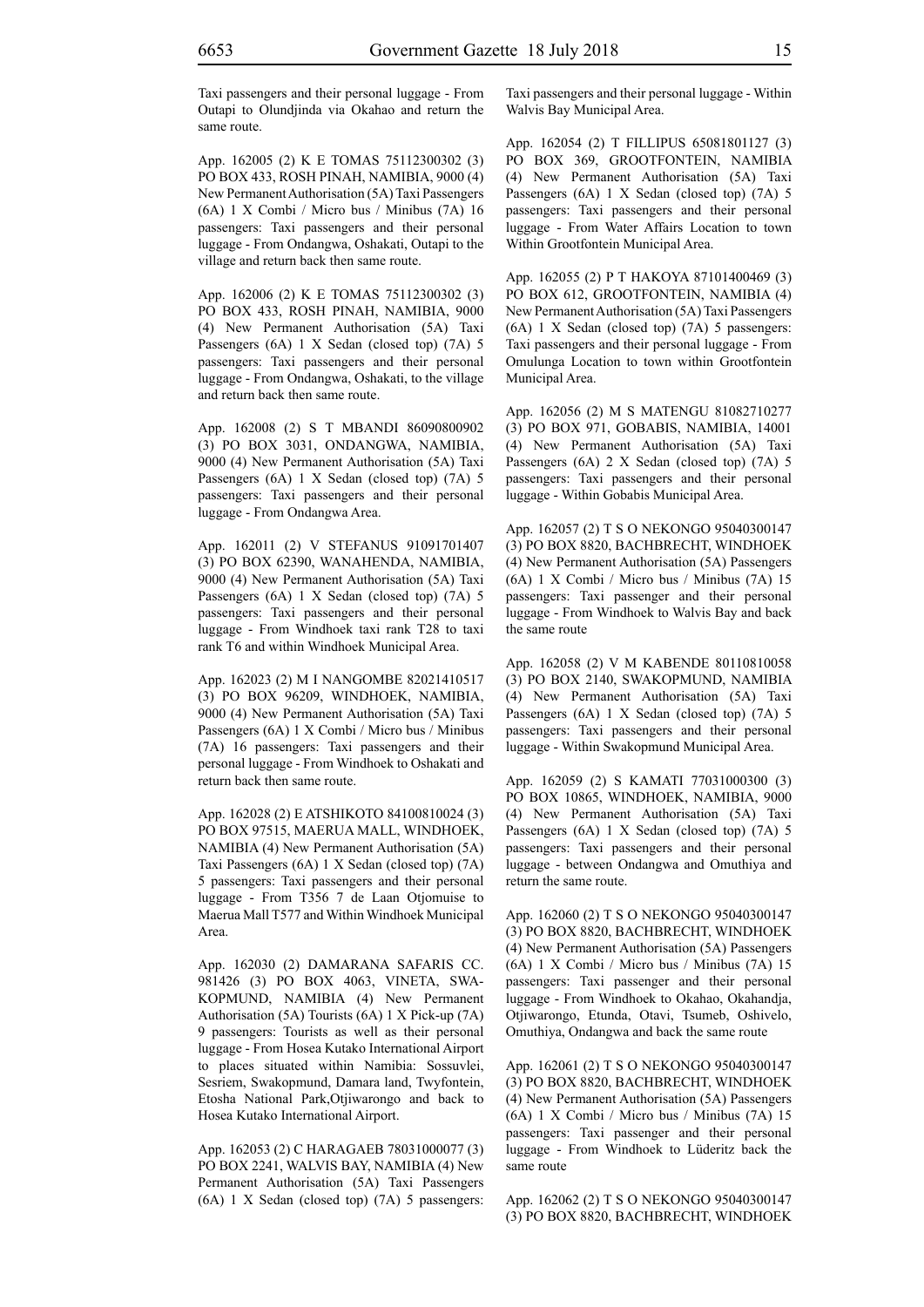(4) New Permanent Authorisation (5A) Passengers (6A) 1 X Combi / Micro bus / Minibus (7A) 15 passengers: Taxi passenger and their personal luggage - From Windhoek to Okahao via Okahandja, Otjiwarongo, Etunda, Otavi, Tsumeb, Oshivelo, Omuthiya, Ondangwa, Okakati, Kamanyab Road.

App. 162065 (2) P V T HAUNONA 87062700509 (3) PO BOX 458, TSUMEB, NAMIBIA, 43001 (4) New Permanent Authorisation (5A) Taxi Passengers (6A) 1 X Sedan (closed top) (7A) 5 passengers: Passengers and their personal luggage - From Namtsoub location and to the industrial area and within Tsumeb Municipal Area.

App. 162071 (2) SUN TOURS AND SAFARIS CC. C0402720000017 (3) PO BOX 22511, WIND-HOEK, NAMIBIA, 11001 (4) New Permanent Authorisation (5A) Employees (6A) 1 X Bus (single deck) (7A) 24 passengers: Employees and their personal luggage - Transport 24 workers of Strauss Constraction as well their personal effects. From Groot Aub to Harmony center and return.

App. 162073 (2) SUN TOURS AND SAFARIS CC. C0402720000017 (3) PO BOX 22511, WIND-HOEK, NAMIBIA, 11001 (4) New Permanent Authorisation (5A) Employees (6A) 2 X Bus (single deck) (7A) 67 passengers: Employees and their personal luggage - Transport 67 workers of Strauss Constraction as well their personal effects. From Groot Aub to Harmony center and return.

App. 162075 (2) C K ELIAKIM 91083000659 (3) PO BOX 3830, SWAKOPMUND, VINETA, 22003 (4) New Permanent Authorisation (5A) Taxi Passengers (6A) 1 X Sedan (closed top) (7A) 5 passengers: Taxi passengers and their personal luggage - From Swakopmund to Walvis Bay and return the same route.

App. 162076 (2) L H HAUSIKU 76042100211 (3) PO BOX 6256, NKUREKURU, NAMIBIA, 44002 (4) New Permanent Authorisation (5A) Taxi Passengers (6A) 1 X Sedan (closed top) (7A) 5 passengers: Passengers and their personal luggage-Within Nkurenkuru Municipal Area.

App. 162080 (2) R M MALAMBO 50022810037 (3) PO BOX 2198, NGWEZE, KATIMA MULILO, 0000 (4) New Permanent Authorisation (5A) Taxi Passengers (6A) 1 X Combi / Micro bus / Minibus (7A) 14 passengers: Taxi passengers and their personal luggage - From Ioma to Katima and return the same route.

App. 162081 (2) P M NGHANDI 91070100153 (3) PO BOX 5495, AUSSPANNPLATZ, WINDHOEK, 12001 (4) New Permanent Authorisation (5A) Taxi Passengers (6A) 1 X Sedan (closed top) (7A) 5 passengers: Taxi passengers and their personal luggage - From Kleine Kuppe to Prosperita and return the same route.

App. 162083 (2) LENZO TRANSPORT SOLUTIONS CC20181285 (3) PO BOX 1414, KEETMANSHOOP, NAMIBIA, 52001 (4) New Permanent Authorisation (5A) Taxi Passengers (6A) 1 X Station wagon (7A) 8 passengers: Taxi passengers and their personal luggage - From Keetmanshoop to Windhoek and return the same route.

App. 162087 (2) P PHILIPPUS 74042800203 (3) PO BOX 1901, TSUMEB, NAMIBIA, 43001 (4) New Permanent Authorisation (5A) Taxi Passengers (6A) 1 X Station wagon (7A) 8 passengers: Passengers and their personal luggage - From Tsumeb to Tsintsabis and return back the same route.

App. 162092 (2) J S ASHIMBANGA 77042910389 (3) PO BOX 7945, KATUTURA, WINDHOEK, 13001 (4) New Permanent Authorisation (5A) Taxi Passengers (6A) 1 X Station wagon (7A) 7 passengers: Taxi Passengers and their personal luggage - From Outapi to Ruacana and return back the same route.

App. 162093 (2) L N KANDIIMWENA 85082- 510096 (3) BOX 8589, SWAKOPMUND, 2201 (4) New Permanent Authorisation (5A) Taxi Passengers (6A) 1 X Sedan (closed top) (7A) 5 passengers: Taxi passengers and their personal luggage - From Swakopmund to Walvis Bay Municipal Area.

App. 162094 (2) J S ASHIMBANGA 77042910389 (3) PO BOX 7945, KATUTURA, WINDHOEK, 13001 (4) New Permanent Authorisation (5A) Taxi Passengers (6A) 1 X Sedan (closed top) (7A) 5 passengers: Passengers and their personal luggage-Within Outapi Municipal Area.

App. 162096 (2) P KANGULU 82091310328 (3) BOX 2691, SWAKOPMUND, NAMIBIA, 22001 (4) New Permanent Authorisation (5A) Taxi Passengers (6A) 1 X Sedan (closed top) (7A) 5 passengers: Taxi passengers and their personal luggage - Within Swakopmund Municipal Area and from Swakopmund to Walvis Bay and return.

App. 162098 (2) P KAPUTA 78030700458 (3) PO BOX 875, OUTAPI, NAMIBIA, 9000 (4) New Permanent Authorisation (5A) Taxi Passengers (6A) 2 X Sedan (closed top) (7A) 5 passengers: Taxi passengers and their personal luggage - Within Gobabis Municipal Area.

App. 162101 (2) A H SHIMWENENI 93112800044 (3) PRIVATE BAG 2613, OTJIWARONGO, NAMIBIA, 27001 (4) New Permanent Authorisation (5A) Taxi Passengers (6A) 1 X Sedan (closed top) (7A) 5 passengers: Taxi passengers and their personal luggage - From taxi ranlk T79, T78, T74 Okuryangava Katutura to Town and within Windhoek Municipal Area.

App. 162105 (2) D F SETHIE 92120900205 (3) PO BOX 2493, WALVIS BAY, NAMIBIA, 21001 (4) New Permanent Authorisation (5A) Taxi Passengers (6A) 1 X Sedan (closed top) (7A) 5 passengers: Taxi passengers and their personal luggage - Within Walvis Bay Municipal Area.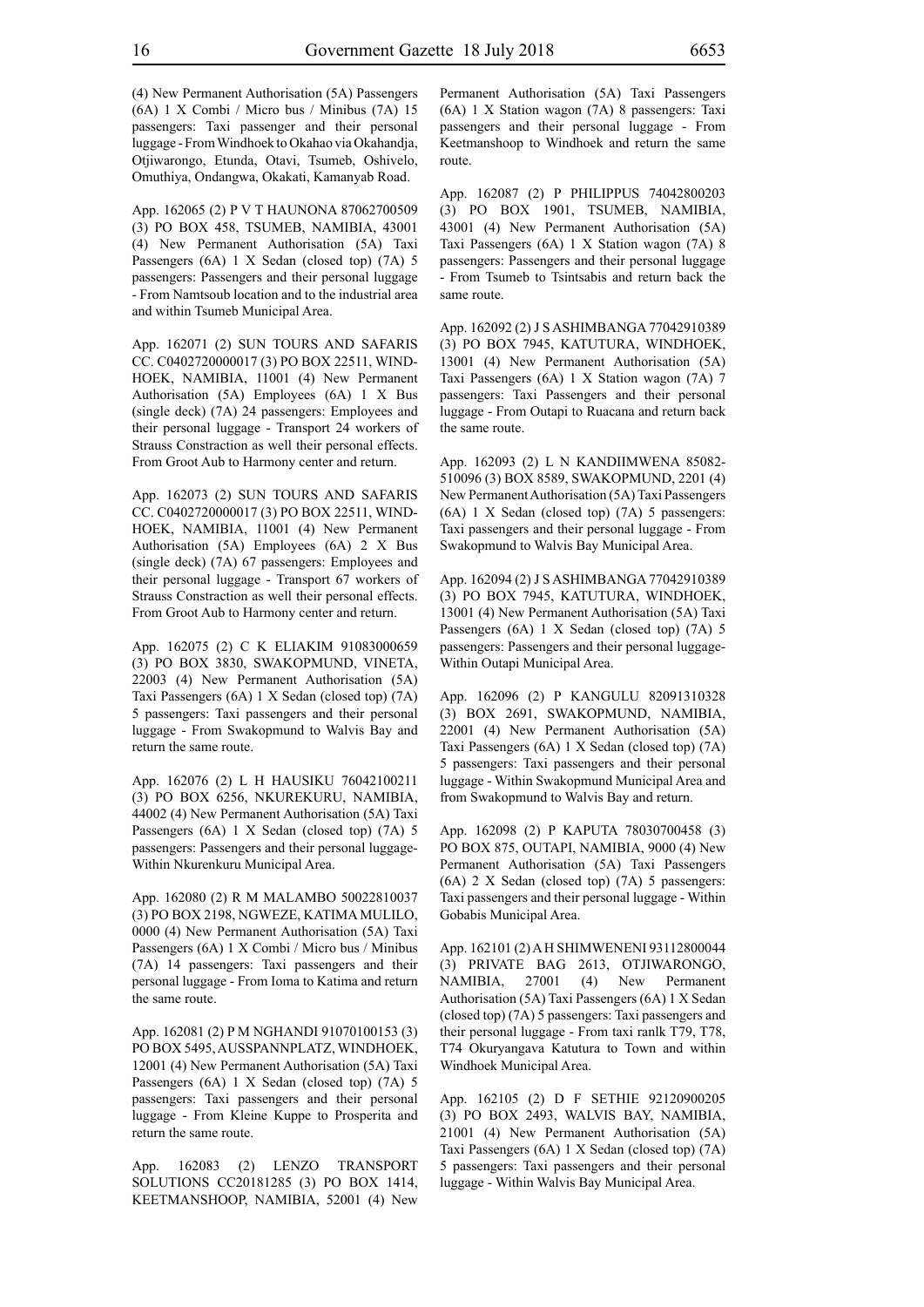App. 162107 (2) V KAZONGARI 92082900770 (3) PO BOX 35269, KLEIN KUPPER, NAMIBIA, 12003 (4) New Permanent Authorisation (5A) Taxi Passengers (6A) 1 X Sedan (closed top) (7A) 5 passengers: Taxi passengers and their personal luggage - From Katutura Central to Otjomuise 7 Delan and 8 Delan and within Windhoek Municipal Area.

App. 162108 (2) J T LUANDA 94050800136 (3) PO BOX 1154, WALVIS BAY, NAMIBIA, 21001 (4) New Permanent Authorisation (5A) Taxi Passengers (6A) 1 X Sedan (closed top) (7A) 5 passengers: Taxi passengers and their personal luggage - Within Walvis Bay Municipal Area.

App. 162112 (2) D S MATEUSA 58021610042 (3) PO BOX 23, RUNDU, NAMIBA, 44001 (4) New Permanent Authorisation (5A) Taxi Passengers (6A) 1 X Sedan (closed top) (7A) 5 passengers: Taxi passengers and their personal luggage - From Kaisosi Clinic to Rundu state Hospital and return back the same route.

App. 162132 (2) M MUSESE 89050100740 (3) PO BOX 1351, RUNDU, NAMIBIA (4) New Permanent Authorisation (5A) Taxi Passengers (6A) 1 X Sedan (closed top) (7A) 5 passengers: Taxi passengers and their personal luggage - Within Rundu Municipal Area.

App. 162138 (2) J M KANDONGA 85020610437 (3) PRIVATE BAG 2020, MARIENTAL, NAMIBIA (4) New Permanent Authorisation (5A) Taxi Passengers (6A) 1 X Sedan (closed top) (7A) 5 passengers: Taxi passengers and their personal luggage - Within Mariental Municipal Area.

App. 162141 (2) A BALZER 67011000933 (3) PO BOX 896, GOBABIS, NAMIBIA (4) New Permanent Authorisation (5A) Taxi Passengers (6A) 1 X Sedan (closed top) (7A) 5 passengers: Taxi passengers and their personal luggage - Within Gobabis Municipal Area.

App. 162154 (2) L N KAPUTA 80090610547 (3) PO BOX 3344, RUNDU, NAMIBIA (4) New Permanent Authorisation (5A) Taxi Passengers (6A) 2 X Sedan (closed top) (7A) 5 passengers: Taxi passengers and their personal luggage - Within Rundu Municipal Area.

App. 162172 (2) O H A SHANGALA 77050610097 (3) PO BOX 501, RUACANA, NAMIBIA (4) New Permanent Authorisation (5A) Passengers (6A) 1 X Combi / Micro bus / Minibus (7A) 16 passengers: Passengers and their personal luggage: From Ruacana to Walvis Bay and return the same route.

App. 162174 (2) K E N SIKONGO 92111800600 (3) PO BOX 25158, WINDHOEK, NAMIBIA (4) New Permanent Authorisation (5A) Taxi Passengers (6A) 1 X Sedan (closed top) (7A) 5 passengers: Taxi passengers and their personal luggage: From Academia to Monte Christo within Windhoek Municipal Area.

App. 162175 (2) J S MUYENGA 92102300439 (3) PO BOX 3398, RUNDU, NAMIBIA (4) New Permanent Authorisation (5A) Taxi Passengers (6A) 1 X Sedan (closed top) (7A) 5 passengers: Taxi passengers and their personal luggage: From Kehenu to Kayirayira and return the same route.

App. 162176 (2) T KADHEPA 87010300534 (3) PO BOX 5011, WINDHOEK, NAMIBIA (4) New Permanent Authorisation (5A) Taxi Passengers (6A) 1 X Combi / Micro bus / Minibus (7A) 10 passengers: Taxi passengers and their personal luggage: From Windhoek to Walvis Bay and return the same route.

App. 162177 (2) A N SHITIGONA 70111200059 (3) PO BOX 15, DOBRA, NAMIBIA (4) New Permanent Authorisation (5A) Passengers (6A) 1 X Combi / Micro bus / Minibus (7A) 16 passengers: Taxi passengers and their personal luggage: From Dobra to Academia and return the same route.

App. 162178 (2) A L MUKUVE 78121010284 (3) PO BOX 1414, RUNDU, NAMIBIA (4) New Permanent Authorisation (5A) Taxi Passengers (6A) 1 X Sedan (closed top) (7A) 5 passengers: Taxi passengers and their personal luggage: From UNAM Campus to town within Rundu Municipal Area.

App. 162187 (2) E JOEL 78062210030 (3) PO BOX 3915, ONDANGWA, NAMIBIA, 31001 (4) New Permanent Authorisation (5A) Taxi Passengers (6A) 1 X Sedan (closed top) (7A) 5 passengers: Taxi passengers and their personal luggage - From Oshakati to Ondangwa and return the same route.

App. 162188 (2) M HEDIMBI 76122000345 (3) PO BOX 150, LÜDERITZ, NAMIBIA, 56001 (4) New Permanent Authorisation (5A) Taxi Passengers (6A) 1 X Sedan (closed top) (7A) 5 passengers: Taxi passengers and their personal luggage - From town to location and return the same route.

App. 162190 (2) J C JEREMIAS 86092300079 (3) PO BOX 1251, ONDANGWA, NAMIBIA, 31001 (4) New Permanent Authorisation (5A) Taxi Passengers (6A) 1 X Combi / Micro bus / Minibus (7A) 16 passengers: Taxi passengers and their personal luggage - From Oshakati to Eenhana Via Ondangwa and return the same route.

App. 162191 (2) L MOKHATU 89091300191 (3) PO BOX 908, GOBABIS, NAMIBIA, 14001 (4) New Permanent Authorisation (5A) Taxi Passengers (6A) 1 X Sedan (closed top) (7A) 5 passengers: Taxi passengers and their personal luggage - From Epako to town at taxi no 31 and return the same route.

App. 162192 (2) E T SHOOMBE 94110900263 (3) PRIVATE BAG 2183, KEETMANSHOOP, NMAIBIA, 52001 (4) New Permanent Authorisation (5A) Taxi Passengers (6A) 1 X Sedan (closed top) (7A) 5 passengers: Taxi passengers and their personal luggage - Within Keetmanshoop Municipal Area.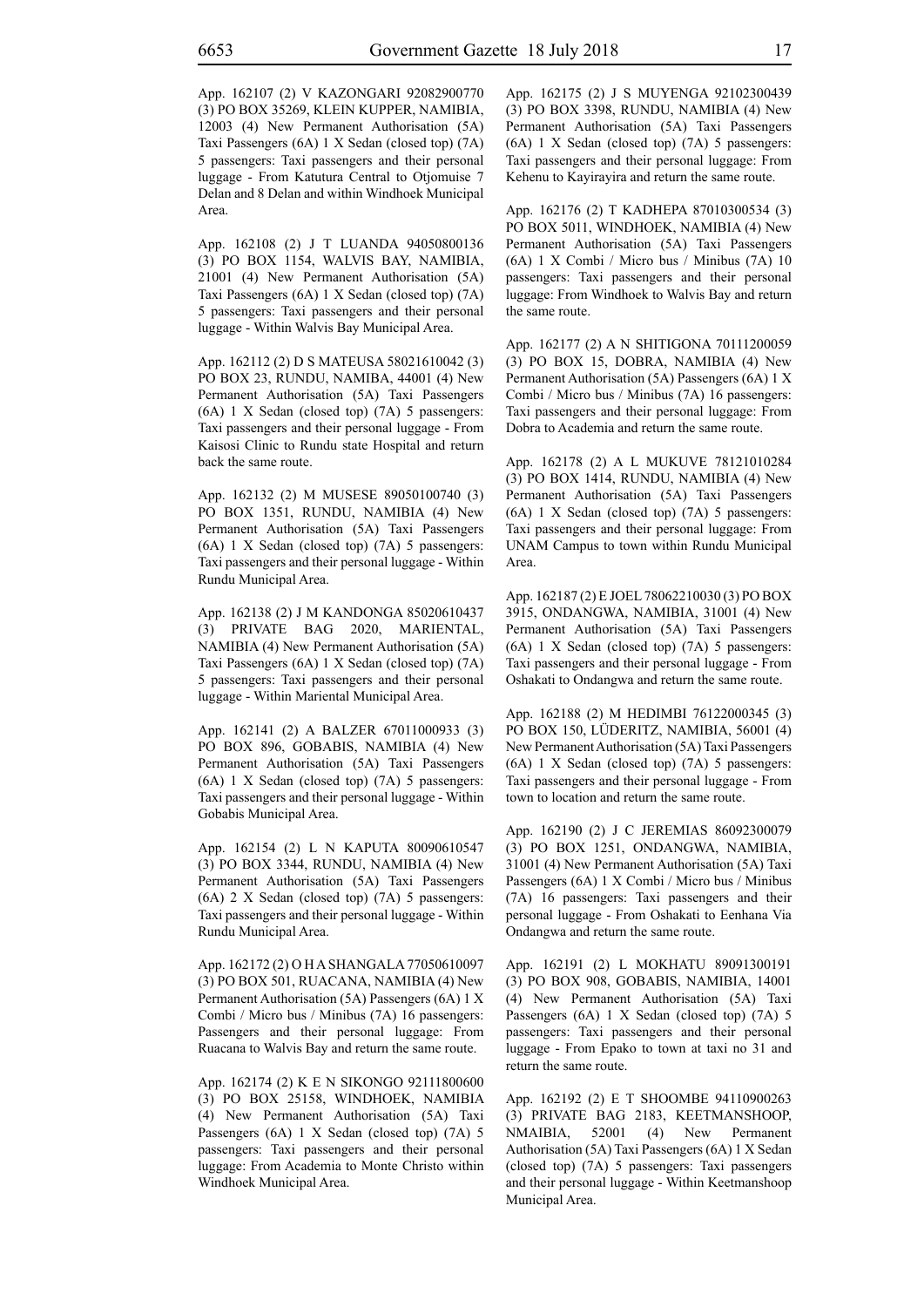App. 162195 (2) S M T NANGOMBE 89011100263 (3) PO BOX 20954, WINDHOEK, NAMIBIA, 11001 (4) New Permanent Authorisation (5A) Taxi Passengers (6A) 1 X Sedan (closed top) (7A) 5 passengers: Taxi passengers and their personal luggage - Within Windhoek Municipal Area.

App. 162196 (2) T M M NDJAVERA 64081600414 (3) PO BOX 741, OKAHANDJA, NAMIBIA, 15001 (4) New Permanent Authorisation (5A) Taxi Passengers (6A) 1 X Bus (single deck) (7A) 22 passengers: Taxi passengers and their personal luggage - From Okahandja to Namib Poultry factory and return the same route.

App. 162199 (2) E T MURENJE 75122910267 (3) PO BOX 61099, KATUTURA, WINDHOEK, 13001 (4) New Permanent Authorisation (5A) Taxi Passengers (6A) 1 X Combi / Micro bus / Minibus (7A) 14 passengers: Taxi passengers and their personal luggage - From Havana-Ombili taxi rank to Grove Mall and return the same route.

App. 162203 (2) L SHUUYA 88010200506 (3) PO BOX 177, GOBABIS, NAMIBIA, 14001 (4) New Permanent Authorisation (5A) Taxi Passengers (6A) 1 X Sedan (closed top) (7A) 5 passengers: Taxi passengers and their personal luggage - From Vambo location to town and return the same route.

App. 162206 (2) F M MALUMANI 69102400014 (3) PO BOX 1498, NGWEZE, KATIMA MULILO, 45001 (4) New Permanent Authorisation (5A) Taxi Passengers (6A) 2 X Sedan (closed top) (7A) 5 passengers: Taxi passengers and their personal luggage - From Nambweza to town and return the same route.

App. 162208 (2) A N NGHININGWA 90103000348 (3) PO BOX 61190, KATUTURA, WINDHOEK, 13001 (4) New Permanent Authorisation (5A) Taxi Passengers (6A) 1 X Sedan (closed top) (7A) 5 passengers: Taxi passengers and their personal luggage - From Grove Mall to Eros and return the same route.

App. 162210 (2) S P S HALWEENDO 94093000115 (3) PO BOX 613, WINDHOEK, NAMIBIA, 11001 (4) New Permanent Authorisation (5A) Taxi Passengers (6A) 2 X Sedan (closed top) (7A) 5 passengers: Taxi passengers and their personal luggage - From Eros to Otjomuise and return the same route.

App. 162222 (2) S I T NAMENE 93041101033 (3) PO BOX 1524, KEETMANSHOOP, NAMIBIA, 52001 (4) New Permanent Authorisation (5A) Taxi Passengers (6A) 1 X Sedan (closed top) (7A) 5 passengers: Taxi passengers and their personal luggage - Within Keetmanshoop Municipal Area.

App. 162223 (2) D ELIASER 71011500590 (3) PO BOX 351, KEETMANSHOOP, NAMIBIA, 52001 (4) New Permanent Authorisation (5A) Taxi Passengers (6A) 1 X Sedan (closed top) (7A) 5 passengers: Taxi passengers and their personal luggage - Within Keetmanshoop Municipal Area.

App. 162225 (2) A K TWAPWA 83050511745 (3) PO BOX 1127, KEETMANSHOOP, NAMIBIA (4) New Permanent Authorisation (5A) Taxi Passengers (6A) 1 X Sedan (closed top) (7A) 5 passengers: Taxi passengers and their personal luggage - Within Keetmanshoop Municipal Area.

App. 162226 (2) F S MULUTA 70060710217 (3) PO BOX 1127, KEETMANSHOOP, NAMIBIA, 90000 (4) New Permanent Authorisation (5A) Taxi Passengers (6A) 1 X Sedan (closed top) (7A) 5 passengers: Taxi passengers and their personal luggage - Within Keetmanshoop Municipal Area.

App. 162229 (2) M M CHAKA 85081410152 (3) PO BOX 887, OTJIWARONGO, NAMIBI (4) New Permanent Authorisation (5A) Taxi Passengers (6A) 1 X Sedan (closed top) (7A) 5 passengers: Taxi passengers and their personal luggage: Within Otjiwarongo Municipal Area.

App. 162231 (2) I H GOTTLIEB 87012900423 (3) PO BOX 5406, WALVIS BAY, NAMIBIA (4) New Permanent Authorisation (5A) Taxi Passengers (6A) 1 X Sedan (closed top) (7A) 5 passengers: Taxi passengers and their personal luggage - From Outuseb to Henties Bay and return back the same route.

App. 162232 (2) E NAMWANDI 83041910152 (3) PO BOX 10, ARIES, NAMIBIA (4) New Permanent Authorisation (5A) Taxi Passengers (6A) 1 X Combi / Micro bus / Minibus (7A) 16 passengers: Taxi passengers and their personal luggage: From Aries to Okahandja Park and retum the same route.

App. 162233 (2) S AMADHILA 65021500074 (3) PO BOX 61935, KATUTURA, WINDHOEK, NAMIBIA (4) New Permanent Authorisation (5A) Taxi Passengers (6A) 1 X Combi / Micro bus / Minibus (7A) 16 passengers: Taxi passengers and their personal luggage - From Windhoek to Oshifo in Kunene Region and return back the same route.

App. 162234 (2) J T N KALYA 80121710130 (3) PO BOX 1381, OTJIWARONGO, NAMIBIA, 27001 (4) New Permanent Authorisation (5A) Taxi Passengers (6A) 1 X Sedan (closed top) (7A) 5 passengers: Taxi passengers and their personal luggage - From Orwotoveni to Ohorongo Cement factory and return back the same route.

App. 162235 (2) J MUSATI 76092000377 (3) BOX 5543, WINDHOEK, 13001 (4) New Perma-nent Authorisation (5A) Taxi Passengers (6A) 1 X Sedan (closed top) (7A) 5 passengers: Taxi passengers and their personal luggage - From Hakahana taxi rank 704 Katutura - Within Windhoek Municipal Area.

App. 162236 (2) J MUSATI 76092000377 (3) BOX 5543, WINDHOEK, 13001 (4) New Permanent Authorisation (5A) Taxi Passengers (6A) 1 X Sedan (closed top) (7A) 5 passengers: Taxi passengers and their personal luggage - From taxi rank T103 Katutura - Within Windhoek Municipal Area.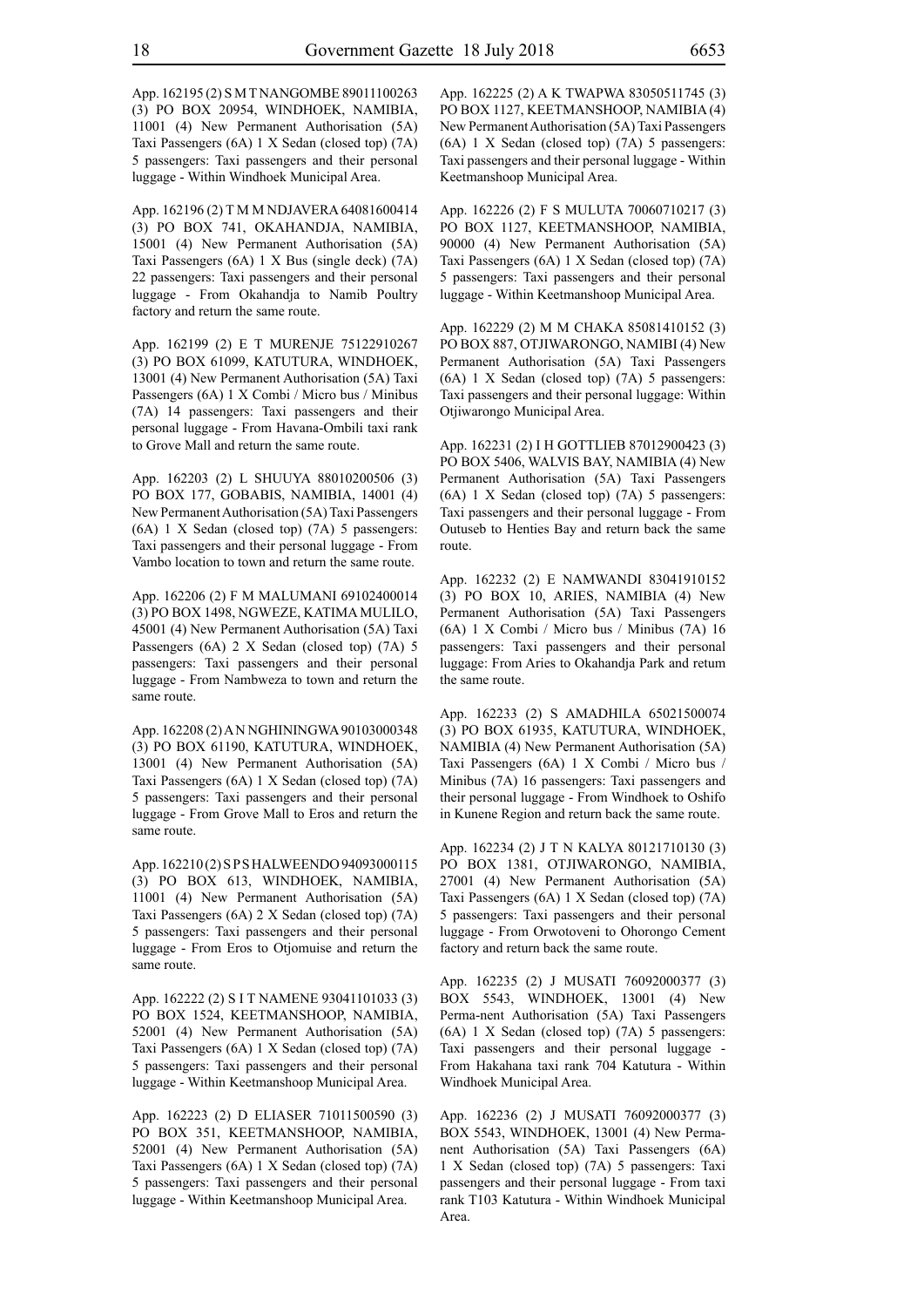App. 162237 (2) J SHIPINDO 79040410208 (3) PO BOX 78, ONDANGWA, NAMIBIA (4) New Permanent Authorisation (5A) Taxi Passengers (6A) 1 X Sedan (closed top) (7A) 5 passengers: Taxi passengers and their personal luggage - From Oshakati to Ongwediva and return the same route.

App. 162239 (2) H N N SHALONGO 88040200423 (3) PO BOX 7433, KUISEBMUND, NAMIBIA, 21003 (4) New Permanent Authorisation (5A) Taxi Passengers (6A) 1 X Combi / Micro bus / Minibus (7A) 16 passengers: Taxi passengers and their personal luggage - From Walvis Bay to Rundu and return the same route.

App. 162241 (2) F K AKWENYE 86102700309 (3) PO BOX 4061, WALVIS BAY, NAMIBIA, 21001 (4) New Permanent Authorisation (5A) Taxi Passengers (6A) 1 X Combi / Micro bus / Minibus (7A) 16 passengers: Taxi passengers and their personal luggage - From Walvis Bay to Rundu and return the same route.

App. 162243 (2) H N KAKOKO 75122110123 (3) PO BOX 62130, KATUTURA, WINDHOEK, 13001 (4) New Permanent Authorisation (5A) Taxi Passengers (6A) 1 X Sedan (closed top) (7A) 5 passengers: Taxi passengers and their personal luggage - Within Windhoek Municipal Area.

App. 162255 (2) M M MUNOLI 82112210211 (3) PO BOX 1556, NGWEZE, KATIMA MULILO, 45002 (4) New Permanent Authorisation (5A) Taxi Passengers (6A) 1 X Sedan (closed top) (7A) 5 passengers: Taxi passengers and their personal luggage - From Katima Mulilo to Mubiza and return the same route.

App. 162259 (2) S HABAINI 86102300904 (3) PO BOX 1819, NGWEZE, KATIMA MULILO, 45001 (4) New Permanent Authorisation (5A) Taxi Passengers (6A) 1 X Station wagon (7A) 8 passengers: Taxi passengers and their personal luggage - From Kaenda village to Katima and return the same route.

App. 162260 (2) M M MUNOLI 82112210211 (3) PO BOX 1556, NGWEZE, KATIMA MULILO, 45002 (4) New Permanent Authorisation (5A) Taxi Passengers (6A) 1 X Sedan (closed top) (7A) 5 passengers: Taxi passengers and their personal luggage - From Katima Mulilo (Town) to Wenela border post and return the same route.

App. 162261 (2) E NDAFELAI 77030300386 (3) PO BOX 847, GROOTFONTEIN, NAMIBIA, 41001 (4) New Permanent Authorisation (5A) Taxi Passengers (6A) 1 X Sedan (closed top) (7A) 5 passengers: Taxi passangers and their personal luggage: From Miritary Base, town and Grootfontein Municipal Area.

App. 162263 (2) E NDAFELAI 77030300386 (3) PO BOX 847, GROOTFONTEIN, NAMIBIA, 41001 (4) New Permanent Authorisation (5A) Taxi Passengers (6A) 1 X Combi / Micro bus / Minibus (7A) 14 passengers: Taxi passangers and their personal luggage: From Grootfontein town to Eenhana via Tsinsabasis Mpungu Okongo road and return back the same route.

App. 162265 (2) I L NAHOLO 73050500824 (3) [PRIVATE BAG 2009, GROOTFONTEIN, NAMIBIA, 41001 (4) New Permanent Authorisation (5A) Taxi Passengers (6A) 1 X Sedan (closed top) (7A) 5 passengers: Taxi passangers and their personal luggage:Within Grootfontein Municipal Area.

App. 162269 (2) NAMIBIA TRACKS AND TRAILS 2005568 (3) PO BOX 339, SWAKOP-MUND, NAMIBIA (4) New Permanent Authorisation (5A) Tourists (6A) 1 X Combi / Micro bus / Minibus (7A) 11 passengers: Tourists and their personal luggage - From Windhoek at Hosea International Airport to Okahandja - Otjiwarongo - Otavi - Grootfontein - Rundu - Katima Mulilo -T sumeb - Opuwo - Sesfontein - Khorixas - Uis-Omaruru - Karibib - Usakos - Swakopmund - Swakopmund Airport - Henties Bay - Walvis Bay and Walvis Bay Harbour (Port) - Rehoboth - Mariental - Keetmanshoop - Aus - Maltahohe - Solitaire and Rosh Pinah and return the same route.

App. 162272 (2) P DIRKSE 59090500197 (3) PO BOX 1082, LÜDERITZ, NAMIBIA (4) New Permanent Authorisation (5A) Taxi Passengers (6A) 1 X Sedan (closed top) (7A) 5 passengers: Taxi passengers and their personal luggage - Within Lüderitz Municipal Area.

App. 162279 (2) PONAALALA INVESTMENT CC CC201712578 (3) PO BOX 505, OSHI-KANGO, NAMIBIA, 32006 (4) New Permanent Authorisation (5A) Taxi Passengers (6A) 1 X Bus (single deck) (7A) 26 passengers: Taxi passengers and their personal luggage - From Windhoek to Ondangwa-Oshikango-Eenhana and Okongo and return the same route.

App. 162280 (2) E N NEGONGO 82103110544 (3) PO BOX 26226, WINDHOEK, NAMIBIA, 11001 (4) New Permanent Authorisation (5A) Taxi Passengers (6A) 1 X Sedan (closed top) (7A) 5 passengers: Taxi passangers and their personal luggage: From Outapi to Okahao via Tsandi and return back the same route.

App. 162281 (2) PONAALALA INVESTMENT CC CC201712578 (3) PO BOX 505, OSHI-KANGO, NAMIBIA, 32006 (4) New Permanent Authorisation (5A) Taxi Passengers (6A) 1 X Sedan (closed top) (7A) 5 passengers: Taxi passengers and their personal luggage - From Oshikango to Eenhana and Ondangwa and return the same route.

App. 162283 (2) T N AMITI 77091100190 (3) PO BOX 16066, KATUTURA, WINDHOEK, NAMIBIA, 13001 (4) New Permanent Authorisation (5A) Taxi Passengers (6A) 1 X Sedan (closed top) (7A) 5 passengers: Taxi passengers and their personal luggage - From taxi rank T518 Cimbebasia to Ongombo West and return the same route.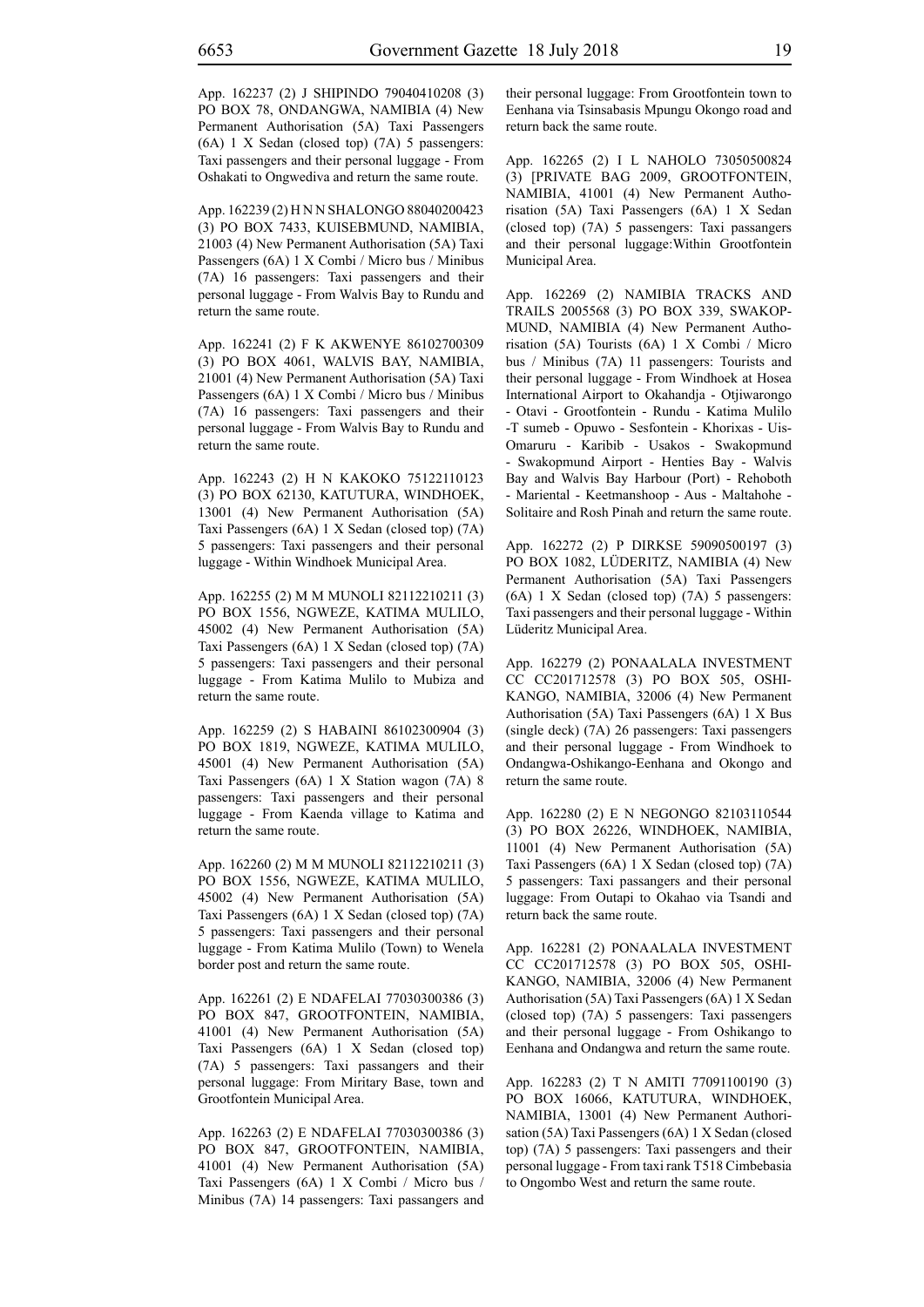App. 162284 (2) J NGHIKUFE 81020200022 (3) PO BOX 7137, KATUTURA, WINDHOEK, NAMIBIA, 13001 (4) New Permanent Authorisation (5A) Taxi Passengers (6A) 1 X Sedan (closed top) (7A) 5 passengers: Taxi passengers and their personal luggages - From taxi rank T72 Ombili to Klein Okapuka and return the same route.

App. 162291 (2) D D BOHITILE 96022900204 (3) PO BOX 425, GOBABIS, NAMIBIA (4) New Permanent Authorisation (5A) Taxi Passengers (6A) 1 X Sedan (closed top) (7A) 5 passengers: Taxi passengers and their personal luggage - From Epako T42 to town at T13 and return the same route.

App. 162292 (2) R LEBEREKI 84011310026 (3) PO BOX 516, GOBABIS, NAMIBIA (4) New Permanent Authorisation (5A) Taxi Passengers (6A) 1 X Sedan (closed top) (7A) 5 passengers: Taxi passengers and their personal luggage - From Nossobville T81 to town and return the same route.

App. 162295 (2) M SHIYUKA 68090210047 (3) PO BOX 22830, WINDHOEK, NAMIBIA, 11001 (4) New Permanent Authorisation (5A) Taxi Passengers (6A) 1 X Sedan (closed top) (7A) 5 passengers: Taxi passengers and their personal luggage - From Cimbebasia to town and return the same route.

App. 162296 (2) J N NGHILUKILWA 90060500875 (3) PO BOX 24341, WINDHOEK, NAMIBIA, 11001 (4) New Permanent Authorisation (5A) Taxi Passengers (6A) 1 X Sedan (closed top) (7A) 5 passengers: Taxi passengers and their personal luggage - From Okuryangava to Academia and return the same route.

App. 162298 (2) SAFETRIP TRANSPORT SERVICES CC 201804064 (3) PO BOX 3732, WINDHOEK, NAMIBIA, 11001 (4) New Permanent Authorisation (5A) Taxi Passengers (6A) 1 X Combi / Micro bus / Minibus (7A) 14 passengers: Taxi passengers and their personal luggage - From Windhoek to Rehoboth-Mariental-Keetmanshoop and return the same route.

App. 162300 (2) SAFETRIP TRANSPORT SERVICES CC 201804064 (3) PO BOX 3732, WINDHOEK, NAMIBIA, 11001 (4) New Permanent Authorisation (5A) Taxi Passengers (6A) 1 X Combi / Micro bus / Minibus (7A) 14 passengers: Taxi passengers and their personal luggage - From Windhoek to Okahandja-Otjiwarongo-Otavi-Tsumeb and return the same route.

App. 162303 (2) J S HAMUKOTO 88030701128 (3) PO BOX 12399, WINDHOEK, NAMIBIA, 11001 (4) New Permanent Authorisation (5A) Taxi Passengers (6A) 1 X Sedan (closed top) (7A) 5 passengers: Taxi passengers and their personal luggage - Within Windhoek Municipal Area.

App. 162304 (2) T S NDIMULUNDE 81032110139 (3) PO BOX 13877, EENHANA, NAMIBIA, 32002 (4) New Permanent Authorisation (5A) Taxi Passengers (6A) 1 X Sedan (closed top) (7A) 5 passengers: Taxi passengers and their personal luggage - From Eenhana to Helao Nafidi and within the Municipal Area of the two town and return back the same route.

App. 162306 (2) J K MBUNDU 82040211071 (3) PO BOX 338, GROOTFONTEIN, NAMIBIA, 41001 (4) New Permanent Authorisation (5A) Taxi Passengers (6A) 1 X Sedan (closed top) (7A) 5 passengers: Taxi passengers and their personal luggage - Within Rundu Municipal Area.

App. 162309 (2) T NGHILALULWA 48122400523 (3) PO BOX 61467, KATUTURA, WINDHOEK, 13001 (4) New Permanent Authorisation (5A) Taxi Passengers (6A) 1 X Combi / Micro bus / Minibus (7A) 14 passengers: Taxi passengers and their personal luggage - From Ondangwa to Okongo via Eenhana and return back via the same route.

App. 162311 (2) B HAMUNYELA 63033000460 (3) PO BOX 61467, KATUTURA, WINDHOEK, 11001 (4) New Permanent Authorisation (5A) Taxi Passengers (6A) 1 X Combi / Micro bus / Minibus (7A) 14 passengers: Taxi passengers and their personal luggage - From Ondangwa to Okongo via Eenhana and return back via the same route.

App. 162312 (2) N N NGHILALULWA 790806- 00040 (3) PO BOX 61467, KATUTURA, WIND-HOEK, 13001 (4) New Permanent Authorisation (5A) Taxi Passengers (6A) 1 X Combi / Micro bus / Minibus (7A) 14 passengers: Taxi passengers and their personal luggage - From Ondangwa to Okongo via Eenhana and return back via the same route.

App. 162316 (2) T NGHILALULWA 48122400523 (3) PO BOX 61467, KATUTURA, WINDHOEK, 13001 (4) New Permanent Authorisation (5A) Taxi Passengers (6A) 1 X Combi / Micro bus / Minibus (7A) 16 passengers: Taxi passengers and their personal luggage - From taxi rank T87 Okuryangava to Grove Mall and within the Municipal Area of Windhoek.

App. 162319 (2) S IINDONGO 93110100584 (3) PO BOX 65351, KATUTURA, WINDHOEK, 13001 (4) New Permanent Authorisation (5A) Taxi Passengers (6A) 1 X Sedan (closed top) (7A) 5 passengers: Taxi passengers and their personal luggage - From Okuryangava to town at Shoprite to Wernhil Park T170 and return the same route.

App. 162323 (2) R NEHALE 6503131100259 (3) PO BOX 23338, WINDHOEK, NAMIBIA, 11001 (4) New Permanent Authorisation (5A) Taxi Passengers (6A) 1 X Sedan (closed top) (7A) 5 passengers: Taxi passengers and their personal luggage - From Okahandja Park to town and return the same route.

App. 162324 (2) R NEHALE 6503131100259 (3) PO BOX 23338, WINDHOEK, NAMIBIA, 11001 (4) New Permanent Authorisation (5A) Taxi Passengers (6A) 1 X Sedan (closed top) (7A) 5 passengers: Taxi passengers and their personal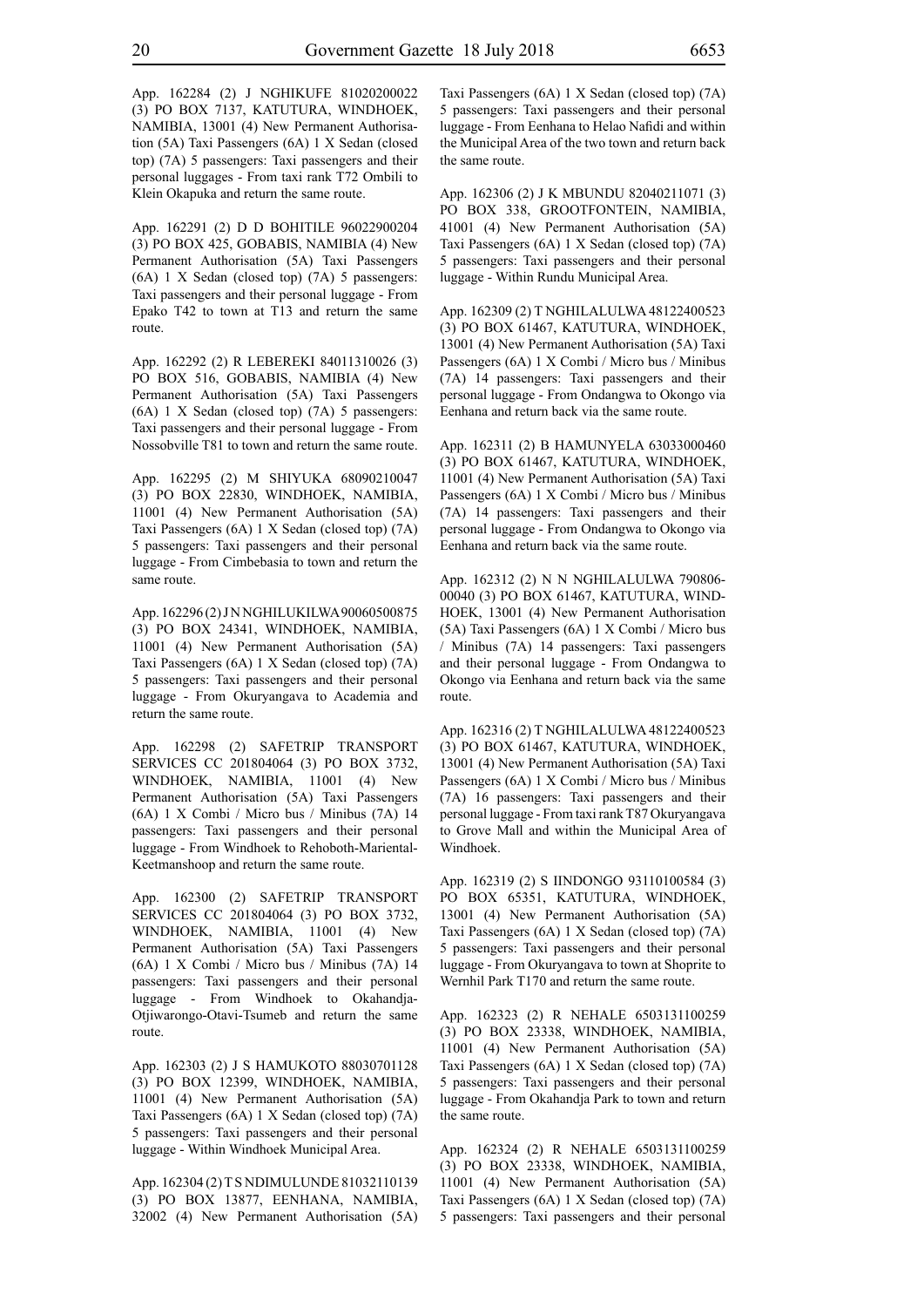luggage - From Okahandja Park to town and return the same route.

App. 162330 (2) A IITA 82031710044 (3) PO BOX 1750, KEETMANSHOOP, NAMIBIA, 52001 (4) New Permanent Authorisation (5A) Taxi Passengers (6A) 2 X Sedan (closed top) (7A) 5 passengers: Taxi passengers and their personal luggage: From Kroinlein location to town within Keetmanshoop Municipal Area.

App. 162338 (2) J I N NAKATUMBE 88091400519 (3) PO BOX 95157, DAAN VILJOEN, WINDHOEK, NAMIBIA (4) New Permanent Authorisation (5A) Taxi Passengers (6A) 1 X Sedan (closed top) (7A) 5 passengers: Taxi passengers and their personal luggage: From Daan Viljoen to Klein Windhoek and return the same route.

App. 162339 (2) S K JOEL 79102810239 (3) PRIVATE BAG 2509, OTJIWARONGO, NAMIBIA, 27001 (4) New Permanent Authorisation (5A) Taxi Passengers (6A) 1 X Sedan (closed top) (7A) 5 passengers: Taxi passengers and their personal luggage - Within Otjiwarongo Municipal Area.

App. 162340 (2) S KANYETU 85040810857 (3) PO BOX 691, RUNDU, NAMIBIA (4) New Permanent Authorisation (5A) Taxi Passengers (6A) 1 X Sedan (closed top) (7A) 5 passengers: Taxi passengers and their personal luggage: From Oshatotwa to Kayirayira and return the same route.

App. 162341 (2) R S SHAMWAZI 76050500479 (3) PO BOX 1412, NGWEZE, KATIMA MULILO, 45001 (4) New Permanent Authorisation (5A) Taxi Passengers (6A) 1 X Sedan (closed top) (7A) 5 passengers: Taxi passengers and their personal luggage - Within Katima Mulilo Municipal Area.

App. 162349 (2) L S THIGURU 95051200540 (3) PO BOX 3575, RUNDU, NAMIBIA, 44001 (4) New Permanent Authorisation (5A) Taxi Passengers (6A) 1 X Sedan (closed top) (7A) 5 passengers: Taxi passengers and their personal luggage: From Hog Rest Camp to Sun City within Rundu Municipal Area.

App. 162350 (2) G L KAFURO 75030300562 (3) PO BOX 1429, RUNDU, NAMIBIA, 44001 (4) New Permanent Authorisation (5A) Taxi Passengers (6A) 1 X Sedan (closed top) (7A) 5 passengers: Taxi passengers and their personal luggage: From Rainbow Settlement to Ngwangwa via Nakazaza and return the same route.

App. 162353 (2) K ERASTUS 69030510226 (3) PO BOX 1946, OTJIWARONGO, NAMIBIA, 27001 (4) New Permanent Authorisation (5A) Taxi Passengers (6A) 1 X Sedan (closed top) (7A) 5 passengers: Taxi passanger and their personal Luggages : From Orwetoni location to town and within Otjiwarongo Municipal Area.

App. 162360 (2) M SHIYUKA 68090210047 (3) PO BOX 22830, WINDHOEK, NAMIBIA, 11001 (4) New Permanent Authorisation (5A) Taxi Passengers (6A) 1 X Sedan (closed top) (7A) 5 passengers: Taxi passengers and their personal luggage - From Cimbebasia to town and return the same route.

App. 162361 (2) M SHIYUKA 68090210047 (3) PO BOX 22830, WINDHOEK, NAMIBIA, 11001 (4) New Permanent Authorisation (5A) Taxi Passengers (6A) 1 X Sedan (closed top) (7A) 5 passengers: Taxi passengers and their personal luggage - From Cimbebasia to town and return the same route.

App. 162368 (2) C K MUNIMPOLA 82100710656 (3) PO BOX 1949, GOBABIS, NAMIBIA, 14001 (4) New Permanent Authorisation (5A) Taxi Passengers (6A) 1 X Sedan (closed top) (7A) 5 passengers: Taxi passanger and their personal Luggages : From Epako taxi rank T12 to town to Epako location, Nossobviille Rakututa and Kaanan location and Within Gobabis Municipal Area.

App. 162369 (2) C K MUNIMPOLA 82100710656 (3) PO BOX 1949, GOBABIS, NAMIBIA, 14001 (4) New Permanent Authorisation (5A) Taxi Passengers (6A) 1 X Sedan (closed top) (7A) 5 passengers: Taxi passanger and their personal Luggages : Epako taxi rank T12 to town and Epako location,Nossbville, Rakutata and Kaanana location and within Gobabis Municipal Area.

App. 162372 (2) C M WALUBITA 79030100036 (3) PO BOX 98043, PELICAN SQUARE, WIND-HOEK, 11001 (4) New Permanent Authorisation (5A) Taxi Passengers (6A) 1 X Sedan (closed top) (7A) 5 passengers: Taxi passengers and their personal luggage - From Otjomuise to Hakahana-Goreangab and Okahandja Park and Within Windhoek Municipal Area.

App. 162376 (2) P MWATILE 58041100759 (3) PO BOX 70135, KHOMASDAL, WINDHOEK, NAMIBIA, 11008 (4) New Permanent Authorisation (5A) Taxi Passengers (6A) 1 X Bus (single deck) (7A) 22 passengers: Taxi passengers and their personal luggage - From Windhoek to Outapi Via Ondangwa-Okahao-Tsandi-Oshikuku and return the same route.

App. 162380 (2) B U SHIGWEDHA 59060400771 (3) PO BOX 62799, WANAHEDA, WINDHOEK, 13007 (4) New Permanent Authorisation (5A) Taxi Passengers (6A) 1 X Combi / Micro bus / Minibus (7A) 14 passengers: Taxi passengers and their personal luggage - From Outapi to Oshakati-Tsumeb and Windhoek and return the same route.

App. 162383 (2) D K SHINDELE 93092000080 (3) PO BOX 13059, EENYIKA, EENHANA, 32002 (4) New Permanent Authorisation (5A) Taxi Passengers (6A) 1 X Sedan (closed top) (7A) 5 passengers: Taxi passengers and their luggage - From Eenhana to Oshikango and return back via the same route.

App. 162386 (2) E N NGHILIWA 86040700394 (3) PO BOX 130256, EENHANA, NAMIBIA (4) New Permanent Authorisation (5A) Taxi Passengers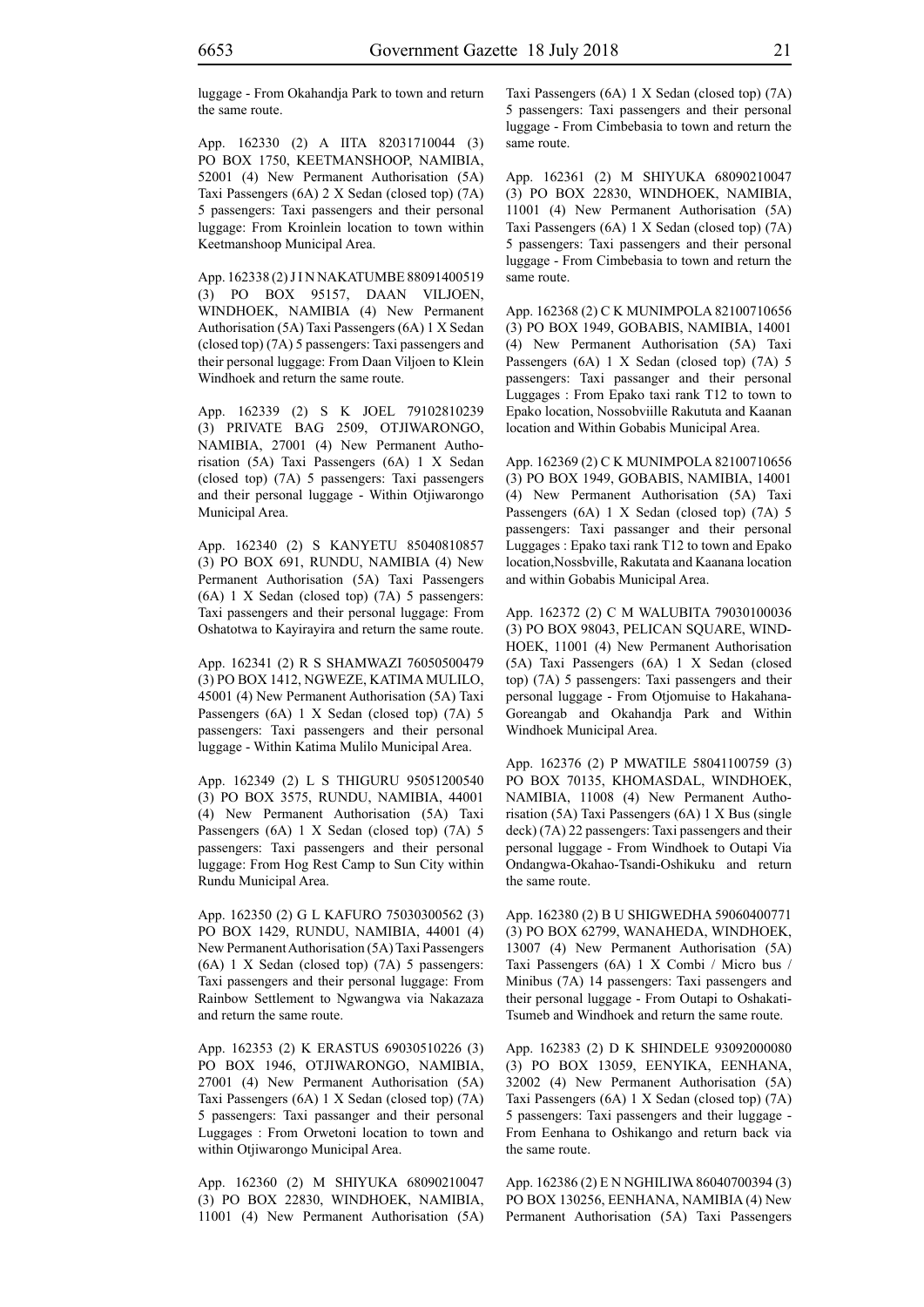App. 162387 (2) B NGUNDA 88080700346 (3) PO BOX 23, RUNDU, NAMIBIA, 44001 (4) New Permanent Authorisation (5A) Taxi Passengers (6A) 1 X Sedan (closed top) (7A) 5 passengers: Taxi passengers and their persoanal luggage: From Kaisosi no1 to Mupini and return the same route.

App. 162388 (2) J T I NEPUNDA 77121610191 (3) PO BOX 115, GROOT-AUB, NAMIBIA (4) New Permanent Authorisation (5A) Taxi Passengers (6A) 1 X Sedan (closed top) (7A) 5 passengers: Taxi passengers and their personal luggage: From Groot-Aub to UNAM and return the same route.

App. 162389 (2) I H NDATIPO 88030500815 (3) PO BOX 62013, KATUTURA, WINDHOEK, NAMIBIA, 13001 (4) New Permanent Authorisation (5A) Taxi Passengers (6A) 1 X Sedan (closed top) (7A) 5 passengers: Taxi passengers and their personal luggage: From taxi rank T404 Rocky Crest to Omeya and return the same route.

App. 162400 (2) K K G TRADING CC 201303634 (3) PO BOX 80707, OLYMPIA, WINDHOEK, 12005 (4) New Permanent Authorisation (5A) Taxi Passengers (6A) 1 X Sedan (closed top) (7A) 5 passengers: Taxi passengers and their personal luggage - From Goreangab Dam T207 to Grove Mall and Kleine Kuppe T554 and return the same route.

App. 162401 (2) A NEKWAYA 79020210197 (3) PO BOX 62912, WANAHEDA, WINDHOEK, NAMIBIA, 13007 (4) New Permanent Authorisation (5A) Taxi Passengers (6A) 1 X Sedan (closed top) (7A) 5 passengers: Taxi passengers and their personal luggage: From taxi rank T474 Pioneerspark to Hakahana Service Staion in Katutura and China Town within Windhoek Municipal Area.

App. 162402 (2) I SHIGWEDHA 82103110110 (3) PO BOX 7214, KATUTURA, WINDHOEK, NAMIBIA, 13001 (4) New Permanent Authorisation (5A) Taxi Passengers (6A) 1 X Sedan (closed top) (7A) 5 passengers: Taxi passengers and their personal luggage: From taxi rank T204 Goreangab Dam to Ausblik and Marua Mall within Windhoek Municipal Area.

App. 162404 (2) J N NGHILUKILWA 90060500875 (3) PO BOX 24341, WINDHOEK, NAMIBIA, 11001 (4) New Permanent Authorisation (5A) Taxi Passengers (6A) 1 X Sedan (closed top) (7A) 5 passengers: Taxi passengers and their personal luggage - From Academia to Okuryangava and return the same route.

App. 162405 (2) DECORA CC. CC20062319 (3) BOX 3352, WINDHOEK (4) New Permanent Authorisation (5A) Employees (6A) 1 X Combi / Micro bus / Minibus (7A) 30 passengers: Employees in the employ of the holder, Decora, as well as their personal effects - From and to their places of recidents situated within Windhoek Central, Khomasdal, Katutura and Ludwigs Dorf to their place of bussiness situated within Windhoek Municipal Area and return via the same routes.

App. 162408 (2) B G MUPUPA 87122100030 (3) PO BOX 98033, PELICAN SOUARE, WIND-HOEK, 12006 (4) New Permanent Authorisation (5A) Taxi Passengers (6A) 1 X Sedan (closed top) (7A) 5 passengers: Taxi passengers and their personal luggage - From Havana T153 to Prosperita and Cimbebasia T522 and return the same route.

App. 162410 (2) B G MUPUPA 87122100030 (3) PO BOX 98033, PELICAN SQUARE, WIND-HOEK, 12006 (4) New Permanent Authorisation (5A) Taxi Passengers (6A) 1 X Sedan (closed top) (7A) 5 passengers: Taxi passengers and their personal luggage - From Gorengab Dam T207 to UNAM (Main Campus) T503 and return the same route.

App. 162416 (2) H H SHAHAMANGE 84091010237 (3) PO BOX 407, OHANGWENA, NAMIBIA, 32005 (4) New Permanent Authorisation (5A) Taxi Passengers (6A) 1 X Sedan (closed top) (7A) 5 passengers: Taxi passengers and their personal luggage: From Eheke Settlemet in Ondangwa to Uupindi in Oshakati and return the same route.

App. 162432 (2) MWIYA TOURS AND SAFARIS NAMIBIA CC. CC201705301 (3) PO BOX 60671, KATUTURA, WINDHOEK (4) New Permanent Authorisation (5A) Tourists (6A) 1 X Sedan (closed top) (7A) 5 passengers: Tourists and their personal luggage - From hotels-Guesthouse to Heroes Acre-Independence museum-Katutura Single Quarters-Goreangab Dam, Havana Informal settlement-Okahandja Park-Soweto Research habitat centre as well Orphanage centres.

App. 162434 (2) G NAKANYALA 88121400414 (3) PO BOX 21233, WINDHOEK, NAMIBIA, 11001 (4) New Permanent Authorisation (5A) Taxi Passengers (6A) 1 X Combi / Micro bus / Minibus (7A) 16 passengers: Taxi passengers and their personal luggage - From Windhoek to Oshikango and return the same route.

App. 162435 (2) A K ZUZE 83110310880 (3) PO BOX 3769, RUNDU, NAMIBIA, 44001 (4) New Permanent Authorisation (5A) Taxi Passengers (6A) 1 X Sedan (closed top) (7A) 5 passengers: Taxi passengers and their personal luggage: Within Rundu Municipal Area.

App. 162436 (2) A K ZUZE 83110310880 (3) PO BOX 3769, RUNDU, NAMIBIA, 44001 (4) New Permanent Authorisation (5A) Taxi Passengers (6A) 1 X Sedan (closed top) (7A) 5 passengers: Taxi passengers and their personal luggage: Within Rundu Municipal Area.

App. 162437 (2) A M MAKONGWA 88042200145 (3) PO BOX 1665, RUNDU, NAMIBIA, 44001 (4) New Permanent Authorisation (5A) Taxi Passengers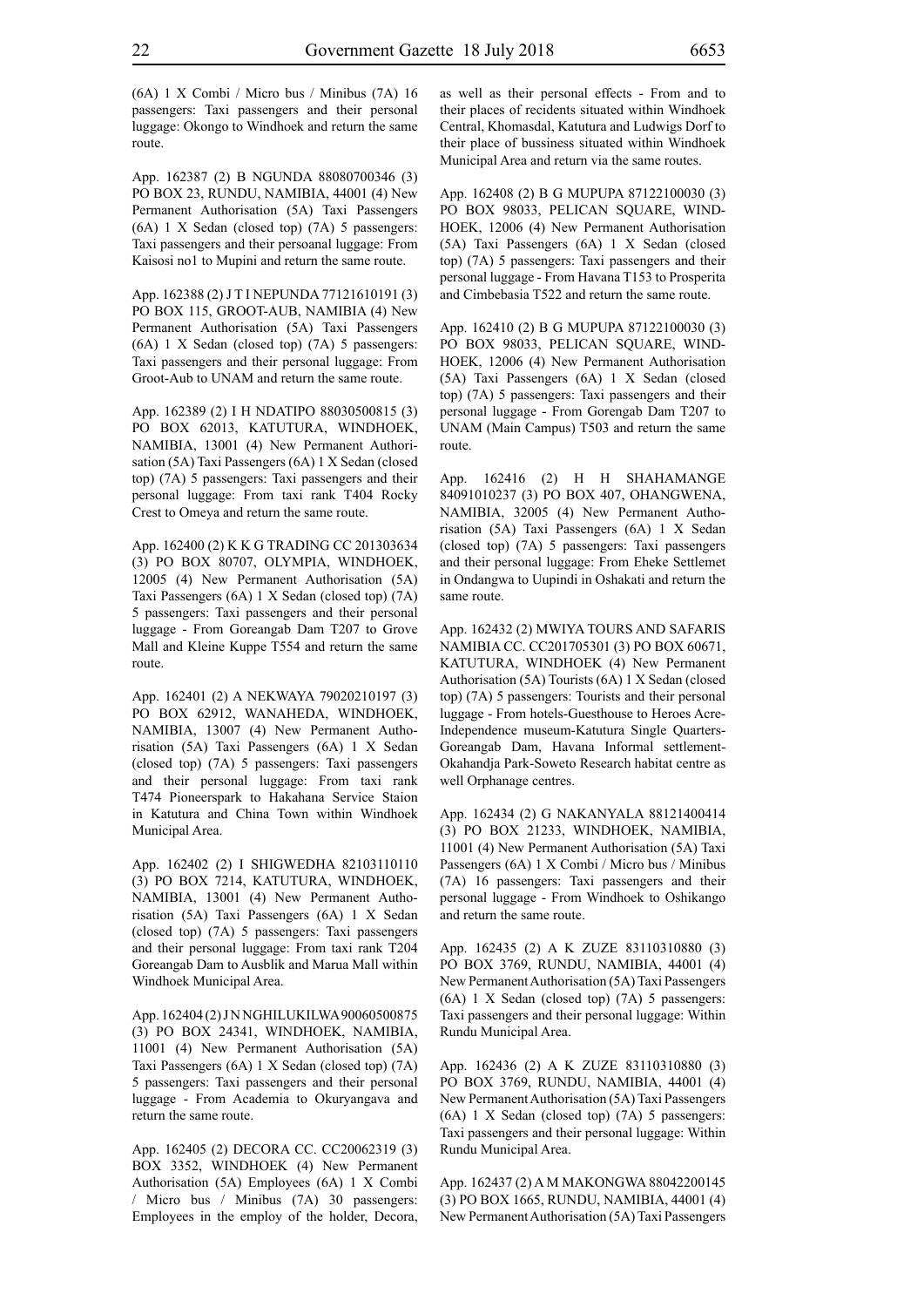(6A) 1 X Sedan (closed top) (7A) 5 passengers: Taxi passengers and their personal luggage: From Rundu to Kasote and return the same route.

App. 162439 (2) V KATHINDI 68072500686 (3) PRIVATE BAG 2096, RUNDU, NAMIBIA, 44001 (4) New Permanent Authorisation (5A) Taxi Passengers (6A) 1 X Sedan (closed top) (7A) 5 passengers: Taxi passengers and their personal luggage: From Tutungeni to Kasote and return the same route.

App. 162440 (2) V KATHINDI 68072500686 (3) PRIVATE BAG 2096, RUNDU, NAMIBIA, 44001 (4) New Permanent Authorisation (5A) Taxi Passengers (6A) 1 X Sedan (closed top) (7A) 5 passengers: Taxi passengers and their personal luggage: From Rundu to Army base and return the same route.

App. 162442 (2) S K EDWARD 65010100541 (3) BOX 3282, WINDHOEK, 13004 (4) New Permanent Authorisation (5A) Taxi Passengers (6A) 2 X Sedan (closed top) (7A) 5 passengers: Taxi passengers and their luggage - From taxi rank 360 Okuryangava in Katutura to town within Windhoek Municipal Area.

App. 162444 (2) S G XOAGUB 72091400521 (3) PO BOX 41677, AUSSPANNPLATZ, WIND-HOEK (4) New Permanent Authorisation (5A) Taxi Passengers (6A) 1 X Overland Truck (7A) 5 passengers: Taxi passengers and their personal luggage-Windhoek to Katutura, Goreagab Dam, Okahandja Park, Otjomuise and within Windhoek Municipal Area.

App. 162446 (2) AWESOME CHAPTERS TOURS CC. 20180172 (3) BOX 117, WALVIS BAY, 21001 (4) New Permanent Authorisation (5A) Tourists (6A) 1 X Combi / Micro bus / Minibus (5B) Tourists (6B) 1 X Combi / Micro bus / Minibus (5C) Tourists (6C) 1 X Combi / Micro bus / Minibus (5D) Tourists (6D) 2 X Station wagon (5E) Tourists (6E) 2 X Station wagon (5F) Tourists (6F) 2 X Station wagon (5G) Tourists (6G) 3 X Sedan (closed top) (5H) Tourists (6H) 3 X Sedan (closed top) (5I) Tourists (6I) 3 X Sedan (closed top) (7A) 15 passengers: TOURISTS as well as their personal luggage on pre-booked tours - From Walvis Bay/Rooikop Airport and/or Windhoek/ Hose Kutako International Airport to different Tourist destinations situated within the Repulbc of Namibia and return to the place of embarkation. (7B) 7 passengers: TOURISTS as well as their personal luggage on pre-booked tours - From Walvis Bay/Rooikop Airport and/or Windhoek/ Hose Kutako International Airport to different Tourist destinations situated within the Repulbc of Namibia and return to the place of embarkation. (7C) 5 passengers: TOURISTS as well as their personal luggage on pre-booked tours - From Walvis Bay/Rooikop Airport and/or Windhoek/ Hose Kutako International Airport to different Tourist destinations situated within the Repulbc of Namibia and return to the place of embarkation.

App. 162447 (2) R K KAMWI 83092210093 (3) PO BOX 1089, GOBABIS, NAMBIA, 14001 (4) New Permanent Authorisation (5A) Taxi Passengers (6A) 1 X Sedan (closed top) (7A) 5 passengers: Taxi passengers and their personal luggage: Within Gobabis Municipal Area.

App. 162448 (2) R K KAMWI 83092210093 (3) PO BOX 1089, GOBABIS, NAMBIA, 14001 (4) New Permanent Authorisation (5A) Taxi Passengers (6A) 1 X Sedan (closed top) (7A) 5 passengers: Taxi passengers and their personal luggage: Within Gobabis Municipal Area.

App. 162449 (2) M S MATENGU 81082710277 (3) PO BOX 971, GOBABIS, NAMIBIA, 14001 (4) New Permanent Authorisation (5A) Taxi Passengers (6A) 1 X Sedan (closed top) (7A) 5 passengers: Taxi passengers and their personal luggage: Within Gobabis Municipal Area.

App. 162451 (2) WADADEE AFRICAN SAFARIS CC 20103778 (3) PO BOX 9808, EROS, WINDHEK, 11001 (4) New Permanent Authorisation (5A) Tourists (6A) 1 X Bus (single deck) (7A) 29 passengers: Tourists and their personal luggage - From Windhoek to Swakopmund - Etosha National Park- Sossusvlei- Katima Mulilo-Twyfelfontein and return the same route.

App. 162452 (2) S HAMALUA 59080900133 (3) PO BOX 286, OHANGWENA, NAMIBIA, 32005 (4) New Permanent Authorisation (5A) Taxi Passengers (6A) 1 X Station wagon (7A) 7 passengers: Taxi passengers and their personal luggage - From Okongo to Onhuno and back.

App. 162456 (2) ABENTEUER AFRIKA SAFARI CC. CC961040 (3) PO BOX 1490, VINETA, SWAKOPMUND, 22001 (4) New Permanent Authorisation (5A) Tourists (6A) 1 X Bus (single deck) (7A) 30 passengers: Tourists and their personal luggage - From Swakopmund to Walvis Bay Airport, Walvis Bay Habour, Eros Airport, Hosea International Airport, Hotels, Guest Houses, Restaurant, Lodges and various places in Swakopmund Municipal Area and Magisterial districtand attractive places within the Republic of Namibia.

App. 162462 (2) A SHIIMI 57031500869 (3) PO BOX 64334, OKURYANGAVA, WINDHOEK, NAMIBIA, 11001 (4) New Permanent Authorisation (5A) Taxi Passengers (6A) 1 X Sedan (closed top) (7A) 5 passengers: Taxi passengers and their personal luggage - From Katutura, Okuryangava to Ella Du Plesis at Khomasdal and return the same route.

App. 162465 (2) A SHIIMI 57031500869 (3) PO BOX 64334, OKURYANGAVA, WINDHOEK, NAMIBIA, 11001 (4) New Permanent Authorisation (5A) Taxi Passengers (6A) 1 X Sedan (closed top) (7A) 5 passengers: Taxi passengers and their personal luggage - From Katutura, Okuryangava to Windhoek High School and return the same route.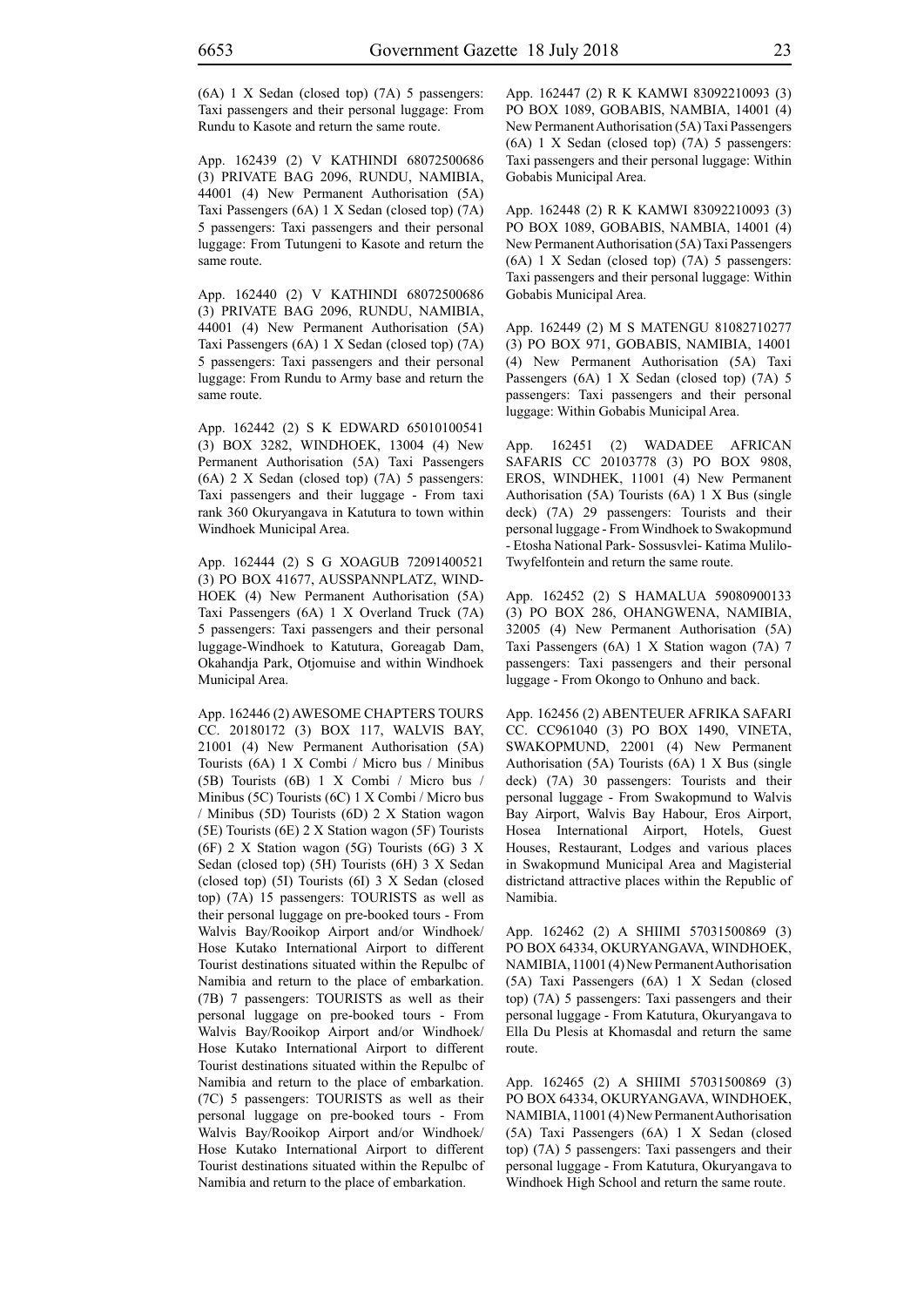App. 162467 (2) B ISAAK 96070900138 (3) PO BOX 63306, WANAHEDA, WINDHOEK, 13007 (4) New Permanent Authorisation (5A) Taxi Passengers (6A) 2 X Combi / Micro bus / Minibus (7A) 10 passengers: Taxi passengers and their personal luggage - From Wanaheda to town at Sunshine Private school and Within Windhoek Municipal Area.

App. 162470 (2) ABENTEUER AFRIKA SAFARI CC. CC961040 (3) PO BOX 1490, VINETA, SWAKOPMUND, 22001 (4) New Permanent Authorisation (5A) Tourists (6A) 1 X Bus (single deck) (7A) 30 passengers: Tourists and their personal luggage - From Swakopmund to Walvis Bay Airport, Walvis Bay Habour, Eros Airport, Hosea International Airport, Hotels, Guest Houses, Restaurant, Lodges and various places in Swakopmund Municipal Area and Magisterial districtand attractive places within the Republic of Namibia.

App. 162473 (2) J N NDIPULALYE 71050500350 (3) PO BOX 199, TSANDI, UUKWALUUDHI, 33011 (4) New Permanent Authorisation (5A) Taxi Passengers (6A) 1 X Station wagon (7A) 7 passengers: Taxi passengers and their personal luggage - From Tsandi to Oshakati and return the same route.

App. 162476 (2) L N NASHONGO 79042310278 (3) P O BOX 385, LÜDERITZ, NAMIBIA, 56001 (4) New Permanent Authorisation (5A) Taxi Passengers (6A) 1 X Sedan (closed top) (7A) 5 passengers: Taxi passengers and their personal luggage - From town to location and return the same route.

App. 162478 (2) J NANDE 6605260011236 (3) PO BOX 7, LÜDERITZ, NAMIBIA, 56001 (4) New Permanent Authorisation (5A) Taxi Passengers (6A) 1 X Sedan (closed top) (7A) 5 passengers: Taxi passengers and their personal luggage - From town to location and return the same route.

App. 162479 (2) R IIPINGE 92070600572 (3) PO BOX 144, GOBABIS, NAMIBIA, 14001 (4) New Permanent Authorisation (5A) Taxi Passengers (6A) 1 X Sedan (closed top) (7A) 5 passengers: Taxi passengers and their personal luggage- Within Gobabis Municipal Area.

App. 162482 (2) P G NKOSHI 66062200772 (3) PO BOX 239, ONDANGWA, NAMIBIA, 31001 (4) New Permanent Authorisation (5A) Taxi Passengers (6A) 1 X Bus (single deck) (7A) 28 passengers: Taxi passengers and their personal luggage - From Rundu to Windhoek and return the same route.

App. 162484 (2) R M ILONGA 92040900063 (3) PO BOX 4409, WINDHOEK, NAMIBIA, 11001 (4) New Permanent Authorisation (5A) Taxi Passengers (6A) 1 X Sedan (closed top) (7A) 5 passengers: Taxi passengers and their personal luggage - From Otjomuise T28 to taxi ranks close to shopping centres as well as town and return the same route.

App. 162487 (2) M N NGHIFILENYA 93041200333 (3) PO BOX 617, SWAKOPMUND, NAMIBIA, 22001 (4) New Permanent Authorisation (5A) Taxi Passengers (6A) 1 X Sedan (closed top) (7A) 5 passengers: Taxi passengers and their personal luggage - Within Walvis Bay Municipal Area.

App. 161923 Permit 22787/1 (2) D AMADHILA 77121100045 (3) P O BOX 3433, SWAKOPMUND, NAMIBIA, 9000 (4) Change Route, Particulars etc. (5A) Taxi Passengers (6A) 1 X Sedan (closed top) (7A) 28 passengers: Passenger and their personal luggage - From Walvis Bay/Swakopmund to Oranjemund via Windhoek, Walvis Bay to Oshikango and Oshikango to Oranjemund.

App. 161925 Permit 15902/4 (2) D AMADHILA 77121100045 (3) P O BOX 3433, SWAKOPMUND, NAMIBIA, 9000 (4) Change Route, Particulars etc. (5A) Passengers (6A) 1 X Combi / Micro bus / Minibus (7A) 28 passengers: Passenger and their personal luggage - From Walvis Bay/Swakopmund to Oranjemund via Windhoek, Walvis Bay to Oshikango and Oshikango to Oranjemund.

App. 162015 Permit 60556/4 (2) L F FIKULIMWE to J M D GARCIA 82093011007 (3) PO BOX 27041, WINDHOEK, NAMIBIA (4) Transfer of Authorisation (5A) Taxi Passengers (6A) 1 X Hatch back (7A) 5 passengers: Taxi passengers and their personal luggage - From Taxi rank No.79, Okuryangava to Wernhil, Shoprite, and/or Ellerines Shopping areas and return.

App. 162046 Permit 60414/4 (2) I H VATILENI to N J V AMUKWA 97050400939 (3) BOX 880, BACHBRECHT, WINDHOEK (4) Transfer of Authorisation (5A) Taxi Passengers (6A) 1 X Sedan (closed top) (7A) 5 passengers: Passengers and their personal luggage - From taxi rank 153 Hakahana in Katutura to town within Windhoek Municipal Area.

App. 162048 Permit 2259/15 (2) J N AMUKWAYA to T S O NEKONGO 95040300147 (3) PO BOX 8820, BACHBRECHT, WINDHOEK (4) Transfer of Authorisation (5A) Taxi Passengers (6A) 1 X Hatch back (7A) 5 passengers: Passenger and their personal luggage - Within Windhoek Municipal Area.

App. 162169 Permit 2789/4 (2) M HANGULA 66060602444 (3) BOX 410, OSHAKATI, 33001 (4) Change Route, Particulars etc. (5A) Taxi Passengers (6A) 1 X Combi / Micro bus / Minibus (5B) Taxi Passengers (6B) 1 X Combi / Micro bus / Minibus (7A) 15 passengers: Taxi passenger and their personal luggage - From Walvis Bay to Katima Mulilo and back the same route. (7B) 16 passengers: Passenger and their personal luggage - From Ondangwa to Mbona

App. 162266 Permit 19520/4 (2) J JOSEPH to M K NAIRENGE 79062010792 (3) PO BOX 91274, KLEIN WINDHOEK, WINDHOEK, NAMIBIA, 11009 (4) Transfer of Authorisation (5A) Taxi Passengers (6A) 1 X Hatch back (7A) 5 passengers: